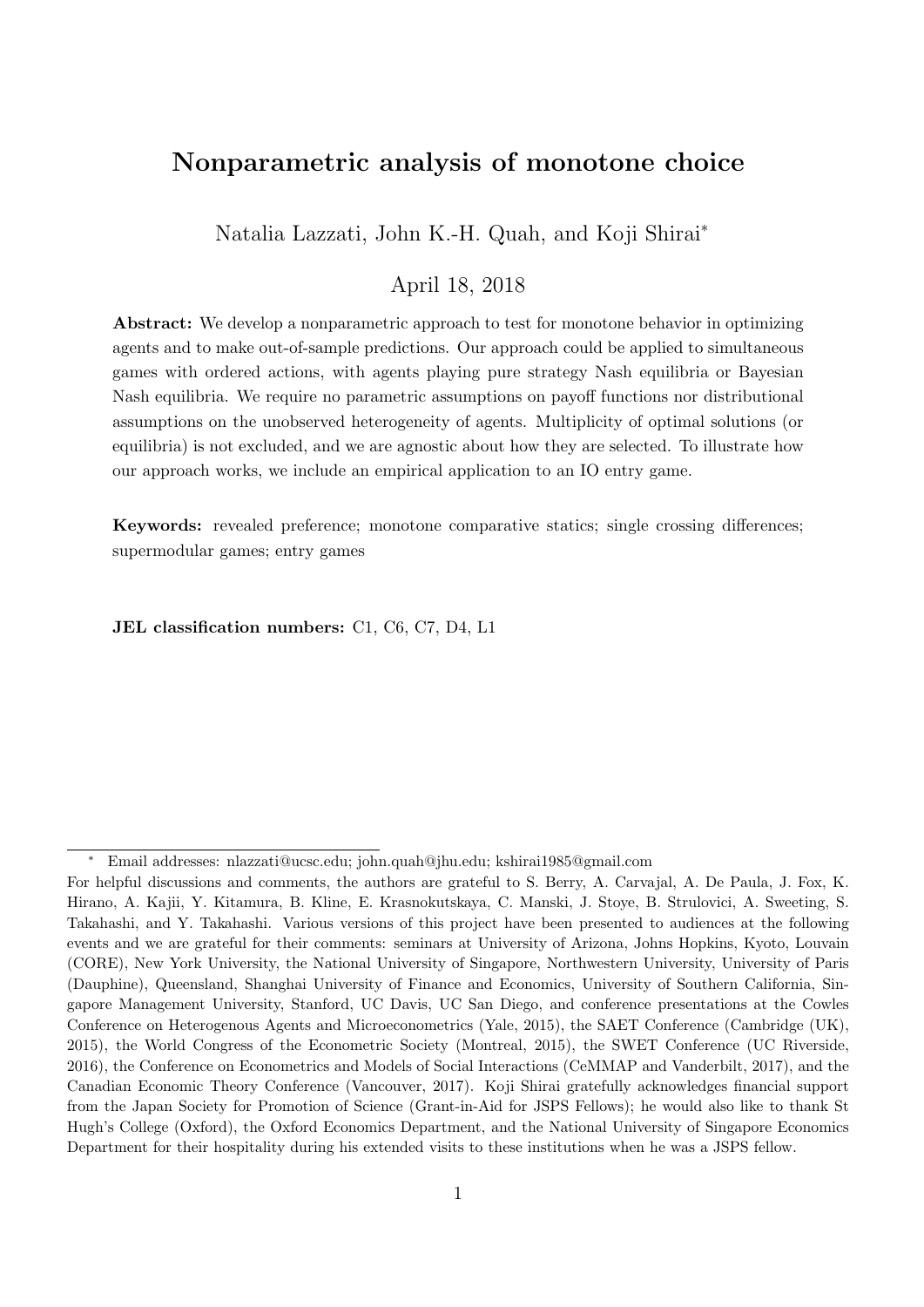# 1 Introduction

This paper proposes a practical method for testing monotone effects in games of complete and incomplete information. Our method is nonparametric, based on restrictions arising from revealed preference, and builds on the theory of monotone comparative statics developed in Milgrom and Shannon (1994) and Quah and Strulovici (2009). These papers identify properties on payoff functions (such as single crossing conditions) that are necessary and sufficient for optimal choices to be increasing or decreasing with respect to exogenous variables. The empirically relevant followup question is the following: what kind of observed choice behavior would be necessary and sufficient for the recovery of payoff functions obeying single crossing or other key properties? This is the question that we set out to answer, firstly in the context of a panel data set, where the choices of an agent subject to different exogenous variables are observed, and secondly, in the context of a cross sectional data set where the econometrician observes the distribution of actions of a population under different exogenous conditions.

An important area of application of our results is to the study of entry games (as in Bresnahan and Reiss (1990), Berry (1992), and Ciliberto and Tamer (2009)) and other games that arise in the empirical IO literature. In the papers cited, firms' entry decisions are modeled as games of complete information, where each firm's entry decision in a market is a best response to decisions taken by other firms. The payoff functions are assumed to depend on observable variables in a specific parametric fashion while the unobserved component is additively separable. The latter is heterogenous across markets and belong to a known class of distributions. Entry decisions by firms across many markets are observed, from which one could then estimate firms' payoff functions. A major issue in this work concerns the effects of strategic interaction and market characteristics: does the entry of another firm encourage or deter entry? does an exogenous variable such as market size encourage or deter the entry for a particular firm? Obviously, these questions are empirically important in themselves, but imposing sign restrictions on these effects could also facilitate estimation procedures.<sup>1</sup>

<sup>&</sup>lt;sup>1</sup>This information could be used to build a mapping from specific moments of the data to the identified set of relevant parameters. For instance, in two-player games the sign of the strategic interaction parameters allows us to identify outcomes that could occur *only as* a unique equilibrium; it follows that the probabilities of these outcomes (conditional on various observable variables) do not depend on any equilibrium selection mechanism and can be nicely related to payoff relevant parameters. (See, e.g., Tamer (2003) and Kline and Tamer (2016).) In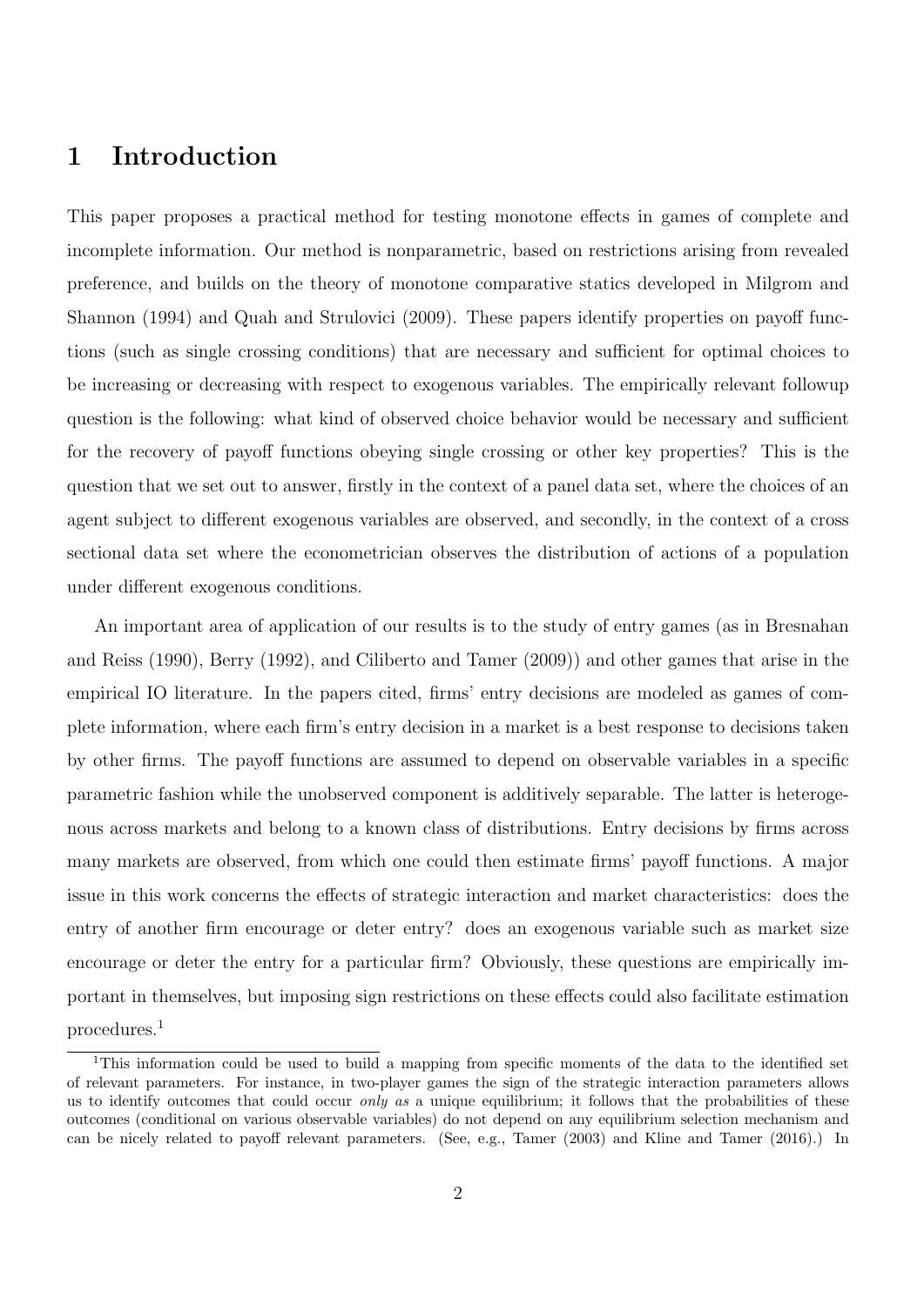Our method allows us to test whether firms are playing pure strategy Nash equilibria, subject to single crossing restrictions on its payoff functions. For example, we can test the hypothesis that a firm's entry into a market is encouraged when the market is large and it is discouraged when another firm is also entering. Our method works without imposing any parametric assumptions on payoff functions, without restricting the distribution of unobserved heterogeneity to particular families, and without assumptions on equilibrium selection. To pass our test means that, with sufficiently high probability, the data is a sample drawn from a population of markets where firms with the hypothesized payoff functions play Nash equilibria. Our test requires *rationalizability*, in the sense that we can recover a distribution on firms' payoff functions (strictly speaking on their preferences) that satisfy the single crossing restrictions we require and agrees with the observations. Thus, when a data set passes the test, we can also form set estimates on the proportion of firms with payoff functions belonging to a particular type and to make out-of-sample predictions on equilibrium behavior.

Our approach is also useful in the context of Bayesian games, such as those studied by Sweeting (2009) and De Paula and Tang (2012). Sweeting (2009) shows how we could estimate a Bayesian game subject to payoff functions which depend parametrically on observable variables and also on heterogeneous shocks (unobservable both to the econometrician and to other players). Our setup is very similar, except that we make no parametric assumptions. We show how to test whether a data set is rationalizable as a Bayesian Nash equilibrium, subject to single crossing restrictions on payoff functions. De Paula and Tang (2012) demonstrates how to recover the sign of interaction effects in Bayesian games, without making parametric assumptions on payoff functions, so this is close in spirit to what we do. However, De Paula and Tang's test assumes that firms are playing Bayesian Nash equilibria, while in our approach that assumption is part of the test, in the sense that we require the recovery of a complete set of model primitives which are consistent with the observations and with the single crossing assumptions.<sup>2</sup>

Broadly speaking, we see our revealed preference method as providing a useful tool that could

general, economically grounded shape restrictions improve both the identification and estimation of nonparametric econometric models. Shape restrictions can reduce the size of the identified set of relevant parameters (see, e.g., Matzkin (2007)) and allows for the more efficient use of small sample data sets (see, e.g., Beresteanu (2005, 2007)).

<sup>2</sup>Since our test is more stringent, our data requirements are also (in a sense) more demanding than that in De Paula and Tang (2012). See Section 5.2 for a detailed discussion.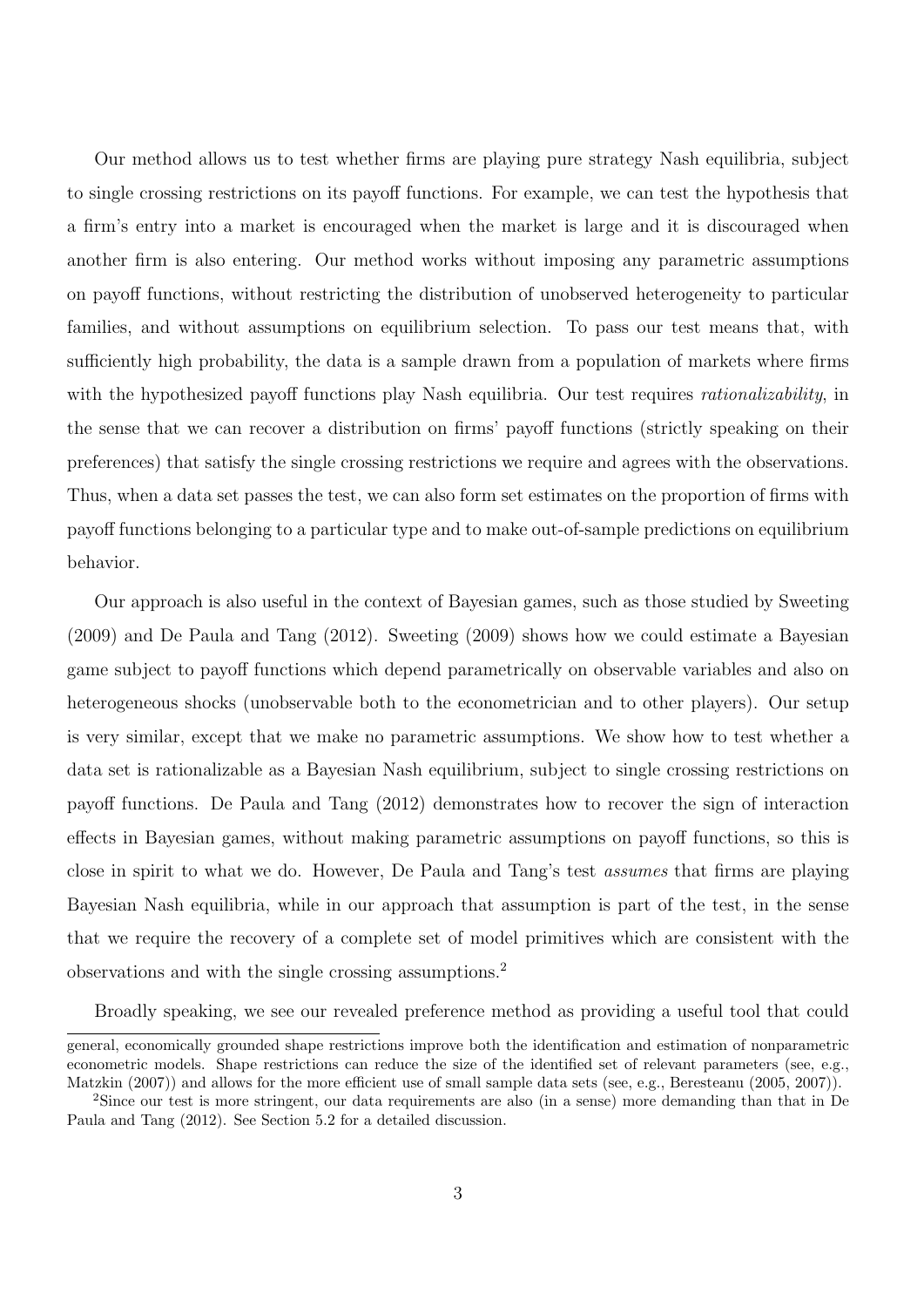complement existing, mainly parametric, estimation strategies. For example, a model containing only single crossing restrictions that passes our test will provide motivation for a more specific version in which the impact of different factors enter parametrically and with sign restrictions.<sup>3</sup> On the other hand, a nonparametric version of the model that does not perform well in our test may raise questions about the validity of the model or the suitability of the data.

The paper is organized as follows. In Section 2 we provide an outline of how our approach works in the context of an entry game. Section 3 focuses on individual decision making, and begins with a quick survey of theoretical results on monotone comparative statics. Section 3.2 is the theoretical heart of the paper, where we characterize panel data sets (of individual choices) which are consistent with the single crossing property; this is achieved through a condition on the data set we call the revealed monotonicity axiom. The rest of the section then explains how to extend the test for the single crossing property to cross sectional data sets, in which we observe a distribution of actions from a population of agents with heterogenous payoff functions. This extension (from panel to cross sectional data) follows an approach that has been taken by other authors such as Manski (2007). Manski (2007) also discusses out of sample predictions, and our approach to this issue is, in its essentials, the same as his. In the case where the feasible action set available to all agents in the population is unchanged across observations, we show that the single crossing property can be characterized by an intuitive formulation involving first order stochastic dominance.

Section 4 extends the ideas of Section 3 to games, where we show how to test for pure strategy Nash equilibria. The use of these results is then illustrated in Section 6, where we carry out an empirical analysis of entry decisions made by airlines, using the data collected by Kline and Tamer (2016); we show how strategic substitutability in airlines' entry decisions can be tested using our method, and also explain how we can recover information on the distribution of payoff functions among airlines. More details on the empirical implementation can be found in the Online Appendix. Section 5 explains how the results of Section 3 can be applied to Bayesian games. It is worth noting that while the examples in this paper are largely taken from IO games, our overall approach can be applied to other decision- or game-theoretic settings; for example, the authors have applied it to study joint smoking behavior among married couples (see Lazzati, Quah, and Shirai (2018)).

<sup>3</sup>See footnote 1 on the advantages of imposing sign restrictions a priori.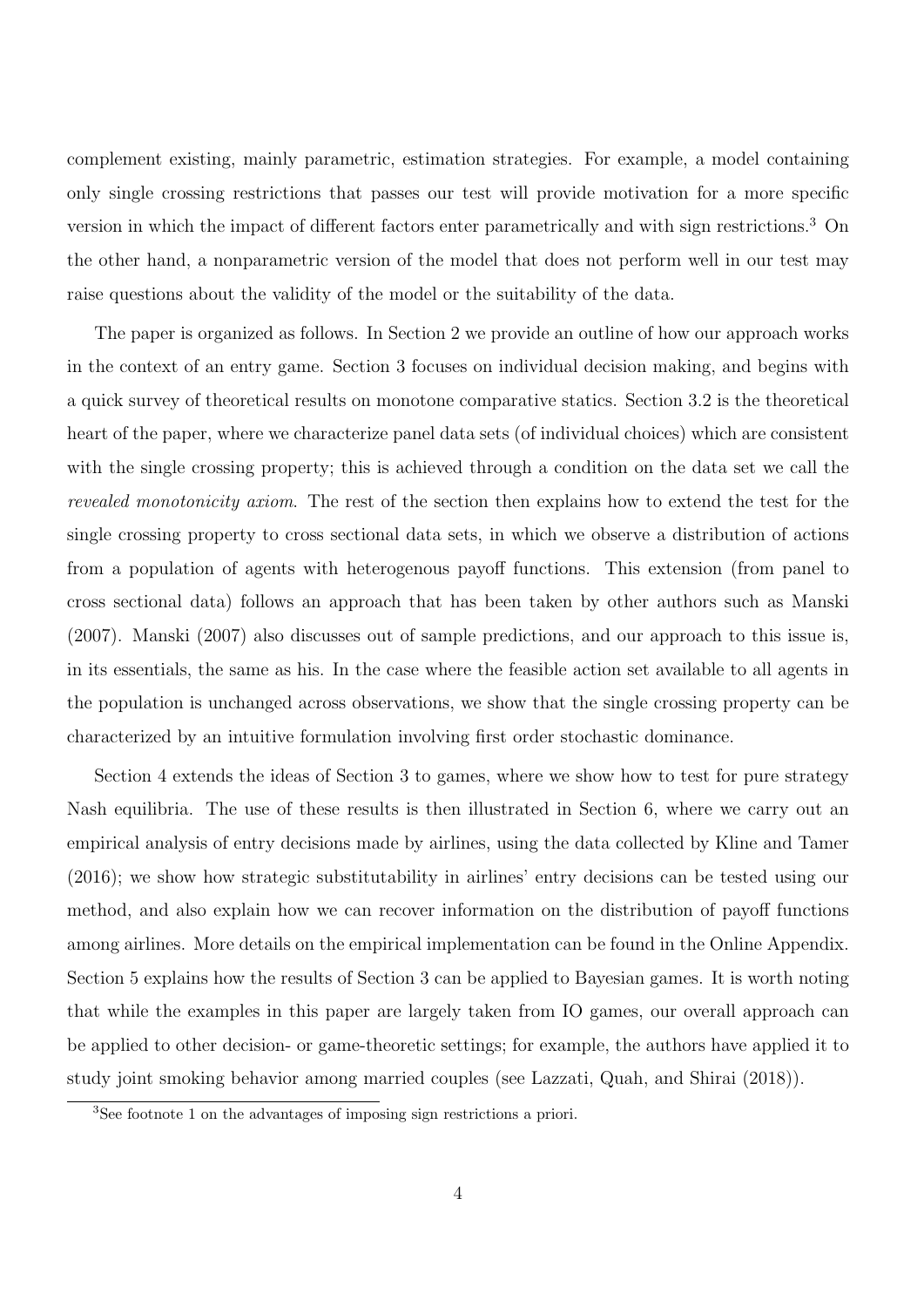| $(x_1, x_2)$ | Firm 2                                                         |  |
|--------------|----------------------------------------------------------------|--|
|              |                                                                |  |
| Firm         | $\mathbb{P}(N, N   x_1, x_2) \mid \mathbb{P}(N, E   x_1, x_2)$ |  |
|              | $\overline{P(E,N x_1,x_2)}$   $P(E,E x_1,x_2)$                 |  |

Table 1: Distribution of strategy profiles at  $(x_1, x_2)$ 

# 2 Motivating example

The seminal papers of Bresnahan and Reiss (1990) and Berry (1992) have given rise to a large literature in empirical IO and structural econometrics that model oligopoly entry. In these models there is a set of firms,  $\mathcal{N} = \{1, 2, ..., n\}$  that may potentially operate in a given market. Firm i's action is denoted by  $y_i \in \{E, N\}$ , where E means that the firm enters and N that it stays out. The profit of firm  $i$  upon entry is determined by the entry decision of other firms and also by exogenous factors. We denote its profit by  $\Pi_i(y_i, \mathbf{y}_{-i}, x_i, \varepsilon_i)$ , where  $\mathbf{y}_{-i}$  are the choices of the other firms,  $x_i$ is a real-valued, finite-dimensional vector of exogenous profit shifters (that might be market- or firm-specific) observed by all firms and also by the researcher, and  $\varepsilon_i$  are profit shifters observed by all firms but not by the researcher.

Typically, it is also assumed that  $\Pi_i$  has a linear functional form; for example, in Ciliberto and Tamer (2009) it is assumed that

$$
\Pi_i(y_i, \mathbf{y}_{-i}, x_i, \varepsilon_i) = \begin{cases} \alpha'_i x_i + \sum_{j \neq i} \delta_{ij} \mathbf{1}_{y_j} + \varepsilon_i & \text{if } y_i = E \\ 0 & \text{if } y_i = N \end{cases}
$$
\n(1)

where  $\mathbf{1}_E = 1$  and  $\mathbf{1}_N = 0$ . Note that the entry of firm j alters the profit of firm i by  $\delta_{ij}$ . The econometrician's first objective is to estimate  $\alpha_i$  and  $\delta_{ij}$  (and hence  $\Pi_i$ ), based on the observed entry decisions and profit shifters collected from a large cross-section of markets.

To be more specific, suppose there are just two firms, 1 and 2, both of which have payoff functions of the form given by (1), and which interact with each other across many markets. For some given value of the observable profit shifters  $(x_1, x_2)$ , the econometrician observes the distribution of action profiles in a large sample of markets. This is illustrated in Table 1, where  $P(E, N | x_1, x_2)$  denotes the sample frequency of those markets where Firm 1 enters and Firm 2 stays out, when the observable profit shifters take the value  $(x_1, x_2)$ . (Obviously, the four entries in the table should add up to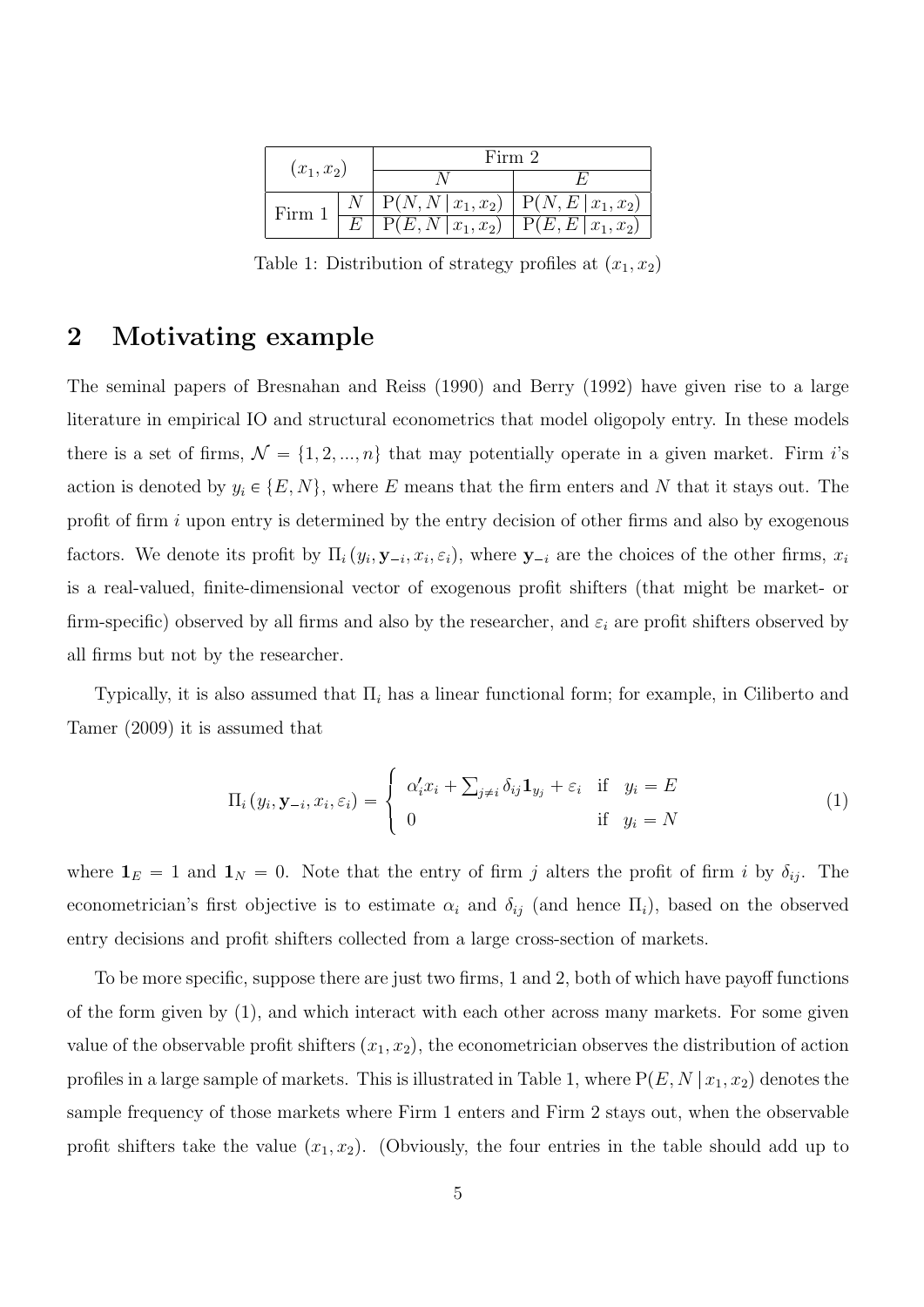1.) Suppose that data of this form is collected at different values of  $(x_1, x_2)$ ; then it would be possible to estimate  $\alpha_i$  and  $\delta_{ij}$ , under the following two assumptions: (1) at each market, each pair of firms is playing a pure strategy Nash equilibrium of a complete information entry game and (2) the distribution of  $(\varepsilon_1, \varepsilon_2)$  is independent of  $(x_1, x_2)$  and belongs to a specific family, with its parameters at least partially known. For a recent study of how these estimates could be obtained from data in this format, see Kline and Tamer (2016).

In the empirical study of entry games, a major focus of attention is whether the entry decisions of other firms and/or the movement of different profit shifters tend to encourage or discourage a firm's entry. (In the parametric form (1) this manifests itself in the signs of  $\alpha_i$  and  $\delta_{ij}$ .) It is on precisely this issue that our paper makes a contribution: we develop a technique that allows us to test hypotheses about the direction of impact of different variables on a firm's entry decision, without imposing a parametric form on its payoff function. We also do not require the unobservable profit shifters  $(\varepsilon_1, \varepsilon_2)$  to belong to any distribution family or to influence payoffs in an additively separable way, though we maintain the assumption that its distribution is independent of the observable profit shifters. In particular, we allow for  $\varepsilon_1$  and  $\varepsilon_2$  to be correlated with each other. In the event that a data set is consistent with our hypotheses, our procedure also leads to the (set) estimation of the primitives of the model that would generate the observations as pure strategy Nash equilibria.

## 2.1 Single crossing condition

To explain our approach in greater detail, suppose we wish to test the hypothesis that a firm's entry into a market is (1) encouraged when the profit shifter takes higher values and (2) discouraged when the other firm chooses to enter. The crucial observation to make here is that this hypothesis is precisely captured by the following simple condition, which is a version of the single crossing property, on the firm's payoff function:<sup>4</sup>

$$
\Pi_i(E, y'_j, x'_i, \varepsilon_i) > \Pi_i(N, y'_j, x'_i, \varepsilon_i) \implies \Pi_i(E, y''_j, x''_i, \varepsilon_i) > \Pi_i(N, y''_j, x''_i, \varepsilon_i)
$$

whenever  $(-1_{y''_j}, x''_i) > (-1_{y'_j}, x'_i)$ . In other words, if firm i prefers entering a market to staying out when firm j is also entering, then this preference is preserved if there is an increase in  $x_i$  or if firm

 $4$ Throughout this section we shall assume that preferences are always strict. Indifferences are dealt with carefully in Section 3.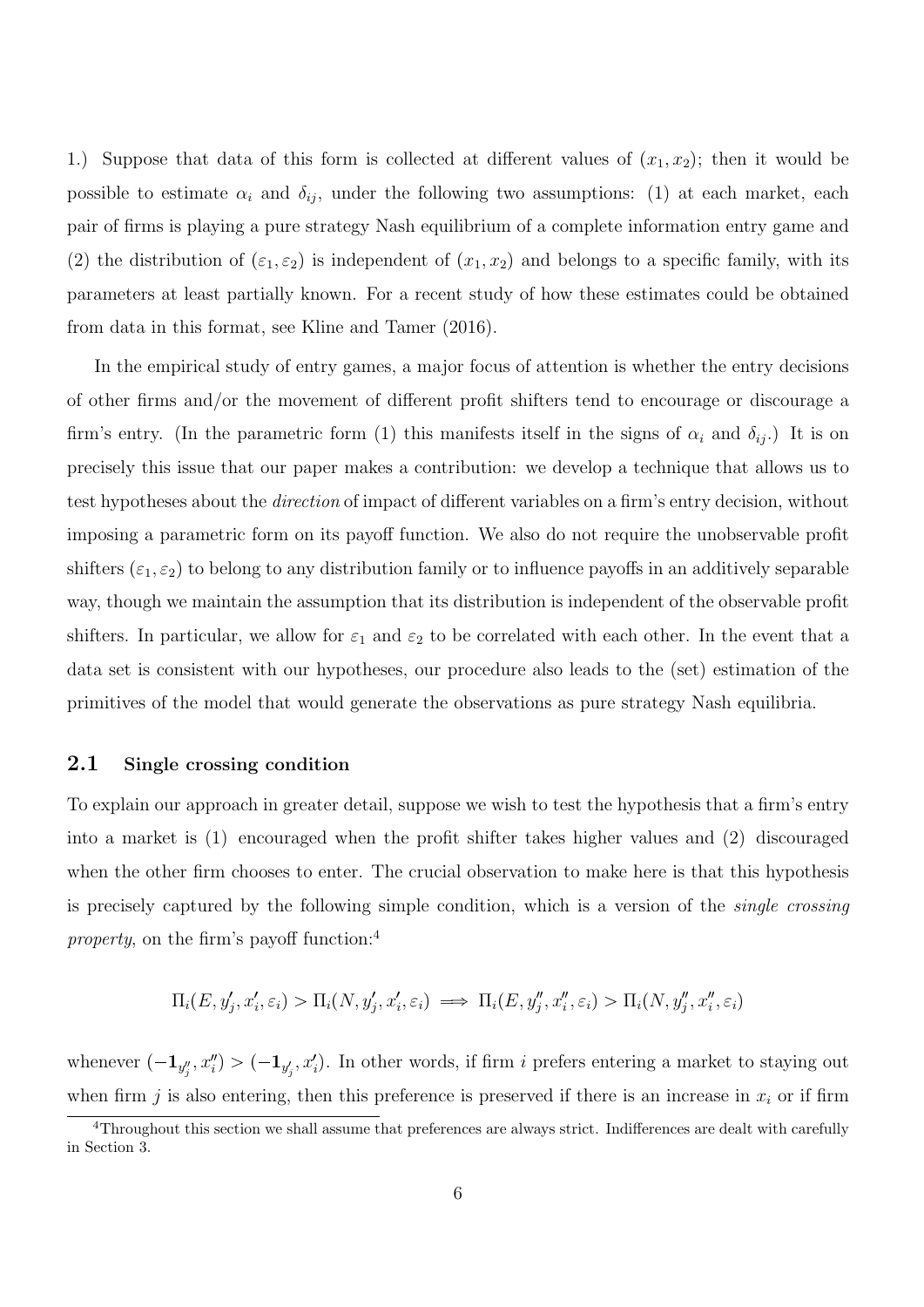| $x_2 = (0,0)$ |   | Firm 2  |                           | $x_2=(0,1)$ |   | Firm 2       |      | $x_2 = (1,0)$ |   | Firm 2 |     |
|---------------|---|---------|---------------------------|-------------|---|--------------|------|---------------|---|--------|-----|
|               |   |         | F.                        |             |   |              |      |               |   |        |     |
| Firm          |   | $\perp$ | $12\,$<br>$\mathcal{Q}$ / | Firm        |   | $1^{\Omega}$ | 5/12 | Firm          |   | ↵      | 19. |
|               | E |         | 12                        |             | L | റ            | 2/10 |               | E |        |     |

Table 2: Distribution of strategy profiles

j decides not to enter. In the case of (1), this holds if  $\alpha_i > 0$  and  $\delta_{ij} < 0$ , but it is clear that such a parametric form is not necessary for the single crossing property to hold.

To gain some intuition on how our approach works, let us ignore small sample issues for the time being and suppose that we observe the true distribution of action profiles at some realized values of  $(x_1, x_2)$ . We claim that the joint hypothesis that firms have payoff functions obeying the single crossing property and are playing pure strategy Nash equilibria is sufficient to impose restrictions on the data. Indeed, consider an increase in the observable profit shifters from  $(x'_1, x'_2)$  to  $(x''_1, x''_2)$ ; then, at any realization of  $\varepsilon_1$ , if firm 1 strictly prefers to enter when the other firm enters at  $(x'_1, x'_2)$ , the single crossing property guarantees that it will continue to prefer enter at  $(x_1'', x_2'')$ . The same argument applies to firm 2, and so we conclude that if  $(E, E)$  is the Nash equilibrium at  $(x'_1, x'_2)$ for a given pair of firms, it will continue to be the unique Nash equilibrium at  $(x_1'', x_2'')$ . Since the distribution of  $(\varepsilon_1, \varepsilon_2)$  is independent of the observable profit shifters, we conclude that<sup>5</sup>

$$
P(E, E|x_1'', x_2'') \ge P(E, E|x_1', x_2').
$$

This constitutes a restriction on the data that could be tested but it is certainly not the only restriction imposed by our hypothesis. The tightest possible restriction is obtained by checking whether the data set is rationalizable. This involves identifying those types of joint behavior (between the two firms) which are consistent with Nash equilibrium play and profit functions obeying the single crossing property, and then attributing weights to these types in a way that accounts for the observed distribution of action profiles.

<sup>&</sup>lt;sup>5</sup>Strictly speaking, we need to assume here that the probability of a firm being exactly indifferent between entering and staying out is zero.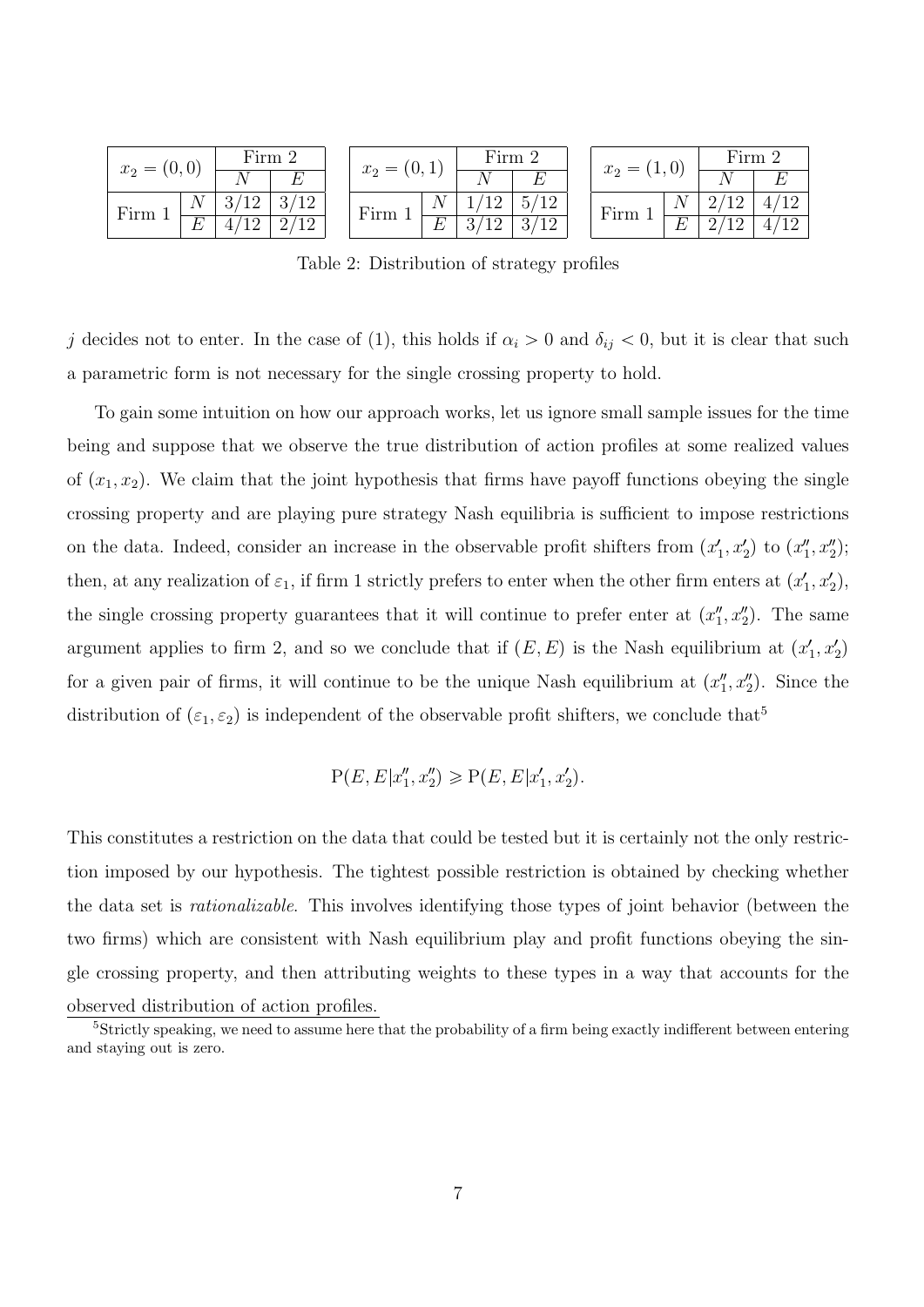|                |                     | $x_2 = (0,0)$       |                   |                     |      |               | $x_2 = (0,1)$     |                 |               | $x_2 = (1,0)$ |                   |      |                   |
|----------------|---------------------|---------------------|-------------------|---------------------|------|---------------|-------------------|-----------------|---------------|---------------|-------------------|------|-------------------|
| Path           | Weight              |                     | Action profiles   |                     |      |               |                   | Action profiles |               |               | Action profiles   |      |                   |
|                |                     | $\overline{N}$ , N  | N,E               | E, N                | E, E | N, N          | N, E              | E, N            | E, E          | N, N          | N,E               | E, N | E, E              |
|                | $^{\prime}12$<br>1/ |                     |                   | 1/12                |      |               |                   |                 | 1/12          |               |                   | 1/12 |                   |
| $\overline{2}$ | 2/12                | 2/12                |                   |                     |      |               | 2/12              |                 |               | 2/12          |                   |      |                   |
| 3              | 2/12                |                     |                   | 2/12                |      |               |                   | 2/12            |               |               |                   |      | $\sqrt{2/12}$     |
| 4              | 1/12                |                     |                   | 1/12                |      |               |                   | $\frac{1}{12}$  |               |               |                   | 1/12 |                   |
| $\,$ 5 $\,$    | $^{\prime}12$       | $^{\prime}12$       |                   |                     |      | $^{\prime}12$ |                   |                 |               |               | 1/12              |      |                   |
| 6              | 2/12                |                     |                   |                     | 2/12 |               |                   |                 | $\sqrt{2/12}$ |               |                   |      | $2/\overline{12}$ |
| 7              | $\overline{3/12}$   |                     | $\overline{3/12}$ |                     |      |               | $\overline{3/12}$ |                 |               |               | $\overline{3/12}$ |      |                   |
| Sum            |                     | 3/<br>$^{\prime}12$ | 3/12              | $^{\prime}12$<br>4/ | 2/12 | 12            | 5/12              | 3/12            | 3/12          | 2/12          | 4/12              | 2/12 | 4/12              |

Table 3: Distribution of types rationalizing data in Table 2

## 2.2 Rationalizability

To get a flavor of what testing for rationalizability involves, suppose that we observe the distribution over action profiles at three values of  $(x_1, x_2)$ , as depicted in Table 2. Note that  $x_1$  is fixed throughout, while  $x_2$  is two-dimensional and takes three values. We claim that these observations can be rationalized by our model. To understand why this is the case, we list in Table 3 seven possible group paths for a pair of Firms 1 and 2. For example, in group path 1,  $(E, N)$  is played by the two firms at  $x_2 = (0, 0)$ , with the firms switching to the Nash equilibrium  $(E, E)$  when  $x_2 = (0, 1)$ , and remaining at  $(E, N)$  when  $x_2 = (1, 0)$ . It is straightforward to check that each of these paths is compatible with single crossing, in the sense that one could find single crossing profit functions for each firm, so that for each realized value of  $x_2$ , the specified action profiles constitute a (not necessarily unique) Nash equilibrium.<sup>6</sup> Furthermore, when these paths are represented in the population with the weights indicated in Table 3, they rationalize the distribution of action profiles observed in Table 2. (Compare the entries in Table 2 with the last row of Table 3.)

More generally, the procedure for establishing the rationalizability of a data set (like that displayed in Table 2) consists of two steps. The first step consists of identifying all the group paths which are compatible with the single crossing condition and the second consists of determining if there is a distribution on these paths that explains the data. The second step is a computationally straightforward linear programming problem, but solving the first step is generally non-trivial.

<sup>6</sup>For example, the following preferences will lead to the pure strategy Nash equilibria in group path 1: firm 1 prefers  $E$  to  $N$  irrespective of the other firm's action and, irrespective of the action of firm 1, firm 2 prefers  $E$  to  $N$ if  $x_2 = (0, 1)$ , while it prefers N to E at other realizations of  $x_2$ .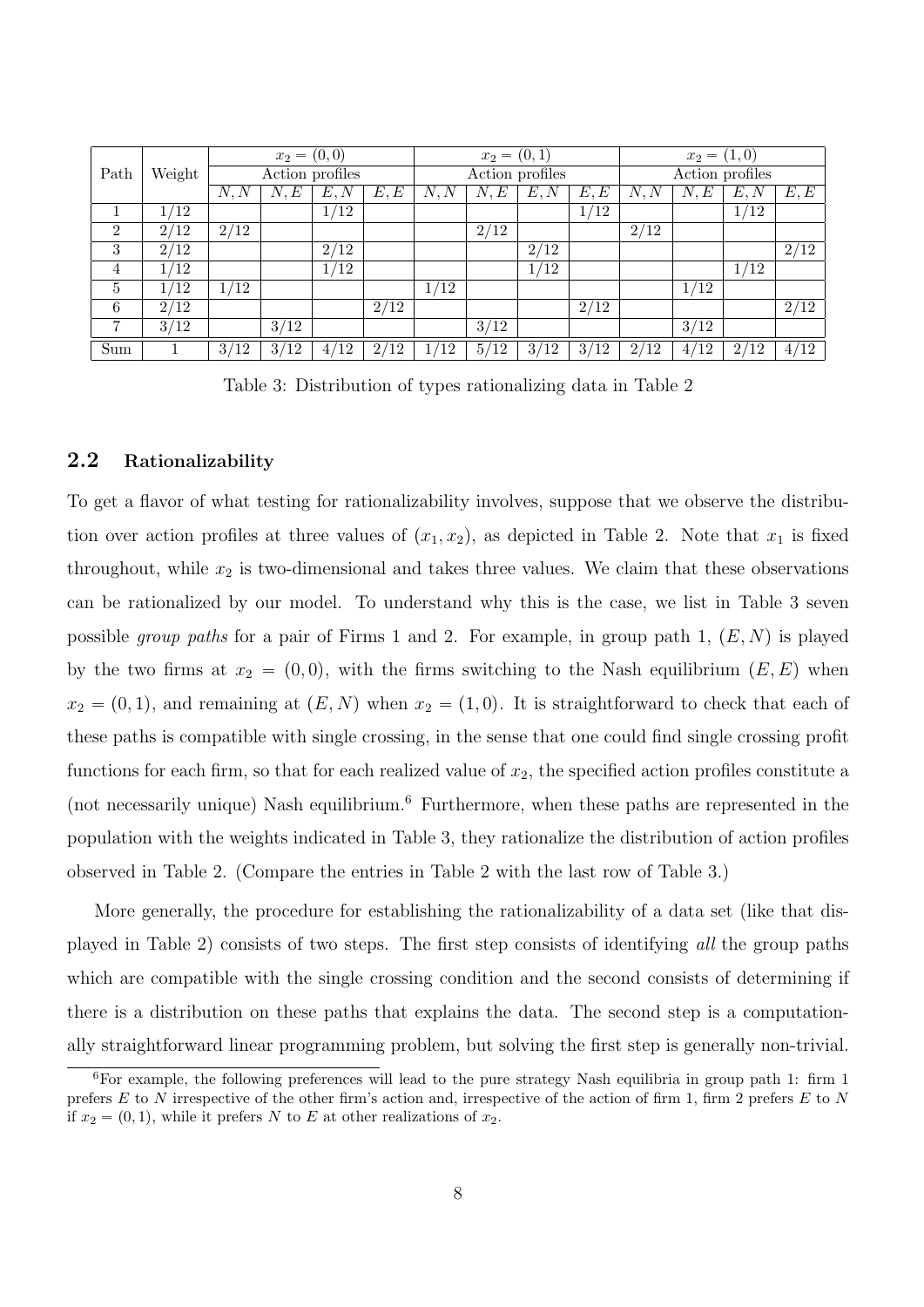What is required is an easy-to-check property on observed actions which *characterizes* payoff functions that obey the single crossing property: this is fundamentally a theoretical question and it is addressed in the Section 3 and 4.<sup>7</sup>

Lastly, it is worth noting that our model can accommodate behavior which is disallowed by the parametric specification. Indeed, the data in Table 2 cannot be explained by profit functions of the form (1), in which Firm 2's profit upon entry will be

$$
\Pi_2(E, y_1, x_{21}, x_{22}) = \alpha_{21} x_{21} + \alpha_{22} x_{22} + \delta_{21} \mathbf{1}_{y_1} + \varepsilon_2,\tag{2}
$$

where  $(\alpha_{21}, \alpha_{22}) > 0$  and  $\delta_{21} < 0$ .<sup>8</sup> The essential reason for this is the following: when  $\Pi_2$  has the form  $(2)$ , whether the boost to profits of an increase in  $x_{21}$  is greater or smaller than that obtained from the same increase to  $x_{22}$  depends on whether  $\alpha_{21}$  is bigger or smaller than  $\alpha_{22}$  and is independent of the realization of  $\varepsilon_2$ . So it excludes the case where the realization of  $\varepsilon_2$  influences the relative benefit of higher  $x_{21}$  versus higher  $x_{22}$ . To see why the parametric model cannot explain the data in Table 2, suppose instead that it does. Then

$$
P(E, E|x_1, (1,0)) - P(E, E|x_1, (0,0)) = \mu(\{\varepsilon_1 : \Pi_1(E, E, x_1, \varepsilon_1) \ge 0\} \times \{\varepsilon_2 : -\delta_{21} \ge \varepsilon_2 \ge -\alpha_{21} - \delta_{21}\}),
$$

where  $\mu$  is the probability measure on the space of  $(\varepsilon_1, \varepsilon_2)$ ; similarly,

$$
P(E, E|x_1, (0, 1)) - P(E, E|x_1, (0, 0)) = \mu (\{\varepsilon_1 : \Pi_1(E, E, x_1, \varepsilon_1) \ge 0\} \times {\varepsilon_2 : -\delta_{21} \ge \varepsilon_2 \ge -\alpha_{22} - \delta_{21}}).
$$

Since the former equals 2/12 while the latter equals 1/12, we conclude that  $\alpha_{22} < \alpha_{21}$ . However,

$$
\frac{1}{12} = P(N, N | x_1, (0, 0)) - P(N, N | x_1, (1, 0)) = \mu (\{\varepsilon_1 : \Pi_1(E, N, x_1, \varepsilon_1) \le 0\} \times \{\varepsilon_2 : 0 \ge \varepsilon_2 \ge -\alpha_{21}\})
$$

<sup>&</sup>lt;sup>7</sup>The seven paths listed in Table 3 are only *some* of the possible group paths consistent with single crossing. For example, suppose firm 1 prefers  $E$  to  $N$  if and only if firm 2 chooses  $N$ , and firm 2 prefers  $E$  to  $N$  if and only if  $x_2 = (0, 1)$  and firm 1 chooses N. These preferences lead to two group paths, because there are two Nash equilibria at  $x_2 = (0, 1)$ . One is Path 4, where  $(E, N)$  is always chosen. The other path involves  $(E, N)$  being played at  $x_2 = (0, 0)$  and  $x_2 = (1, 0)$ , and  $(N, E)$  being played at  $x_2 = (0, 1)$ ; this path is not among those listed.

<sup>&</sup>lt;sup>8</sup>We are grateful to Aureo De Paula for suggesting that we construct an example with this specific feature.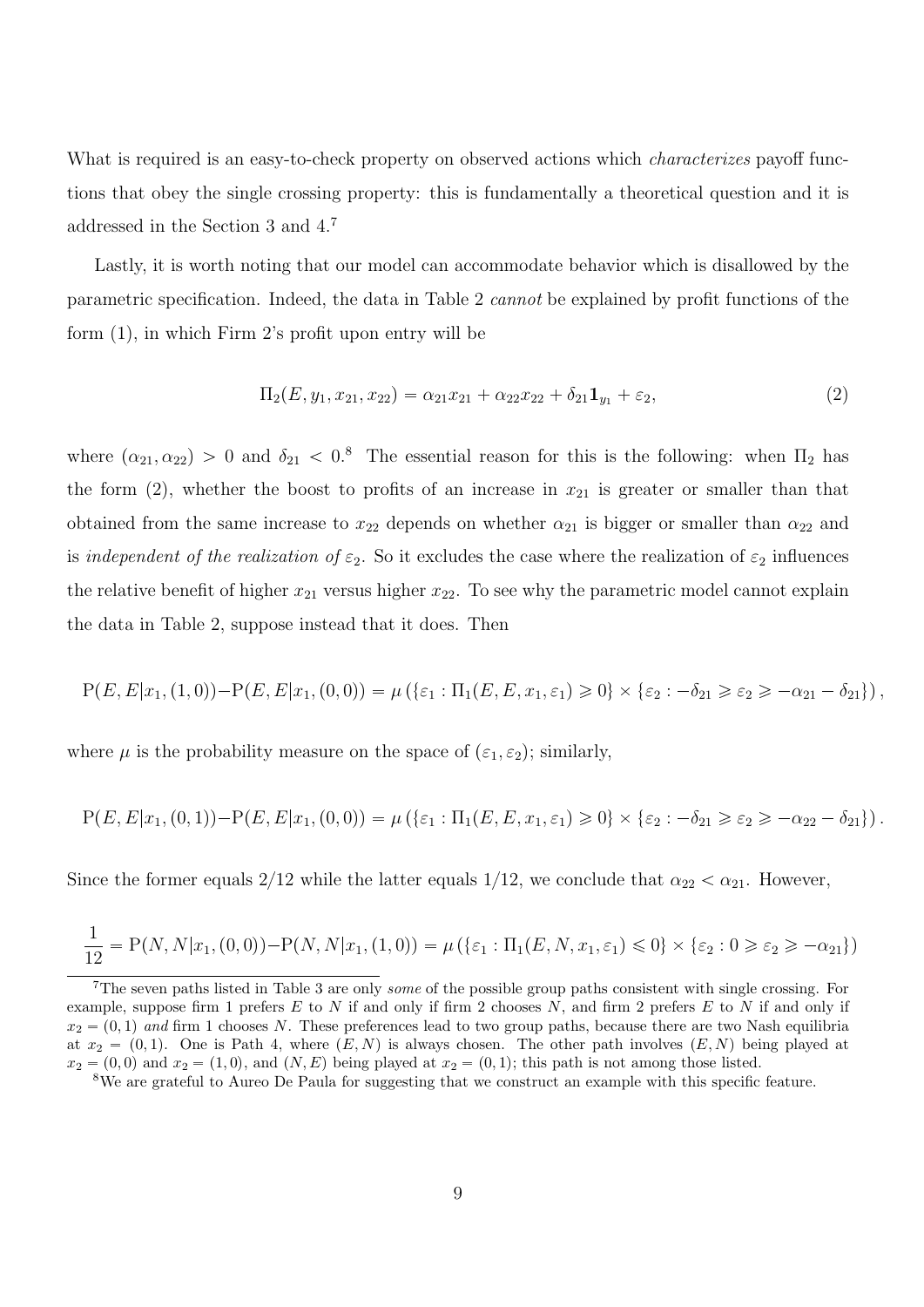and

$$
\frac{2}{12} = P(N, N|x_1, (0,0)) - P(N, N|x_1, (0,1)) = \mu(\{\varepsilon_1 : \Pi_1(E, N, x_1, \varepsilon_1) \le 0\} \times \{\varepsilon_2 : 0 \ge \varepsilon_2 \ge -\alpha_{22}\})
$$

which tells us that  $\alpha_{22} > \alpha_{21}$ . So we obtain a contradiction.

## 3 Revealed monotone choice

This section focuses on the single-agent model. Section 3.1 gives a quick survey of basic results on monotone comparative statics. Section 3.2 presents the theoretical result underpinning the whole paper: imagining a panel data set of choice behavior, it gives a necessary and sufficient condition under which it is generated by an agent choosing with a preference obeying the single crossing property. Section 3.3 explains how the results in Section 3.2 could be applied to repeated cross sections of choices made by a population of agents with such preferences.

#### 3.1 Basic concepts and theory

Let  $\mathcal Y$  be the set of all conceivable actions of a given agent. We assume it is either the real line  $\mathbb R$ or a closed subset of  $\mathbb R$  such as the natural numbers. The agent selects an action from a subset A of *Y*. A set *A* is said to be an interval of *Y* if, for every  $y', y'' \in A$  with  $y' < y''$ , we have that

$$
y \in \mathcal{Y}
$$
 and  $y' < y < y'' \Longrightarrow y \in A$ .

Throughout this paper, we assume that observed feasible sets are *compact intervals*, where compactness is with respect to the Euclidean topology on R. In this case, any compact interval A will have a largest element  $y''$  and a smallest element  $y'$  so we may write it as  $A = [y', y'']$ . We denote the collection of compact interevals by  $\mathbb{I}(\mathcal{Y})$ .

The choice of the agent over different actions in a feasible set  $A$  is affected by a set of covariates  $z \in \mathcal{Z}$ . We assume  $(\mathcal{Z}, \geqslant)$  is a partially ordered set. (For the sake of notational simplicity, we are using the same notation for the orders on  $\mathcal Y$  and  $\mathcal Z$  and for any other ordered sets; we do not anticipate any danger of confusion.) We refer to  $(z, A)$  as the agent's environment.

A binary relation  $\gtrsim$  on  $\mathcal{Y}\times\mathcal{Z}$  is a *preference* relation if, for every fixed z, it is reflexive, transitive,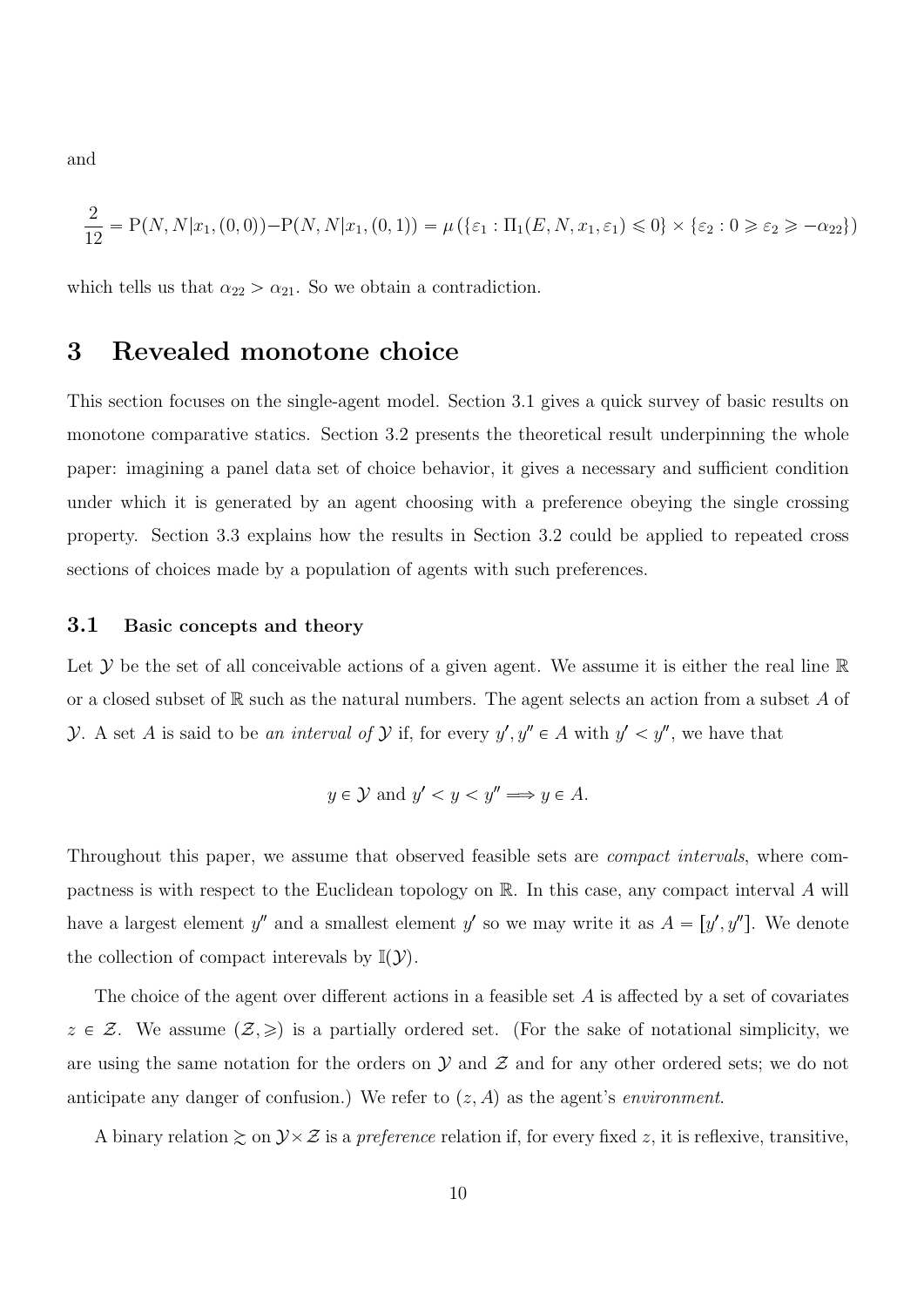and complete. That is,  $(y'', z) \ge (y', z)$  means that y'' is weakly preferred to y' when the covariates are  $z^9$ . The asymmetric part of  $\geq$  (the *strict* preference) is denoted by  $\geq$ . At the environment  $(z, A) \in \mathcal{Z} \times \mathbb{I}(\mathcal{Y})$ , the *best response* or *optimal choice* of the agent is the set

$$
BR(z, A) = \{ y' \in A : (y', z) \ge (y, z) \text{ for all } y \in A \}. \tag{3}
$$

The preference  $\geq$  is *regular* if  $BR(z, A)$  is nonempty and compact for all  $(z, A) \in \mathcal{Z} \times \mathbb{I}(\mathcal{Y})$ . Regularity holds trivially in the important case where every bounded set of  $\mathcal{Y}$  is finite (e.g., when  $\mathcal{Y} \subset \mathbb{N}$ ) and, more generally, it holds if  $\geq$  is continuous at every z.

Oftentimes (and, indeed, in the previous section) it is convenient to think of the agent as having a payoff function, which is a real-valued map  $\Pi$  on  $\mathcal{Y} \times \mathcal{Z}$ . Clearly, this induces a preference  $\geq$  on  $\mathcal{Y} \times \mathcal{Z}$ , where  $(y'', z) \geq (y', z)$  if  $\Pi(y'', z) \geq \Pi(y', z)$ . Then  $BR(z, A) = \arg \max_{y \in A} \Pi(y, z)$ and we can speak of the payoff function being regular, etc., if the preference it induces has the corresponding property. Since observed choices only reveal ordinal information, it is appropriate that our discussion in this subsection and the next should focus on preferences. In Section 3.3, we shall revert to using payoff functions, so as to follow the convention in much of the econometric and structural IO literature.

The best response BR $(z, A)$  is said to be *increasing in z* if, for every  $z'' > z'$ ,

$$
y'' \in \text{BR}(z'', A) \text{ and } y' \in \text{BR}(z', A) \Longrightarrow y'' \geq y'.
$$
 (4)

The preference  $\geq$  is said to obey *strict interval dominance (SID)* in  $(y; z)$  if, for every  $y'' > y'$  and  $z'' > z'$ ,

$$
(y'', z') \ge (y, z')
$$
 for all  $y \in [y', y''] \Longrightarrow (y'', z'') > (y', z').$ 

The following result is a straightforward adaptation of Theorem 1 in Quah and Strulovici (2009). BASIC THEOREM. Suppose an agent has a regular preference  $\geq$  on  $\mathcal{Y} \times \mathcal{Z}$ . Then  $BR(z, A)$  is increasing in  $z \in \mathcal{Z}$  at every  $A \in \mathbb{I}(\mathcal{Y})$  if and only if  $\geq$  obeys SID in  $(y; z)$ .

<sup>&</sup>lt;sup>9</sup>Note that this is not a standard definition of a 'preference' since we do not require it to be complete on  $\mathcal{Y} \times \mathcal{Z}$ . We could define it in the standard way but that does not seem like a meaningful thing to do given that, in our setting, even if the agent truly has a preference between  $(y, z)$  and  $(y', z')$  where  $z \neq z'$ , this will never be revealed since she never chooses between these two alternatives.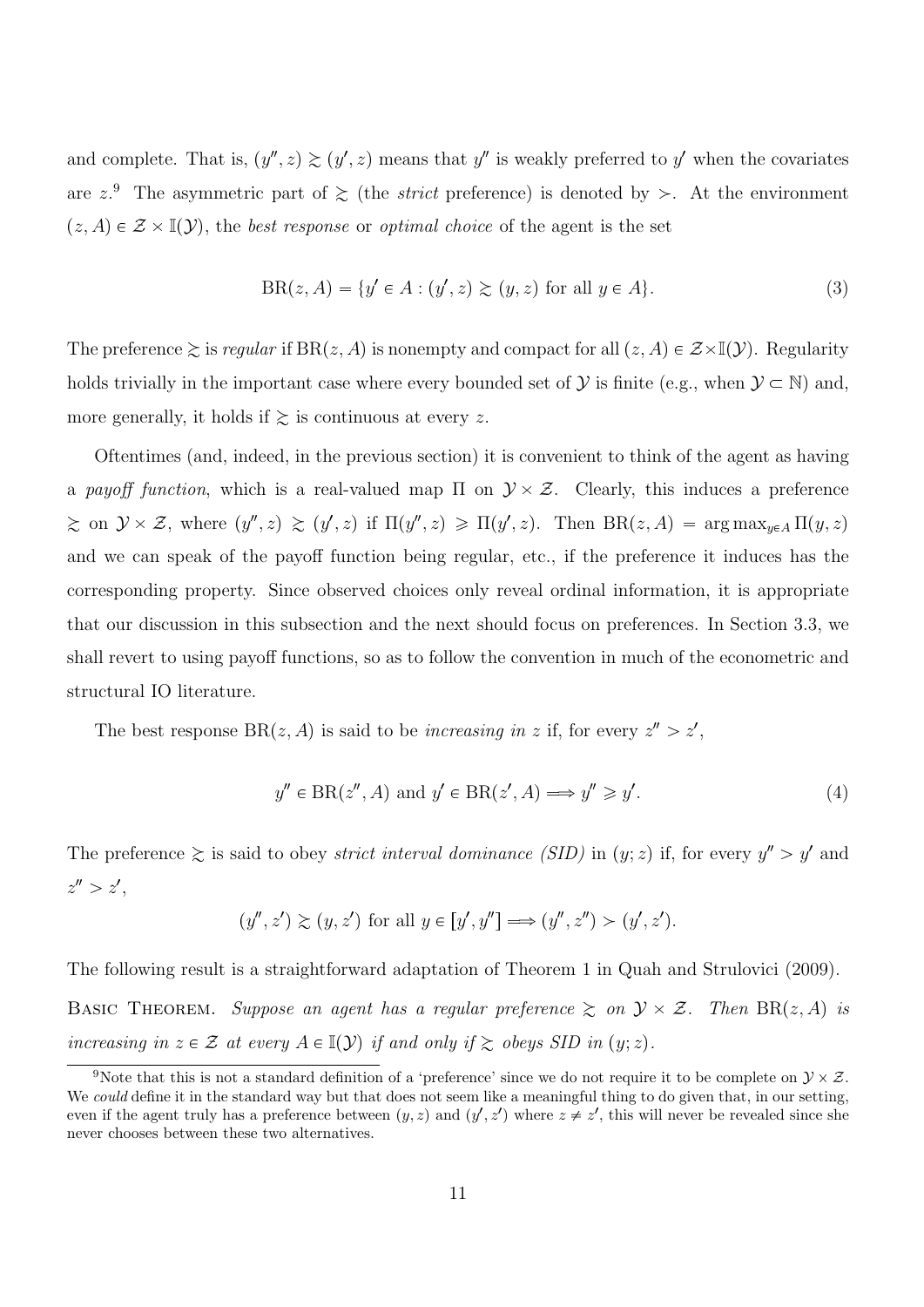Readers familiar with the theory of monotone comparative statics will notice that our definition of monotonicity in (4) is stronger than the standard notion, which merely requires that  $BR(z'', A)$ dominates  $BR(z', A)$  in the *strong set order*.<sup>10</sup> This weaker notion of monotonicity can be characterized by preferences obeying interval dominance (rather than strict interval dominance), which can be defined as follows: for every  $y'' > y'$  and  $z'' > z'$ ,

$$
(y'', z') \gtrsim (>) (y, z') \text{ for every } y \in [y', y''] \Longrightarrow (y'', z'') \gtrsim (>) (y', z'')
$$
 (5)

(see Theorem 1 in Quah and Strulovici (2009)). Throughout this paper we have chosen to work with a stronger notion of monotonicity; the weaker notion does not permit meaningful revealed preference analysis because it does not exclude the possibility that an agent is simply indifferent to all actions at every z. In this sense, our stronger assumption here is analogous to the assumption of local non-satiation made in Afriat's Theorem.<sup>11</sup> In the case where  $\mathcal Y$  is discrete, it is quite natural to assume that the agent has a strict preference; in that context, there is no distinction between interval dominance and strict interval dominance.

The interval dominance order is Quah and Strulovici's (2009) generalization of the concept of single crossing differences, due to Milgrom and Shannon  $(1994)$ <sup>12</sup> Just as there is strict interval dominance, so there is a strict version of single crossing differences. A preference  $\gtrsim$  obeys strict single crossing differences (SSCD) if, for every  $y'' > y'$  and  $z'' > z'$ ,

$$
(y'', z') \gtrsim (y', z') \Longrightarrow (y'', z'') > (y', z'').
$$
\n(6)

It is clear that SSCD implies SID, and hence the Basic Theorem applies if  $\gtrsim$  obeys SSCD. In fact, it is known that the stronger SSCD property leads to a stronger conclusion: if  $\gtrsim$  obeys SSCD then  $BR(z'', A)$  is increasing in z, for any nonempty set A, whether or not it is an interval.<sup>13</sup>

Consider the entry model in Section 2. For simplicity, let us assume the payoff shifter  $x_i$  for

<sup>&</sup>lt;sup>10</sup>A set B'' dominates B' in this order if, for every  $b'' \in B''$  and  $b' \in B'$ ,  $b'' \vee b' \in B''$  and  $b'' \wedge b' \in B'$ .

<sup>&</sup>lt;sup>11</sup>It is clear that without such an assumption, any type of consumption data is rationalizable since one could simply suppose that the consumer is indifferent across all consumption bundles. For a statement and proof of Afriat's Theorem see Varian (1982).

<sup>12</sup>Milgrom and Shannon (1994) actually use the term 'single crossing property'; our reference to it as 'single crossing differences' follows Milgrom (2004).

 $13$  For a more detailed discussion of the connections, see Quah and Strulovici (2009).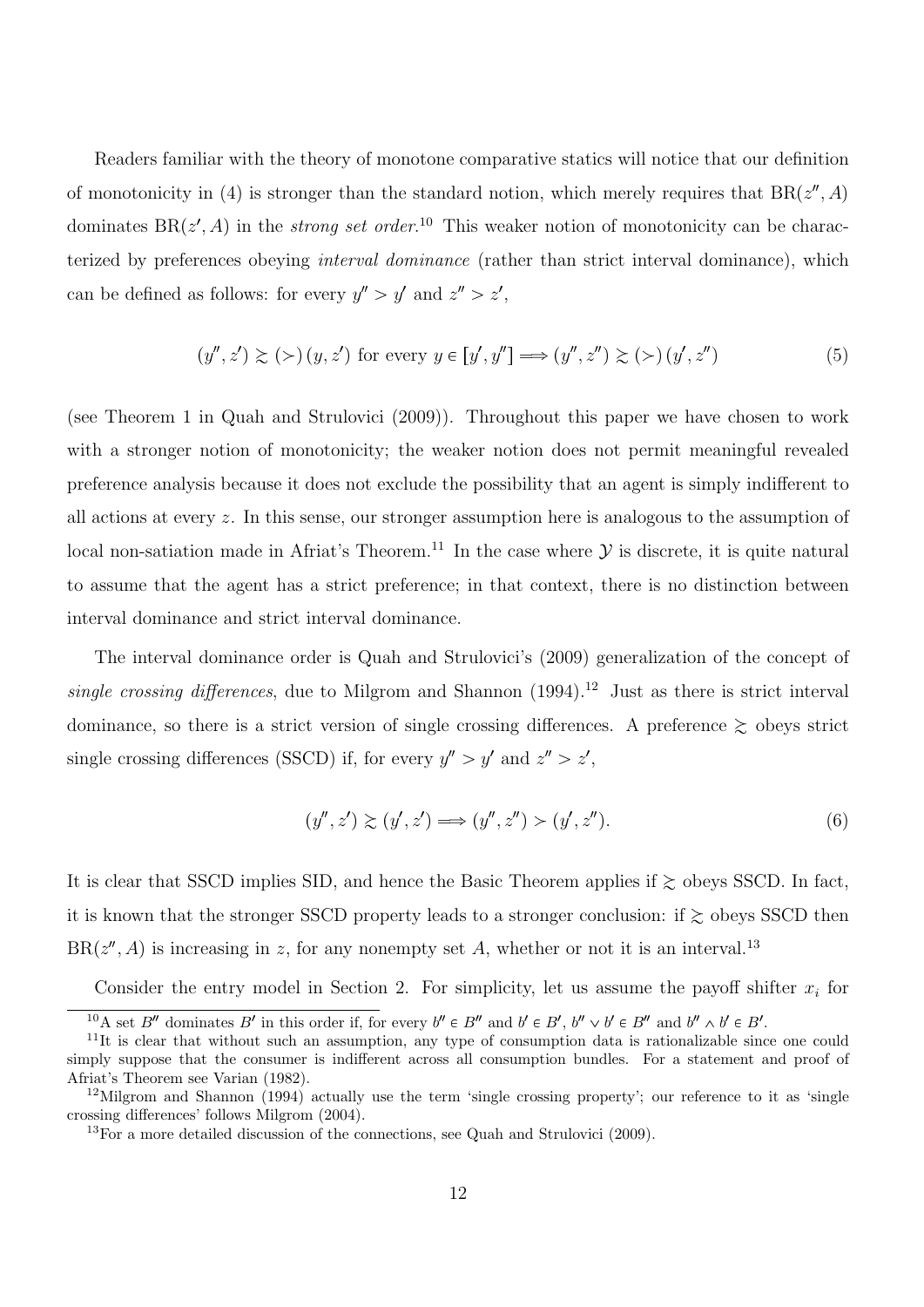player i is scalar, representing the size of the market, and that  $\alpha_i > 0$  and  $\delta_{ij} < 0$  for all  $j \neq i$ . In this case, firm is payoff upon entry increases with  $x_i$  (market size) and diminishes as more firms enter the market; formally,  $\Pi_i(y_i, \mathbf{y}_{-i}, x_i, \varepsilon_i)$  is increasing in  $z_i = (-\mathbf{y}_{-i}, x_i)$ , for every  $\varepsilon_i$ . This guarantees that at every possible realization of the unobserved payoff shifter  $\varepsilon_i$ , firm i's payoff function,  $\Pi_i(y_i, \mathbf{y}_{-i}, x_i, \varepsilon_i)$ , obeys SSCD in  $(y_i, z_i)$ . It follows from the Basic Theorem that if the firm chooses to enter the market at some  $z_i = z'_i$  then it will also choose to enter when  $z_i = z''_i > z'_i$ .

### 3.2 Revealed Monotonicity Axiom

We consider an observer who records the actions chosen by an agent under a finite set of environments. The data set can be denoted by

$$
\mathcal{O} = \left\{ \left( y^t, z^t, A^t \right) : t \in \mathcal{T} = \{1, 2, ..., T\} \right\},\
$$

where at observation t, the agent chooses  $y^t$  in the environment  $(z^t, A^t)$ . (Note that we allow for the agent to make different choices in the same environment, so it is possible for  $(z^t, A^t) = (z^s, A^s)$ and yet  $y^t \neq y^s$ .)

DEFINITION 1. O is rationalizable if there is a regular preference  $\gtrsim$  on  $\mathcal{Y} \times \mathcal{Z}$  such that for each  $t \in \mathcal{T}$ , we have  $(y^t, z^t) \gtrsim (y, z^t)$  for every  $y \in A^t$ .

Our aim in this subsection is to characterize data sets that are rationalizable by preferences that obey SID in  $(y; z)$ . Our motivation is clear: if  $\mathcal O$  is rationalizable by an SID preference then there is a regular preference that can both account for the observed behavior of the agent and guarantees that the optimal choice of the agent based on this preference is increasing in the covariates on any feasible action set in  $\mathbb{I}(Y)$  (including environments *outside* the observations  $\{(z^t, A^t)\}_{t \in \mathcal{T}})$ .

EXAMPLE 1. Consider a firm (for example, a power generator) producing a perishable good, whose production in each period depends on the spot price for its output and the forward contracts it has already signed. The observation at period t is  $(y^t, z^t, A^t)$ , where  $y^t \geq 0$  is the firm's output,  $z^t \geq 0$  the spot price, and  $A^t = [\bar{y}^t, K]$ , where  $\bar{y}^t$  is the amount the firm had already committed to supplying (at a price or prices which are not part of the observation) and  $K$  is the firm's capacity. Suppose that in each period t, the firm chooses  $y \geq \bar{y}^t$  to maximize  $z(y - \bar{y}^t) - C(y)$ , where C is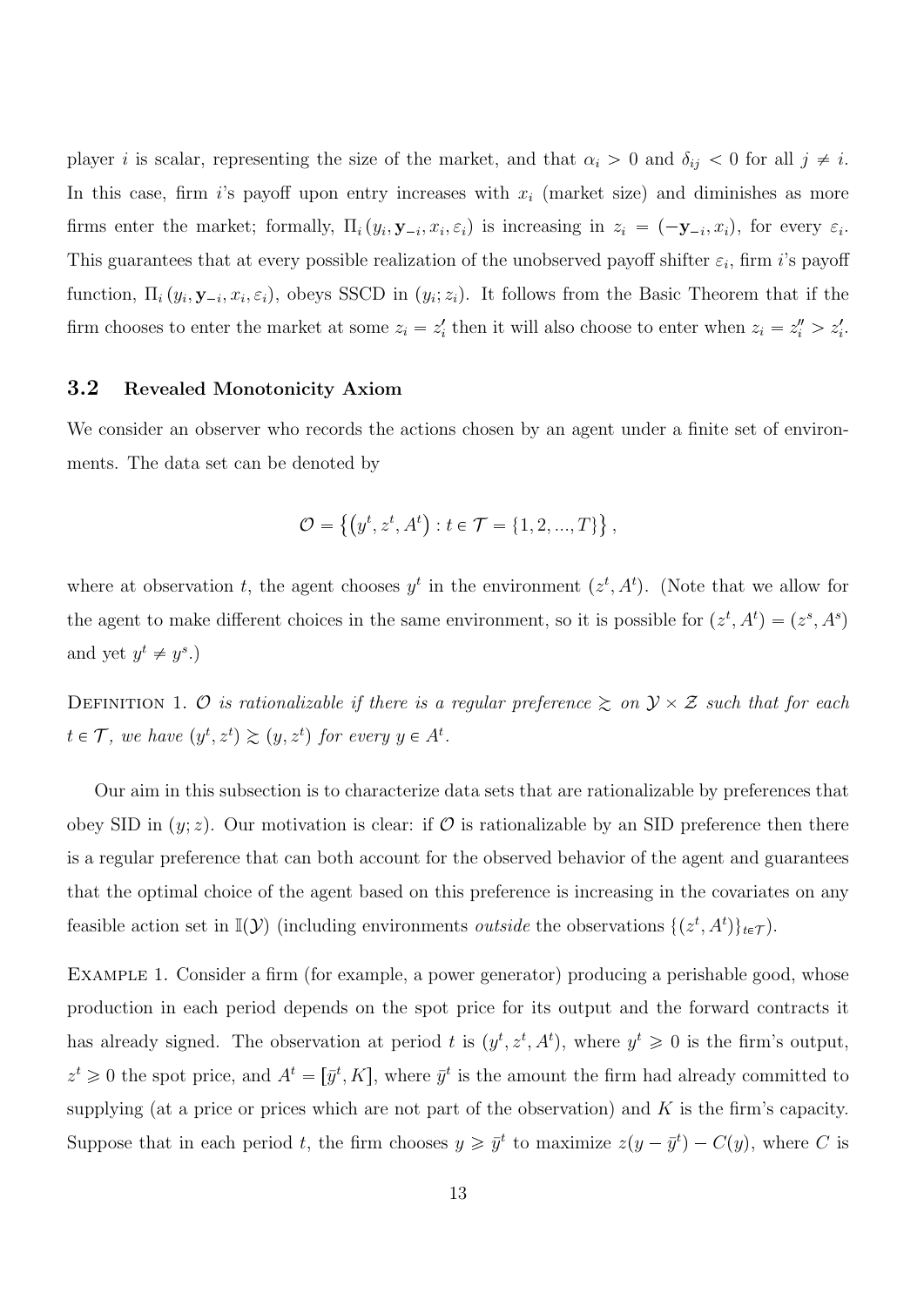the cost of producing y. Then the data set  $\mathcal{O} = \{(y^t, z^t, A^t)\}_{t \in \mathcal{T}}$  is rationalizable by a preference on output-price pairs  $(y, z) \in \mathbb{R}_+ \times \mathbb{R}_+$  that obeys SID in  $(y, z)$ . Indeed, it is clear that we can choose the preference to be that induced by the payoff function  $\Pi(y, z) = zy - C(y)$ .

To determine whether a data set is rationalizable by an SID preference, we first define the revealed preference relations induced by  $\mathcal{O}$ . The *direct revealed preference* relation  $\gtrsim^R$  is defined as follows:  $(y'', z) \geq^{R} (y', z)$  if  $(y'', z) = (y^t, z^t)$  and  $y' \in A^t$  for some  $t \in \mathcal{T}$ . The *indirect revealed* preference relation  $\gtrsim^{RT}$  is the transitive closure of  $\gtrsim^{R}$ , i.e.,  $(y'', z) \gtrsim^{RT} (y', z)$  if there exists a finite sequence  $\bar{y}_1, \bar{y}_2, ..., \bar{y}_k$  in  $\mathcal{Y}$  such that

$$
(y'',z) \gtrsim^R (\bar{y}_1, z) \gtrsim^R (\bar{y}_2, z) \gtrsim^R \ldots \gtrsim^R (\bar{y}_k, z) \gtrsim^R (y', z).
$$
 (7)

The motivation for this terminology is as follows. If the agent is optimizing according to some preference  $\gtrsim$  and, at some environment  $(z, A)$  the agent selects  $y''$  when  $y' \in A$ , then it must be the case that  $(y'', z) \ge (y', z)$ . Furthermore, given that  $\ge$  is transitive, if  $(y'', z) \ge R^T$   $(y', z)$  then  $(y'', z) \ge (y', z)$ . We are now ready to introduce the axiom that characterizes rationalizability by an SID preference.

DEFINITION 2.  $\mathcal{O} = \{(y^t, z^t, A^t)\}_{t \in \mathcal{T}}$  obeys the Revealed Monotonicity (RM) axiom if, for every  $s, t \in \mathcal{T}$ ,

$$
z^t>z^s,\ y^t< y^s,\ \text{and}\ (y^s,z^s)\gtrsim^{RT}(y^t,z^s)\Longrightarrow (y^t,z^t)\not\uparrow^{RT}(y^s,z^t).
$$

Remark: Suppose that  $\mathcal O$  is such that  $A^t = A \subseteq \mathcal Y$  for all  $t \in \mathcal T$ . Then it is clear that the RM axiom holds if and only if the optimal action is increasing in the covariates in the following sense:  $y^t \geq y^s$  for any two observation  $t, s \in \mathcal{T}$  such that  $z^t > z^s$ .

It is clear that the RM axiom is a non-vacuous restriction. So long as the dataset is finite, checking whether  $\mathcal O$  obeys this property is a finite problem and indeed there are no computational difficulties, either theoretical or practical, associated with the implementation of this test. It helps with motivation at least to see why the RM axiom is a necessary condition.

PROPOSITION 1. Suppose  $\mathcal{O} = \{(y^t, z^t, A^t)\}_{t \in \mathcal{T}}$  is rationalizable by a preference  $\gtrsim$  that obeys SID in  $(y; z)$ . Then  $\mathcal O$  obeys the RM axiom.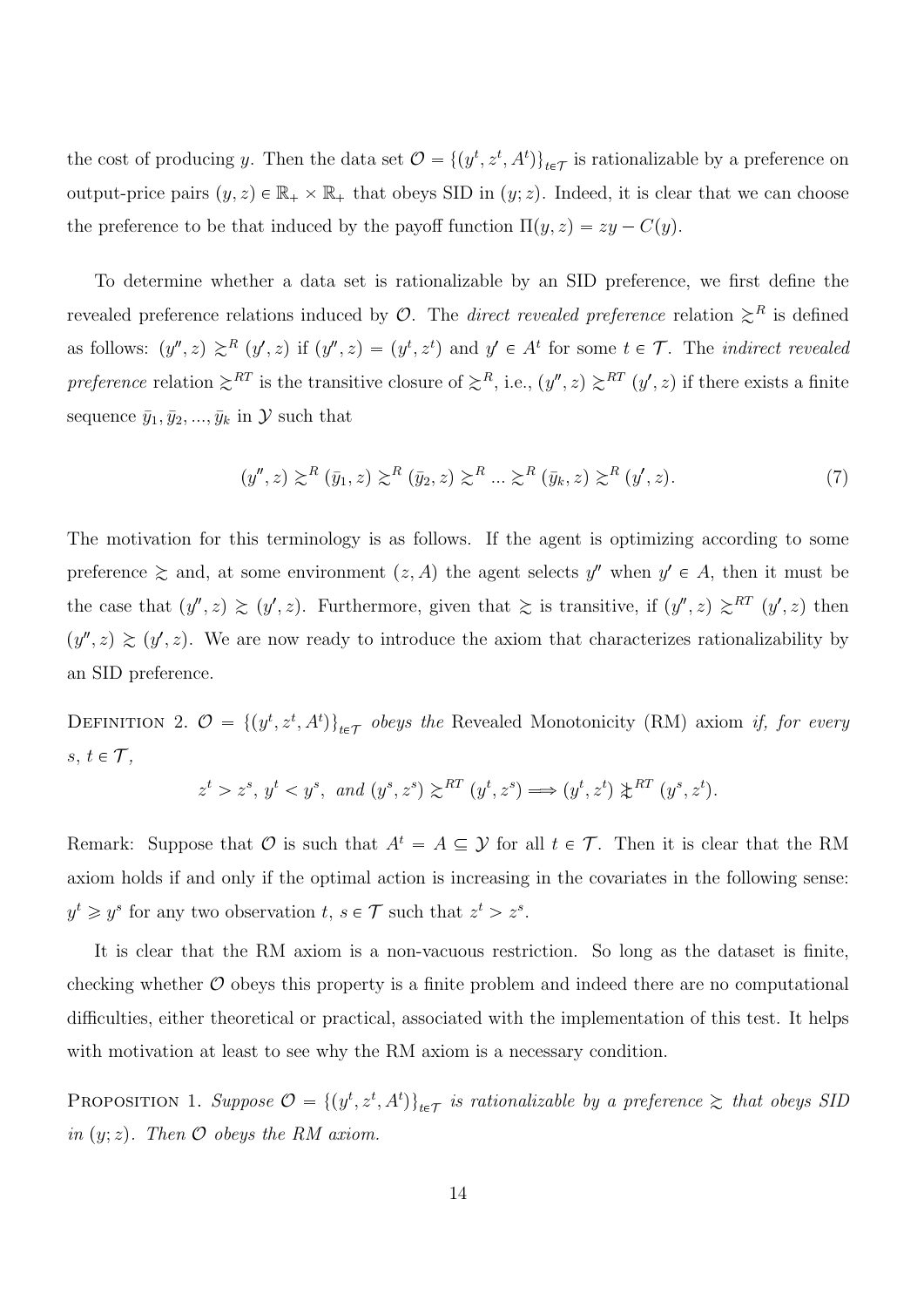*Proof.* We first establish that  $\gtrsim^{RT}$  has what we call the *interval property*. In general, a binary relation R on  $\mathcal{Y} \times \mathcal{Z}$  has this property if  $(y'', z) \mathcal{R} (y', z)$  implies  $(y'', z) \mathcal{R} (y, z)$  for any y between  $y''$  and  $y'$ , i.e., either  $y' < y < y''$  or  $y'' < y < y'$ .

If  $(y'', z) \geq^R (y', z)$ , then there is  $A^t$  such that  $y'' = y^t$  and  $y' \in A^t$ . Since  $A^t$  is an interval, it is clear that  $(y'', z) \geq R(y, z)$  for any y between y'' and y'. Now suppose  $(y'', z) \geq R(T(y', z))$ , but  $(y'', z) \nless^{R} (y', z)$ . Then, we have a sequence like (7). Suppose also that  $y'' > y'$  and consider y such that  $y'' > y > y'$ . (The case where  $y'' < y'$  can be handled in a similar way.) Letting  $y_0 = y''$ and  $y_{k+1} = y'$ , we know that there exists at least one  $0 \leq m \leq k$  such that  $y_m \geq y \geq y_{m+1}$ . Since  $(y_m, z) \geq^R (y_{m+1}, z)$ , it must hold that  $(y_m, z) \geq^R (y, z)$ . This in turn implies that  $(y'', z) =$  $p(y_0, z) \ge^{RT} (y, z)$ , since  $(y_0, z) \ge^{RT} (y_m, z)$ . So we have shown that  $\ge^{RT}$  has the interval property.

Suppose there are observations s and t such that  $z^t > z^s$ ,  $y^t < y^s$ , and  $(y^s, z^s) \geq^{RT} (y^t, z^s)$ holds. The interval property guarantees that  $(y^s, z^s) \geq^{RT} (y, z^s)$  for all  $y \in [y^t, y^s]$ . Since  $\mathcal O$  is rationalizable by an SID preference  $\gtrsim$ , we have  $(y^s, z^s) \gtrsim (y, z^s)$  for all  $y \in [y^t, y^s]$ . The SID property on  $\gtrsim$  guarantees that  $(y^s, z^t) > (y^t, z^t)$ , which means that  $(y^s, z^t) \nless^{\text{RT}} (y^t, z^t)$ q. QED

Of course, our more substantial claim is that the RM axiom is also sufficient for rationalizability by an SID preference. In fact, an even stronger property is true: whenever a dataset obeys the RM axiom, then it is rationalizable by an SSCD (and not just SID) preference.<sup>14</sup>

THEOREM 1. The following statements on  $\mathcal{O} = \{ (y^t, z^t, A^t) \}_{t \in \mathcal{T}}$  are equivalent:

- (a)  $\mathcal O$  is rationalizable by a preference that obeys SID in  $(y; z)$ .
- (b)  $O$  obeys the RM axiom.
- (c)  $\mathcal O$  is rationalizable by a preference that obeys SSCD in  $(y; z)$ .

As a very simple illustration of the use of this theorem, consider the following example.

EXAMPLE 1 (continued). Suppose there are just two observations,  $(y^1, z^1, A^1 = [\bar{y}^1, K])$  and  $(y^2, z^2, A^2 = [\bar{y}^2, K])$ , with  $z^2 > z^1$  and  $\bar{y}^2 < \bar{y}^1$ . In other words, the output price is higher and the

 $14$ This phenomenon, which may seem surprising, is not unknown to revealed preference analysis; for example, it is present in Afriat's Theorem. In that context, the data consist of observations of consumer's consumption bundles at different linear budget sets. If the agent is maximizing a locally non-satiated preference, then the data set must obey a property called the generalized axiom of revealed preference (GARP, for short); conversely, if a data set obeys GARP then it can be rationalized by a preference that is not just locally non-satiated but also obeys continuity, strong monotonicity, and convexity.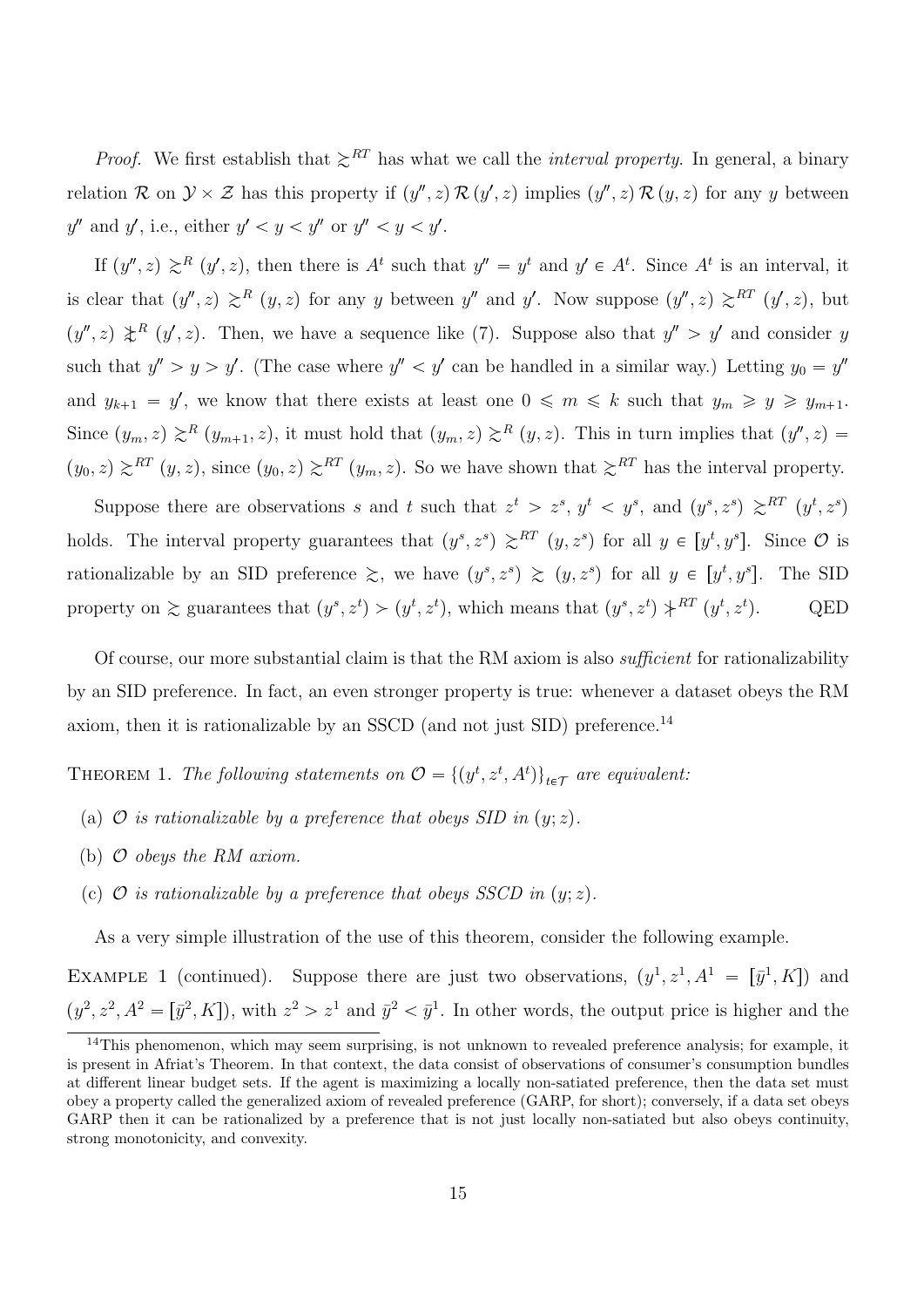output commitment lower at the second observation. Suppose  $\bar{y}^1 < y^2 < y^1$ , then the RM axiom is violated since  $(y^1, z^1) \geq^R (y^2, z^1)$  and  $(y^2, z^2) \geq^R (y^1, z^2)$ . On the other hand if  $y^2 < \bar{y}^1 < y^1$ , then the RM axiom holds, because the only revealed relation is  $(y^2, z^2) \gtrsim^R (y^1, z^2)$  and thus these observations can be rationalized by an SID preference that obeys SID in  $(y; z)$ . Note that for any such preference  $\gtrsim$ , the SID property implies that  $(y^2, z^1) > (y^1, z^1)$  but this does not contradict the optimality of  $y^1$  in  $[\bar{y}^1, K]$ .

It would be natural to speculate given Theorem 1 that, if we allow  $A<sup>t</sup>$  to be arbitrary subsets of  $\mathcal Y$  (rather than intervals), then the RM axiom is necessary and sufficient for rationalizability with SSCD preferences. It is clear that the axiom will be necessary for rationalizability in this sense, but sufficiency does not hold.

EXAMPLE 2. Let  $\mathcal{Y} = \{u, v, w\}$  with  $u < v < w$ , and let  $A^1 = \{u, w\}$ ,  $A^2 = \{u, v\}$ , and  $A^3 = \{v, w\}$ . Note that  $A^1$  is not an interval of  $\mathcal{Y}$ . Suppose that  $z^1 < z^2 < z^3$ . Then  $(w, z^1) \geq^R (u, z^1)$ ,  $(u, z^2) \geq R (v, z^2)$ , and  $(v, z^3) \geq R (w, z^3)$ . The indirect revealed preference relation  $\geq R$ <sup>RT</sup> is equal to the direct revealed preference relation  $\geq^R$  in this example and, clearly, this set of three observations obeys the RM axiom. However, it cannot be rationalized by an SSCD preference. Suppose, instead, that an SSCD preference  $\gtrsim$  rationalizes the data. Then, it must be that  $(w, z^1) \gtrsim (u, z^1)$  and, by SSCD,  $(w, z^2) > (u, z^2)$ . In addition, we have  $(u, z^2) \ge (v, z^2)$  and so  $(w, z^2) > (v, z^2)$ . Since  $\ge$  obeys SSCD, we get  $(w, z^3) > (v, z^3)$ , which contradicts the direct revealed preference  $(v, z^3) \gtrsim (w, z^3)$ .

The RM axiom is an easy-to-understand property written in a form of no-cycling condition (which is reminiscent of GARP in Afriat's Theorem or the congruence axiom in Richter's Theorem), and the necessity of the axiom is relatively straightforward to show. Given the superficial familiarity, a reader could be forgiven for thinking that its sufficiency is also obvious. But there is more than what meets the eye in Theorem 1 and intuition can be misleading; indeed, any *correct* intuition will have to distinguish between arbitrary constraint sets and interval constraint sets because, as Example 2 demonstrates, the result is not true in the former case. The proof of the sufficiency of the RM axiom does proceed in a way which is vaguely familiar, in the sense that we extend  $\gtrsim$ <sup>RT</sup> further by relying on strict interval dominance, and then take the transitive closure of that extended revealed preference relation. While this seems like a natural approach to take, the issue is whether the resulting incomplete revealed preference relation is actually well-behaved enough to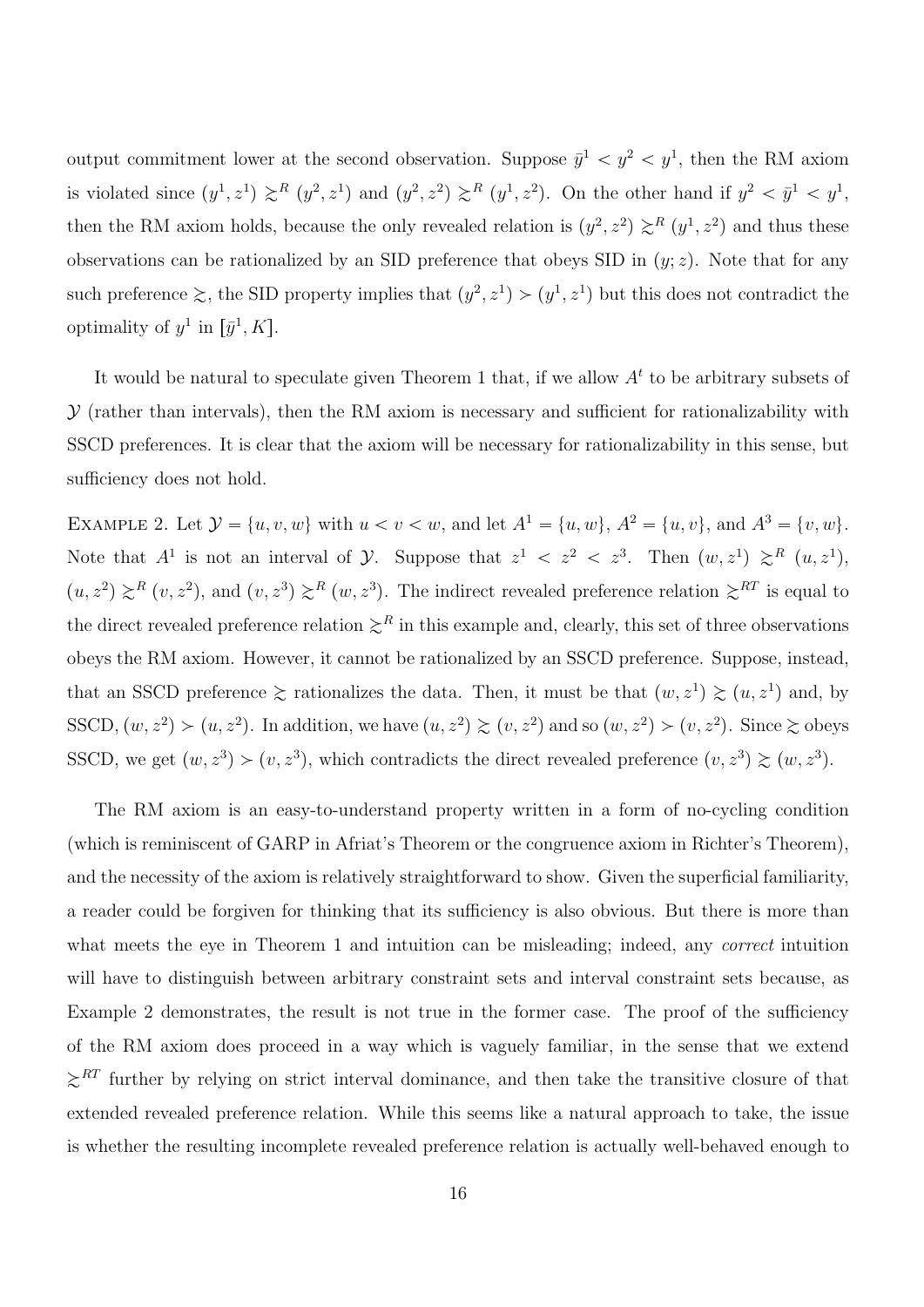admit a completion that obeys SSCD or even SID, since the added requirements on the preference means that we cannot simply appeal to Szpilrajn's Theorem (or some other standard theorem) to complete the relation. The heart (and substantive part) of the proof lies in showing that the revealed preference relation does have the properties that allow for a completion that obeys SSCD. This in turn relies crucially on the observed constraint sets being intervals; indeed, Kukushkin, Quah, and Shirai (2016) provide an example of an incomplete preference ordering that obeys SSCD (which can be interpreted as arising from a data set with non-interval constraint sets), for which there is no completion that also obeys that property.

In the case where  $\mathcal Y$  is finite, it is obvious that any SID preference on  $\mathcal Y\times\mathcal Z$  can be represented by a payoff function  $\Pi: \mathcal{Y} \times \mathcal{Z} \to \mathbb{R}$ , in the sense that  $\Pi(y', z) \geq (>) \Pi(y, z)$  if  $(y', z) \geq (>) (y, z)$ .<sup>15</sup> The next result asserts that such a representation generally exists.

PROPOSITION 2. Suppose Y is a closed interval of  $\mathbb R$  and that  $\mathcal O$  obeys the RM axiom. Then  $\mathcal O$  is rationalizable by a preference that obeys SSCD in  $(y; z)$  and admits a payoff representation.

Up to this point in our discussion, we have allowed for the possibility that an agent's preference is indifferent between two actions. It is sometimes convenient, especially in the case where  $\mathcal Y$  consists of a finite set of actions, to rule out the possibility of indifference; in other words, for any  $(y, z)$ and  $(y', z)$  either  $(y, z) > (y', z)$  or  $(y', z) > (y, z)$ . To characterize rationalizability by a strict SID preference would necessarily entail a strengthening of the RM axiom.

DEFINITION 3. O obeys the Strong Revealed Monotonicity (SRM) axiom if, for every  $s, t \in \mathcal{T}$ ,

$$
z^t \geq z^s
$$
,  $y^t < y^s$ , and  $(y^s, z^s) \geq \stackrel{RT}{\sim} (y^t, z^s) \Longrightarrow (y^t, z^t) \not\geq \stackrel{RT}{\sim} (y^s, z^t)$ .

Notice that this property strengthens the RM axiom by imposing the following additional condition: it excludes the possibility that  $(y^s, z^s) \geq^{RT} (y^t, z^s)$  and  $(y^t, z^t) \geq^{RT} (y^s, z^t)$  when  $z^t = z^s$  and  $y^t \neq y^s$ . Clearly, this exclusion is needed for rationalizability by a strict preference. The following result is the analog to Theorem 1 and Proposition 2 for strict preferences.

<sup>&</sup>lt;sup>15</sup>Note that there is a difference between our notion of 'representation' here and the textbook definition because  $\geq$  is not a complete binary relation on  $\mathcal{X} \times \mathcal{Z}$ : it need not compare elements with distinct z. So the representation requirement is also confined to elements  $(y', z')$  and  $(y, z)$  where  $z' = z$ .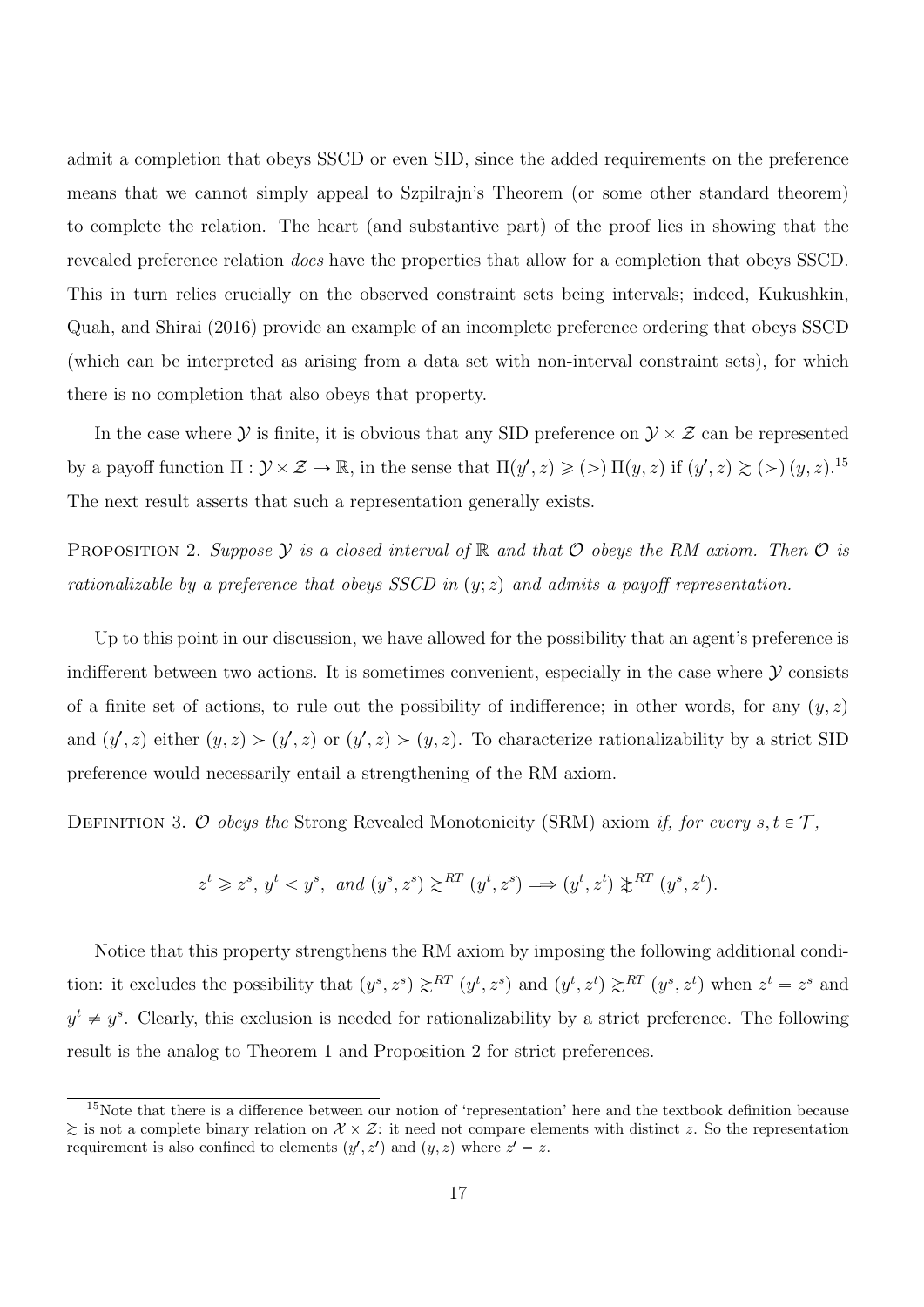THEOREM 2. The following statements on  $\mathcal{O} = \{ (y^t, z^t, A^t) \}_{t \in \mathcal{T}}$  are equivalent:

- (a)  $\mathcal O$  is rationalizable by a strict preference that obeys SID in  $(y; z)$ .
- (b)  $O$  obeys the SRM axiom.
- (c)  $\mathcal O$  is rationalizable by a strict preference that obeys SSCD in  $(y; z)$ .

In the case where  $\mathcal Y$  is a closed interval of  $\mathbb R$ , the strict SSCD preference in (c) can be chosen to have a payoff representation.

### 3.3 Cross-sectional data

So far we have assumed that the observer has access to panel data that gives the actions of the same agent across different environments. We now consider the case where data of this type is not available; instead, we only observe the distribution of actions taken by a population of agents, with possibly heterogeneous preferences, under different environments. It is possible to extend our revealed preference analysis to this stochastic setting, provided we assume that the distribution of preferences is the same in populations subject to different environments or, put another way, environments are assigned randomly. Throughout this section, we shall assume  $\mathcal Y$  is finite, but bear in mind that the set of covariates can still be infinite.

The cross-sectional data consists of a finite set of environments and an associated distribution of choices for each of them. We can thus denote it as

$$
\mathcal{P} = \{ P(\cdot | z^t, A^t) : t \in \mathcal{T} = \{1, 2, ..., T\} \}
$$

where  $P(y|z^t, A^t)$  is the fraction of agents who choose action y in environment  $(z^t, A^t)$ . It almost goes without saying that  $P$  is an idealized data set, in the sense that we assume that the distributions observed in  $\mathcal P$  are true population distributions; in practice, we do not observe  $\mathcal P$  but rather some sample which approximates  $P$ . In this section, as well as the next two, we shall be abstracting from this specifically statistical issue and focus on idealized data sets. In the final, empirical section, finite sample issues will be addressed using the approach of Kitamura and Stoye (2016).

There is no loss of generality in assuming that all agents in the population have payoff functions (rather than just preferences), and so we shall present our results in that way, to make its connection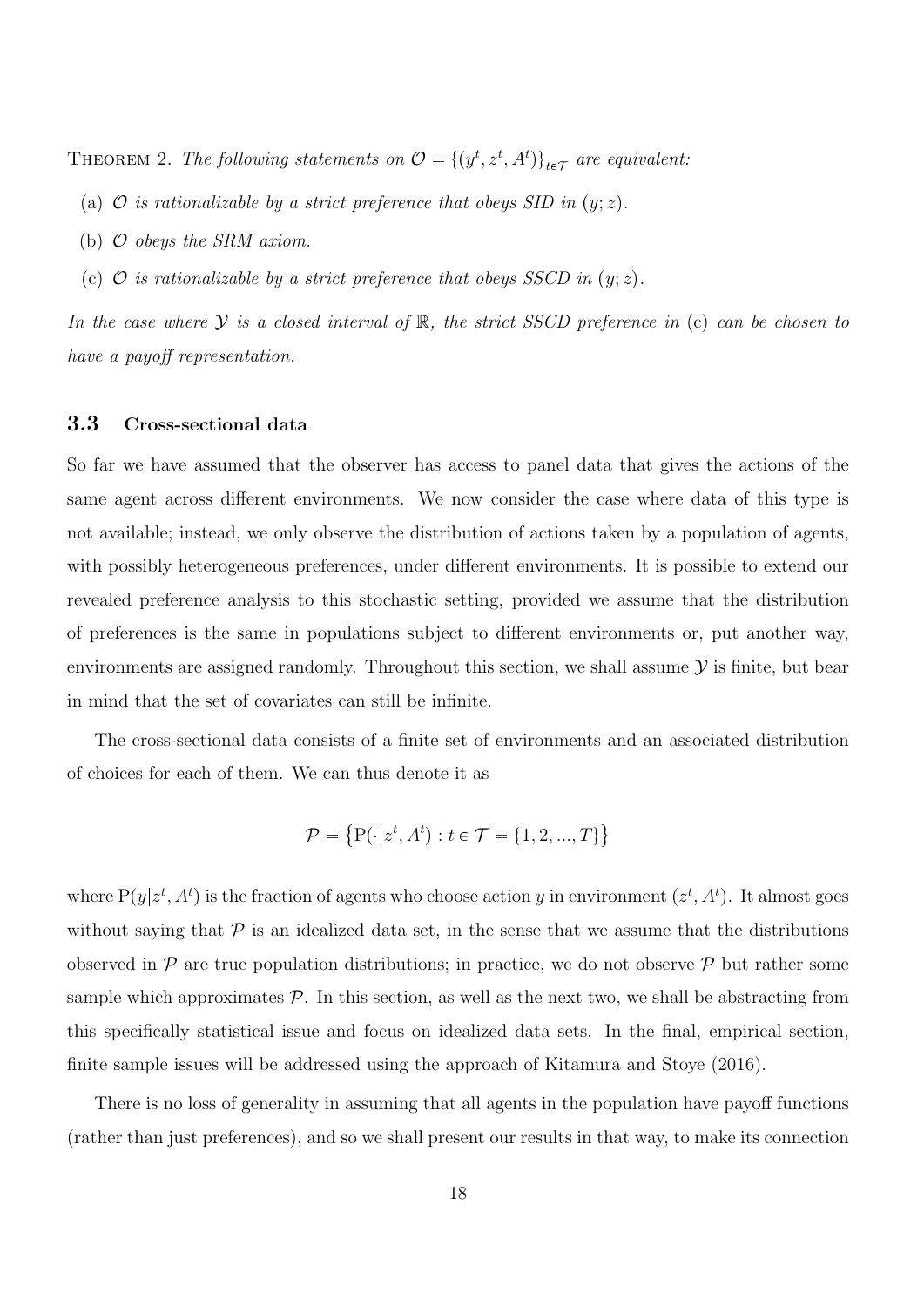with the empirical and econometric literature clearer. We introduce heterogeneity in the population via a term  $\varepsilon \in \mathcal{E}$ ; one could think of  $\varepsilon$  simply as a parameterization of the payoff functions defined on  $\mathcal{Y} \times \mathcal{Z}$ . For a type  $\varepsilon$ , its payoff function is  $\Pi(\cdot, \varepsilon) : \mathcal{Y} \times \mathcal{Z} \to \mathbb{R}$ . Each agent in the population knows its own type, but this is not directly observed by the econometrician. We denote a distribution on  $\mathcal E$ by F. Since indifferences are allowed, the set  $BR(z, A, \varepsilon) = \arg \max_{y \in A} \Pi(y, z, \varepsilon)$  may be non-unique. A selection rule at  $(\varepsilon, t) \in \mathcal{E} \times \mathcal{T}$  is a conditional probability on Y with support on  $BR(z^t, A^t, \varepsilon)$ ; specifically,  $\lambda(y \mid \varepsilon, t)$  gives the probability that y is chosen by type  $\varepsilon$  at the observation t.

DEFINITION 4. P is stochastically rationalizable (or, when there is no ambiguity, simply rationalizable) if there is  $\mathcal{E}$ , regular payoff functions  $\Pi(\cdot, \varepsilon) : \mathcal{Y} \times \mathcal{Z} \to \mathbb{R}$  for all  $\varepsilon \in \mathcal{E}$ , a selection mechanism  $\lambda$ , and a distribution F on E such that

$$
\Pr(y|z^t, A^t) = \int \lambda(y \mid \varepsilon, t) dF(\varepsilon) \text{ for each } t \in \mathcal{T}.
$$
 (8)

In other words, there is a distribution F on a family of payoff functions that accounts for the distribution of actions at each observed environment, assuming that agents choose from their best response set according to a selection rule.<sup>16</sup> This notion of rationalizability coincides with what Manski (2007) calls a linear behavioral model. The models of Marschak (1960) and McFadden and Richter (1991) are models of this type; see Manski (2007) for a discussion and other examples.

Our objective here is to formulate a test of rationalizability with payoff functions  $\Pi(\cdot, \varepsilon)$  that obey SID in  $(y; z)$ . Before we do that we must introduce the notion of a path, which is a sequence of choices  $y^* = (y^{*1}, y^{*2}, ..., y^{*T})$  where  $y^{*t} \in A^t$  for all  $t \in \mathcal{T}$ . A path  $y^*$  is said to obey the RM axiom if the induced data set  $\{(y^{*t}, z^t, A^t)\}_{t \in \mathcal{T}}$  obeys the RM axiom. By Theorem 1, this guarantees that the induced data set can be rationalized by an SID (and indeed by an SSCD) preference. Since  $\mathcal Y$ is finite, it is in principle possible to determine the entire set of paths that obey the RM axiom; we denote this set by  $\mathcal{Y}^*$ . The next result is a straightforward consequence of Theorem 1 and provides a way of testing whether or not a data set  $P$  is rationalizable by SID preferences.

THEOREM 3. P is rationalizable by payoff functions with the SID property in  $(y; z)$  if and only if

<sup>&</sup>lt;sup>16</sup>Note that the selection mechanism can vary across observations, in the sense that  $\lambda(y|\varepsilon, t)$  and  $\lambda(y|\varepsilon, s)$  may not be equal, even when the environments are identical, i.e.,  $(y^t, A^t) = (y^s, A^s)$ . In other words, our definition of rationalizability does not restrict which elements in the best response set are picked, and indeed allows for the possibility that the agent will choose differently when the same environment is repeated.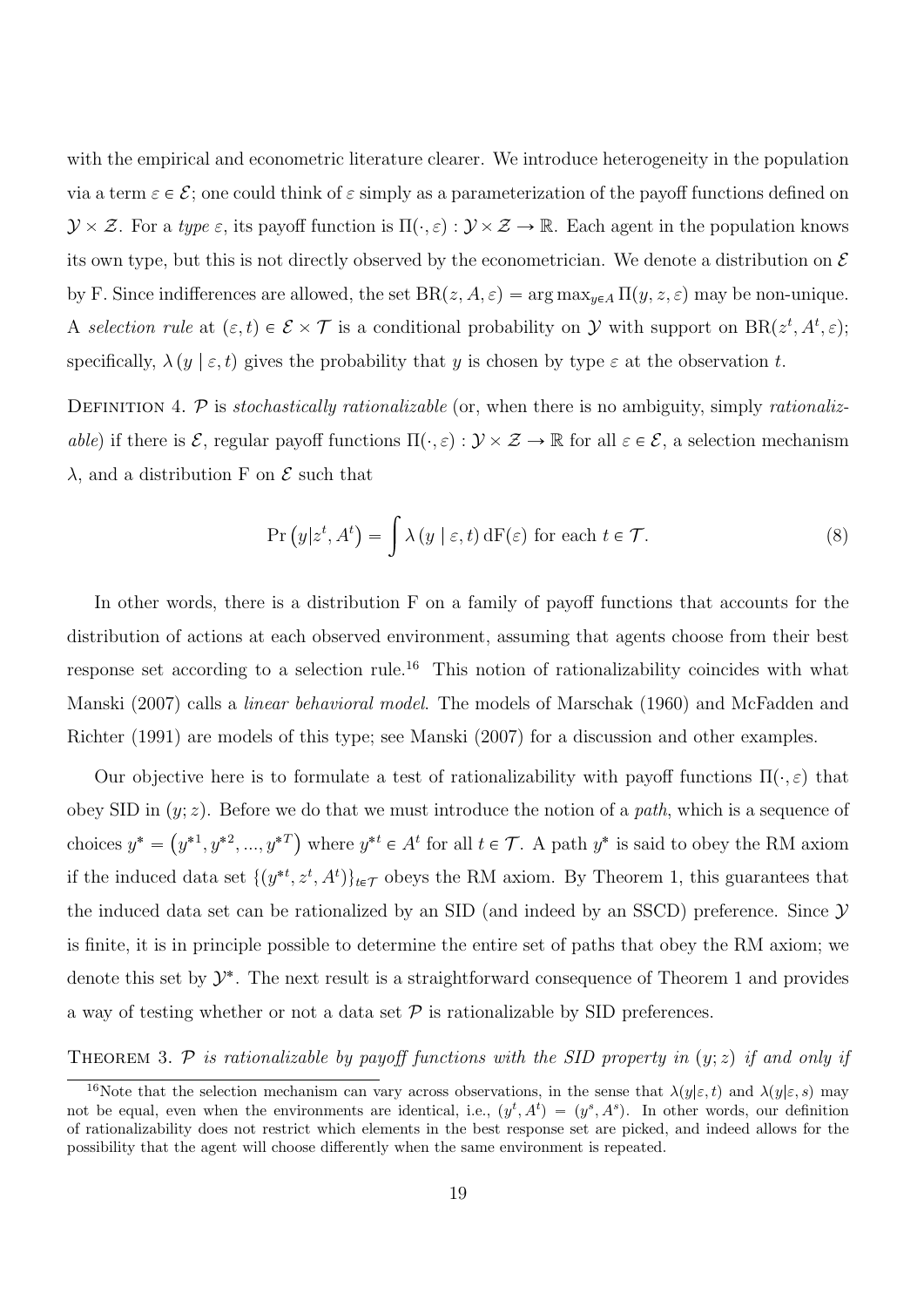there exists a probability distribution  $Q$  on  $\mathcal{Y}^*$  such that

$$
P(y|z^t, A^t) = \sum_{y^* \in \mathcal{Y}^*} 1(y^{*t} = y) Q(y^*) \text{ for each } y \in A^t \text{ and all } t \in \mathcal{T}.
$$
 (9)

When Q exists, it is possible to choose  $\mathcal E$  to be finite and the payoff functions to obey SSCD.

*Proof.* Suppose  $P$  is rationalizable. Let  $P(y^*, \varepsilon)$  be the probability that an agent of type  $\varepsilon$  chooses the path  $y^*$  (in the sense that the agent chooses action  $y^{*t}$  at observation t). Note that  $P(y^*, \varepsilon) =$  $\langle \times_{t=1}^T \lambda(y^{*t} | \varepsilon, t) \rangle$ . Since the agent  $\varepsilon$  has an SID payoff function, Theorem 1 guarantees that  $P(y^*, \varepsilon) > 0$ only if  $y^*$  obeys the RM axiom. Then the proportion of the population who choose the path  $y^*$  is  $\int P(y^*, \varepsilon) dF(\varepsilon)$ ; if we set this as  $Q(y^*)$ , it is clear that (9) holds.

Conversely, suppose Q exists that solves (9). We can list, in any particular order, the finite set of paths which have positive probability under Q. Let  $\Pi(y, z, 1)$  be an SID payoff function that rationalizes the first path on the list,  $\Pi(y, z, 2)$  an SID payoff function that rationalizes the second path, and so on. Then  $\mathcal{E} = \{1, 2, ...\}$  is a finite set and let the distribution F assign a weight of  $Q(y^*_{\varepsilon})$  to the type  $\varepsilon$ , where  $y^*_{\varepsilon}$  is the path rationalized by  $\Pi(y, z, \varepsilon)$ . Let  $\lambda(y|\varepsilon, t) = 1$  if  $y = y^{*t}_{\varepsilon}$ , and let  $\lambda(y|\varepsilon, t) = 0$  otherwise; in other words, the type  $\varepsilon$  chooses  $y_{\varepsilon}^{*t}$  at observation t with certainty. Then (9) guarantees that (10) holds. QED

This theorem sets out a procedure that allows us to determine whether a cross-sectional dataset is rationalizable by  $\text{SID} / \text{SSCD}$  payoff functions. First, we need to determine the set of all paths  $y^*$  that satisfy the RM axiom, and then we solve the linear equations given by (9). The implementability of this procedure in practice will depend crucially on the number of observed environments in the data and the ease with which we could work out the set  $\mathcal{Y}^*$ . Notice also that a solution to (9) is a distribution on  $\mathcal{Y}^*$ , and because (9) is a linear family of equations, the collection of distributions on  $\mathcal{Y}^*$  that solve this family form a convex set. This set can be non-unique; when that occurs the distribution over payoff functions that rationalizes the data can also be non-unique. In other words, in this environment, the primitives of the model can typically only be partially identified.

In the special case where the feasible action sets are fixed across all observed environments, a path  $y^* = (y^{*1}, y^{*2}, ..., y^{*T})$  obeys the RM axiom if and only if  $y^{*t} \geq y^{*s}$  whenever  $z^t > z^s$ . In this case, it is clear that  $P(\cdot|z^t, A)$  will first order stochastically dominate  $P(\cdot|z^s, A)$  whenever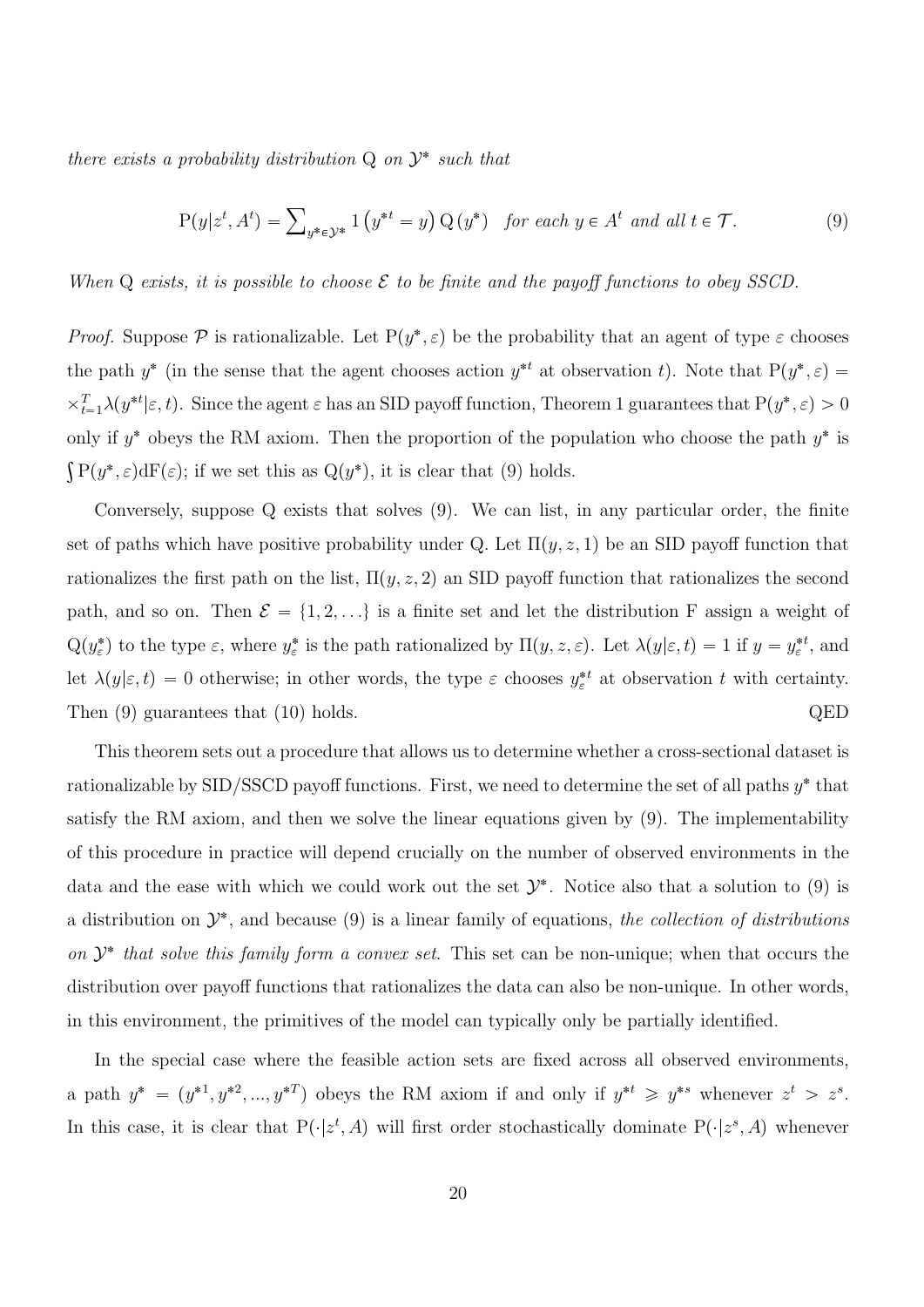$z^t > z^s$ , because every type in the population will be taking a weakly higher action. Less obviously, the converse is also true, so that monotonicity with respect to first order stochastic dominance characterizes rationalizability with SID preferences when the feasible action set is fixed.

THEOREM 4. Suppose that P satisfies  $A^t = A \subseteq Y$  for all  $t \in \mathcal{T}$ . Then P is rationalizable by SID payoff functions if and only if  $P(\cdot|z^t, A) \geq_{\text{FSD}} P(\cdot|z^s, A)$  for all  $s, t \in \mathcal{T}$  such that  $z^t > z^s$ .

There are analogous versions of Theorems 3 and 4 for the case of rationalizability by strict SID preferences. In the case of the former, the result holds, provided we require Q to have its support on  $\mathcal{Y}^{**}$ , the set of paths obeying the SRM axiom. In the case of Theorem 4, the characterizing property requires, in addition, that  $P(|z^t, A) = P(|z^s, A)$  for all  $s, t \in \mathcal{T}$  such that  $z^t = z^s$ . We leave the reader to fill in the details.

Theorems 3 and 4 will be applicable in Section 5 (see, in particular, Theorem 8), where we study the rationalization of Bayesian Nash equilibria. In that context, a data set consists of observations of the distribution of actions of a player in different game environments, and the covariates will be (1) the player's observable characteristics and (2) some statistic of the actions of other players, such as their average action. (Thus the covariates will be at least two-dimensional.)

#### 3.4 Related results

Topkis (1998, Theorem 2.8.9) considers a correspondence  $\varphi$  mapping elements of a totally ordered set (which can be interpreted as the set of covariates) to compact sublattices of  $\mathbb{R}^{\ell}$ . He shows that this correspondence is increasing in the strong set order if and only if it can be exactly rationalized by a payoff function that is supermodular in the choice variable and has increasing difference between the choice variable and the covariates. By 'exactly rationalized' we mean that the optimal choices at some value z of the covariate must coincide with (rather than simply contain)  $\varphi(z)$ . In the case where  $\varphi$  is a choice function, it is not hard to see that such a rationalization is possible even when the covariates form a partially (rather than totally) ordered set; this has been noted by Carvajal (2004) who applies this to a game setting.

Throughout this paper, we also permit the set of covariates to be partially rather than totally ordered; this is crucial in game theoretic applications, where the covariates will include the actions of other players in the game and thus will not generally be totally ordered. However, we confine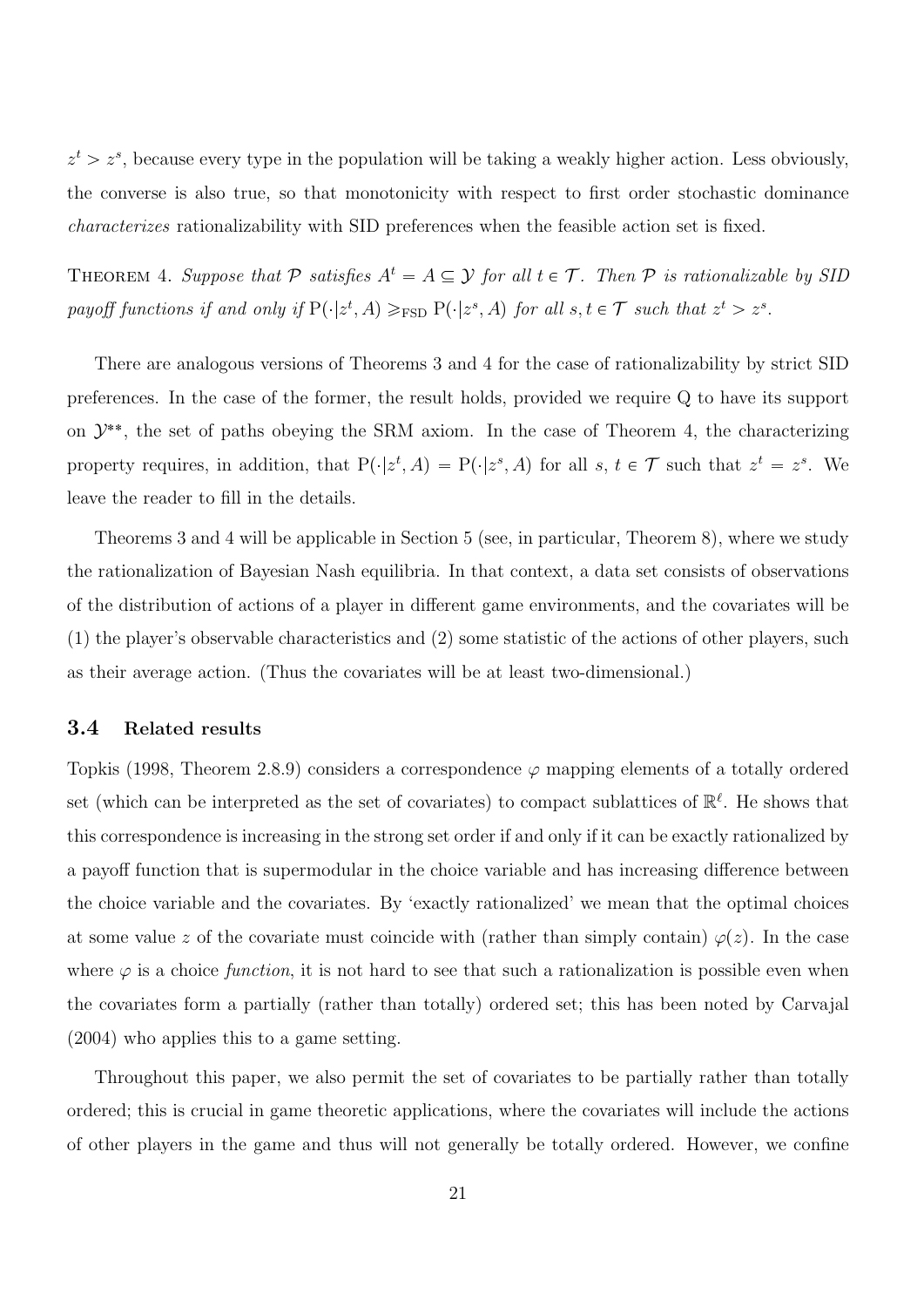ourselves to the case where actions are totally ordered (in essence, elements of  $\mathbb R$  rather than  $\mathbb R^{\ell}$ ), while allowing for observations of the choices made from different *subsets* of the set of all possible actions. Consequently, the observer may have partial information on the agent's ranking over different actions rather than simply the globally optimal action. In this respect, the problem we pose is more complicated than the one posed by Topkis, because the rationalizing preference we construct has to agree with this wider range of preference information (in addition to obeying single crossing differences).

Echenique and Komunjer (2009) considers a structural model where there could be multiple outcomes (which could be optimal choices made by an agent or equilibrium outcomes). It shows that a monotone relationship between the exogenous and dependent variables in the structural function leads to observable restrictions on the tail quantiles of the dependent variable. The issue of rationalizability is not addressed.

Apesteguia, Ballester, and Lu (2017) characterize a random utility model where the distribution of actions on any feasible set is generated by a set of preferences that are totally ordered by single crossing differences. The model we study in the previous subsection can also be interpreted as a random utility model; however, the rationalizability of a data set  $P$  does not require the population's preferences to be totally ordered by single crossing differences (i.e., in terms of our notation, we do not require  $\Pi(y, z, \varepsilon)$  to have single crossing differences in  $(y; \varepsilon)$ . The single crossing property tested in the previous subsection is between actions and (observable) covariates, an issue which is not addressed in Apesteguia, Ballester, and Lu (2017).

There is a significant empirical literature on the endogenous adoption of (possibly) complementary technologies within the firm. Unlike our contribution, that literature is not always concerned with the recovery of payoff functions and, to the extent that it is, it uses parametric models (see, for example, Athey and Stern (1998)).

# 4 Monotone choice in games

This section extends the results in the previous section to analyze games of complete information. The first three subsections focus on games with strategic complements. The final subsection extends these ideas to games with strategic substitutes, etc.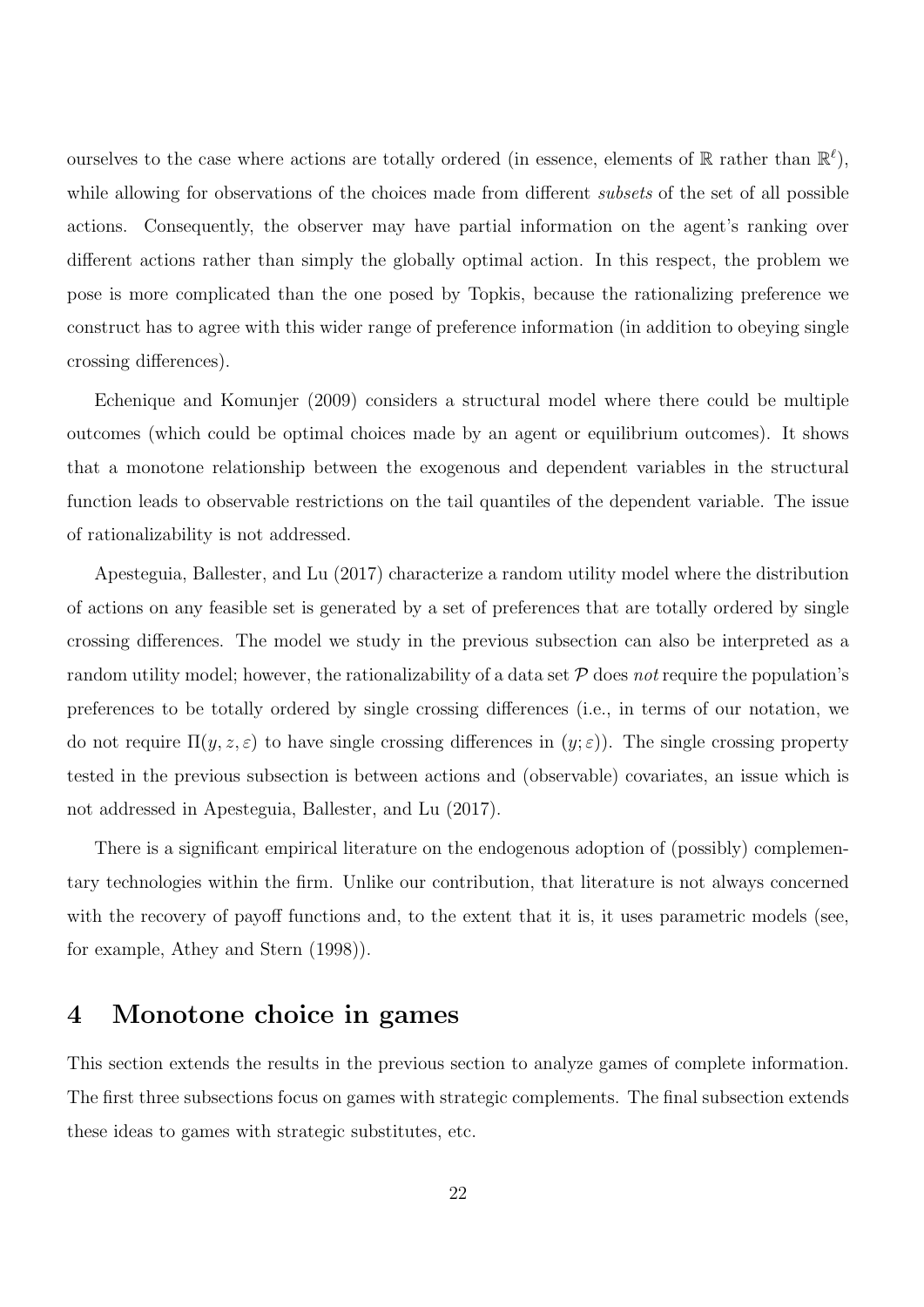#### 4.1 Pure strategy Nash equilibrium

Let  $\mathcal{N} = \{1, 2, ..., n\}$  be the set of agents in a complete information game, with  $\mathcal{Y}_i$  (a closed subset of  $\mathbb{R}$ ) being the set of all conceivable actions of agent i. Player i has a feasible action set  $A_i$  which is a compact interval of  $\mathcal{Y}_i$ , with the set of all such intervals denoted by  $\mathbb{I}(\mathcal{Y}_i)$ . Agent *i*'s payoff over different feasible actions is affected by the actions of other players and also by an exogenous variable  $x_i$ , which is drawn from a partially ordered set  $(\mathcal{X}_i, \geqslant)$ . We refer to  $x_i$  as agent *i*'s *observable* characteristics since it is observed by other players in the game and also by the econometrician. Note that if there are observable features of the game that affect all players, this could simply be folded into  $x_i$  for each i, since  $\mathcal{X}_i$  can be multi-dimensional.

To connect this setup with the previous section, let  $\mathcal{Z}_i = \mathbf{Y}_{-i} \times \mathcal{X}_i$  with  $\mathbf{Y}_{-i} = \times_{j \neq i} \mathcal{Y}_j$ . A typical element of  $\mathcal{Z}_i$  is denoted by  $z_i = (\mathbf{y}_{-i}, x_i)$  and  $\mathcal{Z}_i$  is a partially ordered set if we endow it with the product order. Player *i* has a regular preference  $\gtrsim_i$  on  $\mathcal{Y}_i \times \mathcal{Z}_i$  (for all  $i \in \mathcal{N}$ ). Given these preference, we denote by  $\mathcal{G}(\mathbf{x}, \mathbf{A})$  the game arising when the joint feasible action set is  $\mathbf{A} = \times_{i=1}^n A_i \in \mathbb{I}(\mathbf{Y})$ (where  $\mathbb{I}(Y)$  denotes  $\times_{i=1}^n\mathbb{I}(\mathcal{Y}_i)$ ) and the profile of observable characteristics is  $\mathbf{x} \in \mathbf{X}$  (where X denotes  $\times_{i=1}^n \mathcal{X}_i$ . We refer to  $(\mathbf{x}, \mathbf{A})$  as a *game environment*. We say that the family of games  $\mathbb{G} = \{ \mathcal{G}(\mathbf{x}, \mathbf{A}) \}_{(\mathbf{x},\mathbf{A}) \in \mathbf{X} \times \mathbb{I}(\mathbf{Y})}$  obeys *strategic complementarity* if, for every  $\mathbf{A} \in \mathbb{I}(\mathbf{Y})$ , the best response of each agent *i* (as given by (3)) is monotone in  $z_i = (\mathbf{y}_{-i}, x_i)$ . Games of strategic complementarity have a number of properties that make them particularly well-behaved; the most important for our purposes is that it always has a pure strategy Nash equilibrium (see Milgrom and Roberts, 1990). It follows immediately from the Basic Theorem that the family of games G obeys strategic complementarity if and only if  $\gtrsim_i$  is an SID preference for every agent i.

Our objective is to develop revealed preference tests of the hypothesis that agents are playing games of strategic complementarity. We begin with the case where the observer has access to panel data, where the joint actions selected by the agents under a finite set of game environments are observed. Specifically, at observation t, the players choose an action profile  $y<sup>t</sup>$  from the feasible action set  $A^t$ , when the covariates are  $x^t$ . Thus the data set is

$$
\mathcal{O} = \left\{ \left( \mathbf{y}^t, \mathbf{x}^t, \mathbf{A}^t \right) : t \in \mathcal{T} = \{1, 2, ..., T\} \right\}.
$$

DEFINITION 5. O is rationalizable as pure strategy Nash equilibria (PSNE) if, for each agent  $i \in \mathcal{N}$ ,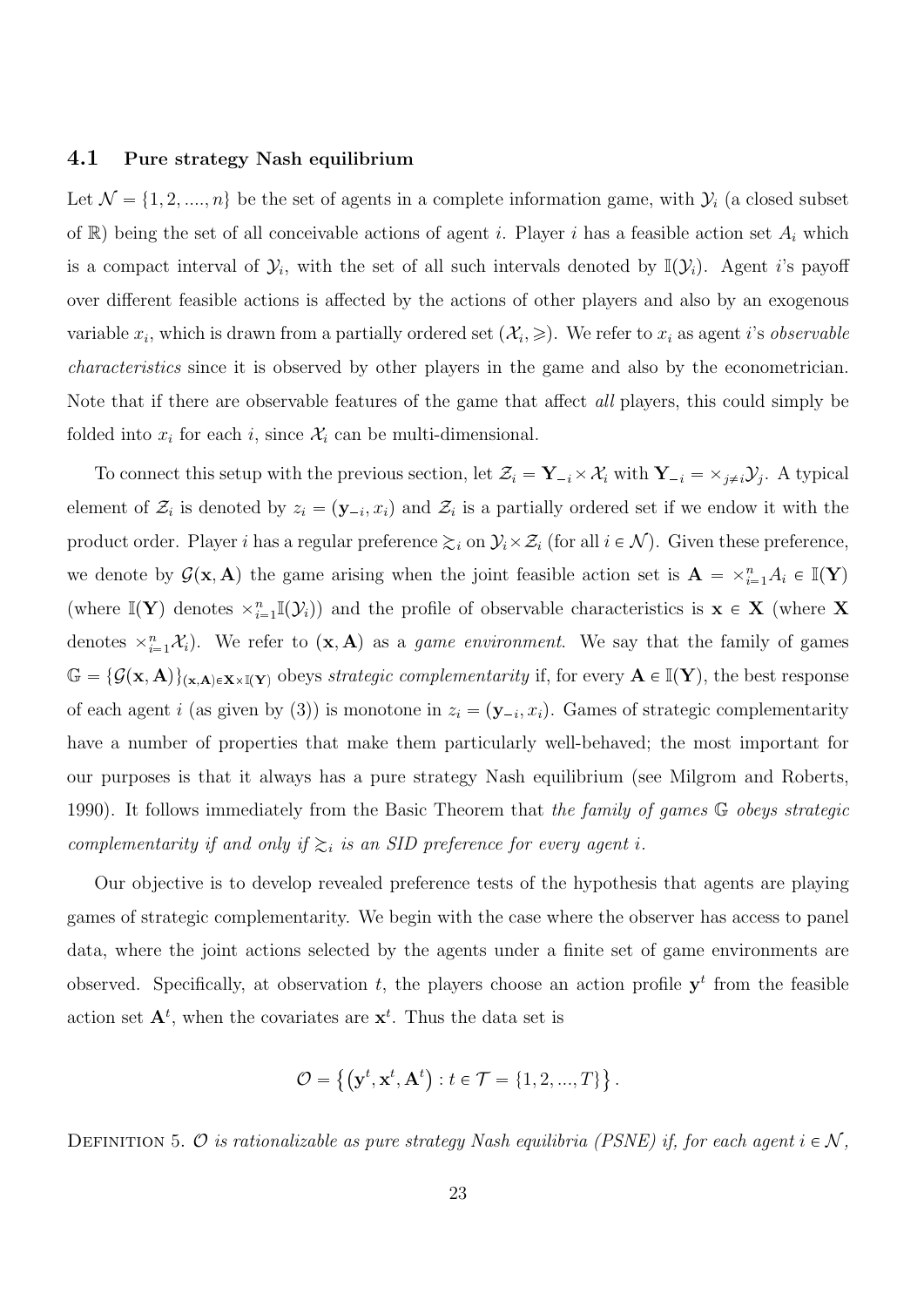there is a regular preference  $\gtrsim_i$  on  $\mathcal{Y}_i \times \mathbf{Y}_{-i} \times \mathcal{X}_i$  such that, at each  $t \in \mathcal{T}$ , we have  $(y_i^t, \mathbf{y}_{-i}^t, x_i^t) \gtrsim_i$  $(y_i, \mathbf{y}_{-i}^t, x_i^t)$  for every  $y_i \in A_i^t$ .

If O is rationalized as PSNE by a profile of preferences  $\{\gtrsim_i\}_{i\in\mathbb{N}}$  such that  $\gtrsim_i$  obeys SID in  $(y_i; z_i)$  where  $z_i = (\mathbf{y}_{-i}, x_i)$  then the Basic Theorem guarantees that the resulting family of games G obeys strategic complementarity. Characterizing data sets with this rationalizability property is straightforward given the results of the previous section. By letting  $z_i^t = (\mathbf{y}_{-i}^t, x_i^t)$ , we can construct from  $\mathcal O$  a 'personalized' dataset  $\mathcal O_i = \{(y_i^t, z_i^t, A_i^t)\}_{t \in \mathcal T}$  for each agent i. The following result follows immediately from Theorem 1.

THEOREM 5.  $\mathcal{O} = \{(\mathbf{y}^t, \mathbf{x}^t, \mathbf{A}^t)\}_{t \in \mathcal{T}}$  is rationalized as PSNE by  $\{\gtrsim_i\}_{i \in \mathcal{N}}$ , such that  $\gtrsim_i$  obeys SID in  $(y_i; z_i = (\mathbf{y}_{-i}, x_i))$  if and only if  $\mathcal{O}_i$  obeys the RM axiom for each  $i \in \mathcal{N}$ .

EXAMPLE 3. Suppose that  $\mathcal{Y}_1 = \mathcal{Y}_2 = \{0, 1\}$ ,  $\mathcal{X}_1 = \mathcal{X}_2 = \{0, 1\}$ , and that  $\mathcal O$  has two observations: at observation 1,  $y_1^1 = y_2^1 = 1$ ,  $x_1^1 = x_2^1 = 0$ , and  $A_1^1 = A_2^1 = \{0, 1\}$ ; and at observation 2,  $y_1^2 = y_2^2 = 0$ ,  $x_1^2 = x_2^2 = 1$ , and  $A_1^2 = A_2^2 = \{0, 1\}$ .

In the case of a single agent and when the set of feasible actions is fixed across observations, the RM axiom is equivalent to the co-monotonicity of the observed action with the covariates. Clearly, co-monotonicity is violated here since the observed action profile falls from  $(1, 1)$  to  $(0, 0)$ , as the covariates increase from  $(0, 0)$  to  $(1, 1)$ . Nonetheless this data set is rationalizable as PSNE by SID preferences. By Theorem 5, it suffices to show that  $\mathcal{O}_1$  and  $\mathcal{O}_2$  obey the RM axiom. The two observations of  $\mathcal{O}_1$  are the following:

at observation 1,  $y_1^1 = 1$ ,  $z_1^1 = (1, 0)$ , with  $A_1^1 = \{0, 1\}$ ; and at observation 2,  $y_1^2 = 0$ ,  $z_1^2 = (0, 1)$ , with  $A_1^2 = \{0, 1\}$ .

 $\mathcal{O}_1$  trivially obeys the RM axiom (since  $z_1^1$  and  $z_1^2$  are not comparable), and similarly so does  $\mathcal{O}_2$ . More directly, it is straightforward to check that the following SID preferences rationalize the data: for agent 1,  $(0, 0, x_1) >_1 (1, 0, x_1)$  and  $(1, 1, x_1) >_1 (0, 1, x_1)$  for any  $x_1$ ; in other words, agent 1 prefers coordinating on the same action with the other player irrespective of the exogenous variable. Similarly, for agent 2,  $(0, 0, x_2) >_2 (1, 0, x_2)$  and  $(1, 1, x_2) >_2 (0, 1, x_2)$ . With these preferences,  $(0, 0)$ and  $(1, 1)$  are Nash equilibria when the covariates are  $(0,0)$  and also at  $(1,1)$ .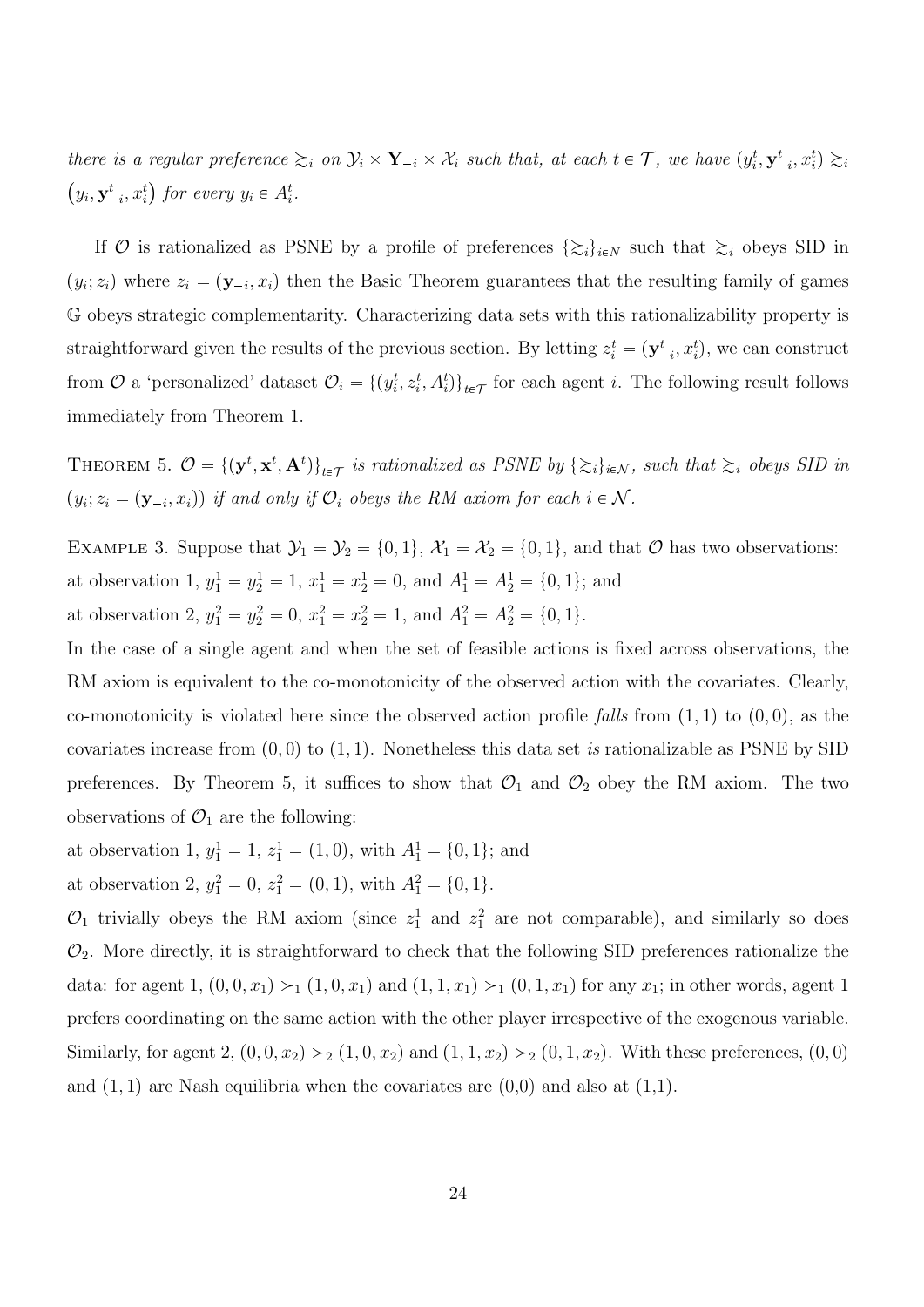#### 4.2 Cross sectional data sets

We now extend our analysis to the case where we observe cross sectional data. Specifically, the data consists of a finite set of game environments and at each environment we observe the distribution of action profiles taken by a population of groups. Each group consists of  $n$  players, with a player in role *i*, for  $i = 1, 2, ..., n$ . As in Section 3.3, we now specialize to the case where  $\mathcal{Y}_i$  is finite, for all i (while  $\mathcal{X}_i$  may still be infinite). A typical data set can thus be denoted as

$$
\mathcal{P} = \left\{ \mathbf{P}(\cdot | \mathbf{x}^t, \mathbf{A}^t) : t \in \mathcal{T} = \{1, 2, ..., T\} \right\}
$$

where  $P(y|x^t, A^t)$  is the fraction of groups in the population who play the action profile y in game environment  $(\mathbf{x}^t, \mathbf{A}^t)$ .

Given that  $\mathcal{Y}_i$  is finite, there is no loss of generality in assuming that an agent in role i has a payoff function (rather than just a preference). Heterogeneity among agents in this role is captured by a term  $\varepsilon_i \in \mathcal{E}_i$ , which parameterizes the payoff functions. For a *type*  $\varepsilon_i$ , we denote its payoff when it chooses action  $y_i$ , given that others are playing  $y_{-i}$ , and the observable characteristics are  $x_i$  by  $\Pi_i(y_i, \mathbf{y}_{-i}, x_i, \varepsilon_i)$ . We refer to  $\varepsilon = \times_{i=1}^n \varepsilon_i$  as a group type and denote the set of group types by  $\mathbf{E} = \times_{i=1}^n \mathcal{E}_i$ . Given a group type  $\varepsilon$  and a game environment  $(\mathbf{x}, \mathbf{A})$ , let  $NE(\mathbf{x}, \mathbf{A}, \varepsilon)$  be the corresponding set of PSNE; note that we are assuming that the players in a group know each other's type and are playing a game of complete information. A selection rule at  $(\varepsilon, t) \in \mathbf{E} \times \mathcal{T}$ is a conditional probability on **Y** with support on  $NE(\mathbf{x}^t, \mathbf{A}^t, \varepsilon)$ ; specifically,  $\lambda(\mathbf{y} \mid \varepsilon, t)$  gives the probability that the profile y is played by the group type  $\varepsilon$  at the observation t.

DEFINITION 6. P is stochastically rationalizable (or simply rationalizable) if there is  $\mathcal{E}_i$  and payoff functions  $\Pi_i: (\cdot, \varepsilon_i) \to \mathbb{R}$  for each role i and type  $\varepsilon_i \in \mathcal{E}_i$ , a selection mechanism  $\lambda$ , and a distribution F on the set of group types  $\mathbf{E} = \times_{i=1}^{n} \mathcal{E}_i$  such that

$$
\Pr\left(\mathbf{y}|\mathbf{x}^t, \mathbf{A}^t\right) = \int \lambda\left(\mathbf{y} \mid \varepsilon, t\right) dF(\varepsilon) \text{ for each } t \in \mathcal{T}.\tag{10}
$$

In other words, the distribution of action profiles at each observation can be accounted for by a distribution F over group types (which does not vary across observations) and a selection rule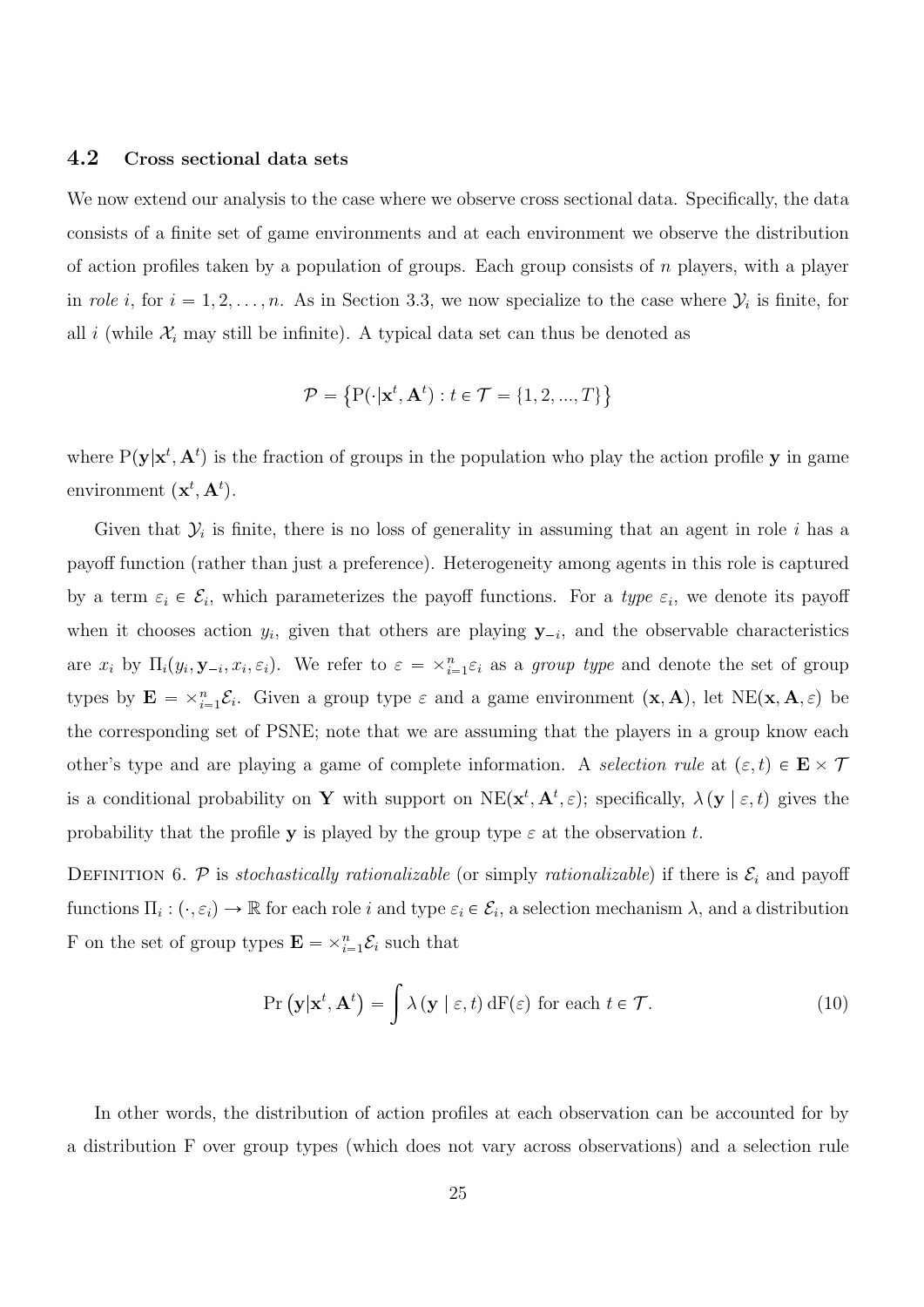over the PSNE of each group type. It is worth emphasizing that since we impose no restrictions at all on F, we are allowing for the possibility that groups are not formed randomly. For example, in two-player games, the probability that a role-1 player belongs to a particular type can depend on the type of role-2 player to which that role-1 player is paired.

We would like to formulate a test for the rationalizability of  $P$  with payoff functions that obey the SID property, in the sense that we require  $\Pi_i(\cdot, \varepsilon_i)$  to obey SID in  $(y_i; (\mathbf{y}_{-i}, x_i))$ , for every role i and every type  $\varepsilon_i$ . The test provided by Theorem 3 for single-agent decision problems could be naturally extended to a game-theoretic setting.

We refer to a sequence of joint action profiles  $y^* = (y^{*1}, y^{*2}, ..., y^{*T})$ , where  $y^{*t} \in A^t$  for all  $t \in \mathcal{T}$ , as a path. Abusing terminology a little, we say that this path obeys the RM axiom if, for every *i*, the induced panel data set  $\mathcal{O}_i = \{(y_i^t, z_i^t, A_i^t)\}_{t \in \mathcal{T}}$  (with  $z_i^t = (\mathbf{y}_{-i}^t, x_i^t)$ ) obeys the RM axiom. We denote the set of paths that obey the RM axiom by  $Y^*$ . Since Y is finite, it is in principle possible to find all the paths in  $\mathbf{Y}^*$ . Note that, by Theorem 5, if a path  $\mathbf{y}^*$  obeys the RM axiom then  $\{(\mathbf{y}^{*t}, \mathbf{x}^{*t}, \mathbf{A}^t)\}_{{t \in \mathcal{T}}}$  is rationalizable as PSNE with SID payoff functions. The next result is analogous to Theorem 3 and has a similar proof (which we shall omit).

THEOREM 6.  $\mathcal P$  is rationalizable with payoff functions that obey the SID property if and only if there exists a probability distribution  $Q$  on  $Y^*$  such that

$$
P(\mathbf{y}|\mathbf{x}^t, \mathbf{A}^t) = \sum_{\mathbf{y}^* \in \mathbf{Y}^*} \mathbf{1}\left(\mathbf{y}^{*t} = \mathbf{y}\right) Q(\mathbf{y}^*) \quad \text{for each } \mathbf{y} \in \mathbf{A}^t \text{ and all } t \in \mathcal{T}.
$$
 (11)

When  $Q$  exists, it is possible to choose the set  $E$  to be finite and the payoff functions to obey SSCD.

There is an analogous version of Theorem 6 for the case of rationalizability by strict SID preferences: it is necessary and sufficient for Q to have its support on  $Y^{**}$ , the set of paths that obey the SRM axiom, by which we mean that, for every i, the induced panel data set  $\mathcal{O}_i = \{(y_i^t, z_i^t, A_i^t)\}_{t \in \mathcal{I}}$ (with  $z_i^t = (\mathbf{y}_{-i}^t, x_i^t)$ ) obeys the SRM axiom.

In Section 2, we gave an example in Table 2 of a data set  $P$  with three observations and tested whether it is SID-rationalizable (with the order of Firm 2's strategies reversed). The paths listed in Table 3 obey the SRM axiom and a distribution Q that satisfies (11) is provided by the second column in that table.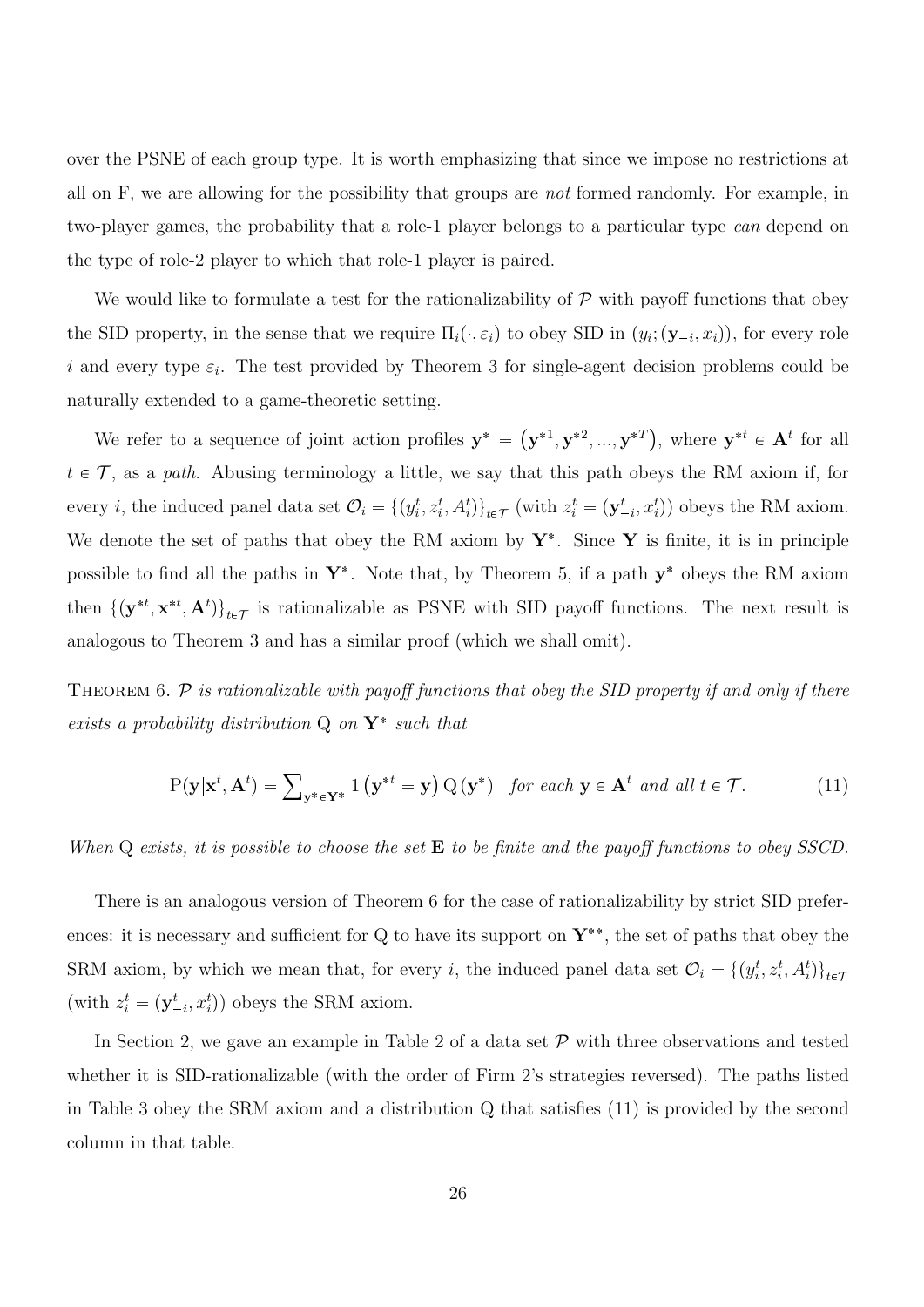In Section 6, we illustrate the use of Theorem 6 by applying it to data on the entry behavior of airlines. Readers who are keen to scrutinize the results of that application can skip to Section 6 immediately after reading Section 4.3. In fact there are many other potential empirical applications of our approach. In a related note, we apply Theorem 6 to test for the presence of spousal influence in smoking decisions (Lazzati, Quah, and Shirai, 2018).

#### 4.3 Inference and out-of-sample predictions

Theorem 6 tells us that a data set  $\mathcal P$  is rationalizable by payoff functions that obey SID if and only if there is a distribution Q over  $Y^*$  that solves (11). Beyond testing the model, we may wish to know more about the set  $Q$ , and thus about the types that form the population generating  $P$ . To be specific, suppose we are interested in the proportion of the population with paths belonging to some set  $Y' \subset Y^*$ . (For examples of this type see the application in Section 6.) Since the set of distributions Q that solve (11) will typically be a non-singleton convex set, this proportion cannot be predicted uniquely. The largest (smallest) proportion which is data-consistent could be obtained by maximizing (minimizing) the linear objective  $\sum_{\mathbf{y}^*\in\mathbf{Y}'} Q(\mathbf{y}^*)$  subject to (11). We could then conclude that the true proportion of the population with paths in  $Y'$  can lie anywhere between these two numbers, since the solution to (11) is convex.

Another natural exercise is to make out-of-sample predictions. Suppose  $P = \{P(\cdot|\mathbf{x}^t, \mathbf{A}^t)\}_{t \in \mathcal{T}}$ is rationalizable with SID payoff functions and we wish to predict the distribution of outcomes at some game environment  $(\mathbf{x}^0, \mathbf{A}^0)$  (while maintaining the SID property on payoff functions). In other words, we would like to identify those distributions  $P(\cdot|\mathbf{x}^0, \mathbf{A}^0)$  (with their support on  $\mathbf{A}^0$ ) such that the augmented stochastic data set  $\mathcal{P} \cup \{P(\cdot|\mathbf{y}^0, \mathbf{A}^0)\}\$ is rationalizable by payoff functions that obey SID. Let  $\mathbb{P}(\mathbf{x}^0, \mathbf{A}^0)$  be the set of these distributions; this set can be obtained using the following procedure.

Let  $\phi : Y^* \to A^0$  be any map such that the path  $(\phi(y^*), y^*)$ , on the game environments  $\{(\mathbf{x}^0, \mathbf{A}^0)\}\cup\{(\mathbf{x}^t, \mathbf{A}^t)\}_{t\in\mathcal{T}}$  obeys the RM axiom. It follows from Theorem 6 that  $P(\cdot|\mathbf{x}^0, \mathbf{A}^0)$  is in  $\mathbb{P}(\mathbf{x}^0, \mathbf{A}^0)$  if and only if there is  $\phi$  and a distribution Q on  $\mathbf{Y}^*$  such that (11) holds and

$$
P(\mathbf{y}|\mathbf{x}^{0}, \mathbf{A}^{0}) = \sum_{\mathbf{y}^* \in \mathbf{Y}^*} 1\left(\phi(\mathbf{y}^*) = \mathbf{y}\right) Q(\mathbf{y}^*) \text{ for each } \mathbf{y} \in \mathbf{A}^{0}.
$$
 (12)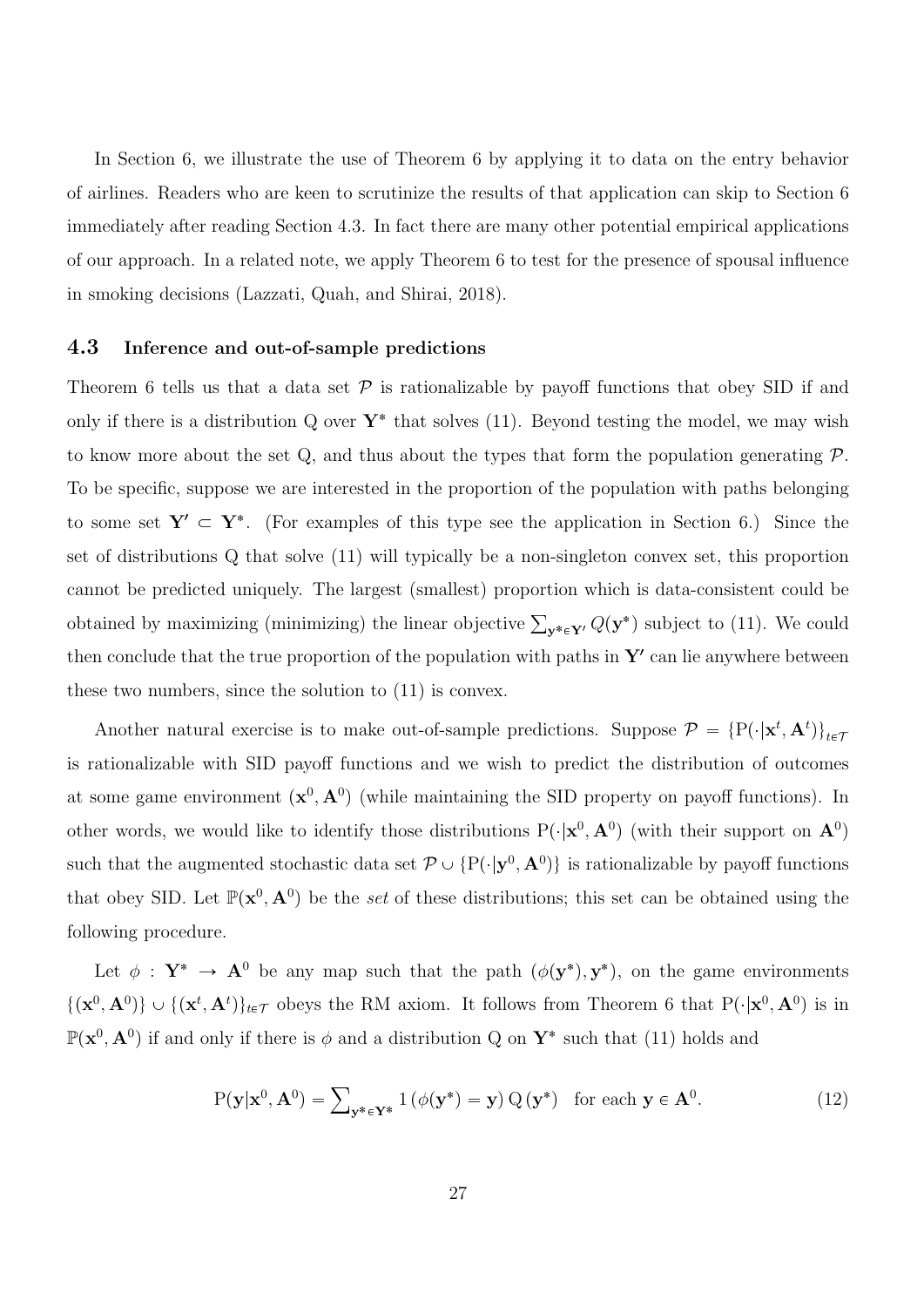Note that  $P(\cdot | x^0, A^0)$  exists because both Q and  $\phi$  exists, the former because  $P$  is rationalizable with SID payoff functions and the latter because any game of strategic complementarity has PSNE.<sup>17</sup>

### 4.4 Other classes of games

The tests we have outlined for games of strategic complementarity could potentially be applied to classes of games that require other monotone properties on a player's strategic choice. It could certainly be applied to two-player games of strategic substitutes, since these games could be thought of as games of strategic complements, once we reverse the order of the strategy of one of the two players. It could also be applied to games of strategic substitutes more generally: instead of checking whether a player *i* has SID preferences in  $(y_i; (\mathbf{y}_{-i}, x_i))$ , we could check whether the player has SID preferences in  $(y_i; (-y_{-i}, x_i))$ , which will guarantee that this player's action *decreases* with the actions of other players. There is, however, a caveat: while games with strategic complementarity always have pure strategy Nash equilibria, this is not true for games of strategic substitutes. So while it is possible to test whether a given set of observations is consistent with PSNE in the latter class of games, one may argue that the hypothesis itself is less plausible since there is no general PSNE existence result for these games. Furthermore, even if preferences could be found that rationalizes a data set as PSNE in games of strategic substitutes, these preferences may not guarantee the existence of PSNE outside the set of observed environments  $\{(\mathbf{x}^t, \mathbf{A}^t)\}_{t \in \mathcal{T}}$ ; in other words, there may be difficulty in making out-of-sample PSNE predictions. The bottom line is that when we are testing a hypothesis that a set of observations consists of PSNE of games belonging to a particular class, it would be desirable for that class of games to have PSNE in general.

Another natural variation on the tests we have developed involves making stronger hypotheses on the way actions taken by other players impact a player's payoff. For example, in the entry model discussed in Section 2, we may hypothesize that firm  $i$  cares about the number of other firms that enter the market, irrespective of their identity. If the firm's payoff function has the linear form given by (1), this is equivalent to assuming that  $\delta_{ij}$  is the same across all j. The analogous condition in our nonparametric setting is to require the SID property in  $(y_i; (\sum_{j\neq i} y_i, x_i))$  (in the case of strategic complements) or the SID property in  $(y_i; (-\sum_{j\neq i} y_i, x_i))$  (in the case of strategic

<sup>&</sup>lt;sup>17</sup>Since  $y^*$  obeys the RM axiom, Theorem 5 guarantees that it admits a rationalization with SID preferences, and these preferences generate a nonempty set of PSNE in the game environment  $(\mathbf{x}^0, \mathbf{A}^0)$  (Milgrom and Roberts, 1990). Let  $\phi(\mathbf{y}^*)$  be any PSNE in this environment; then  $(\phi(\mathbf{y}^*), \mathbf{y}^*)$  obeys the RM axiom (again by Theorem 5).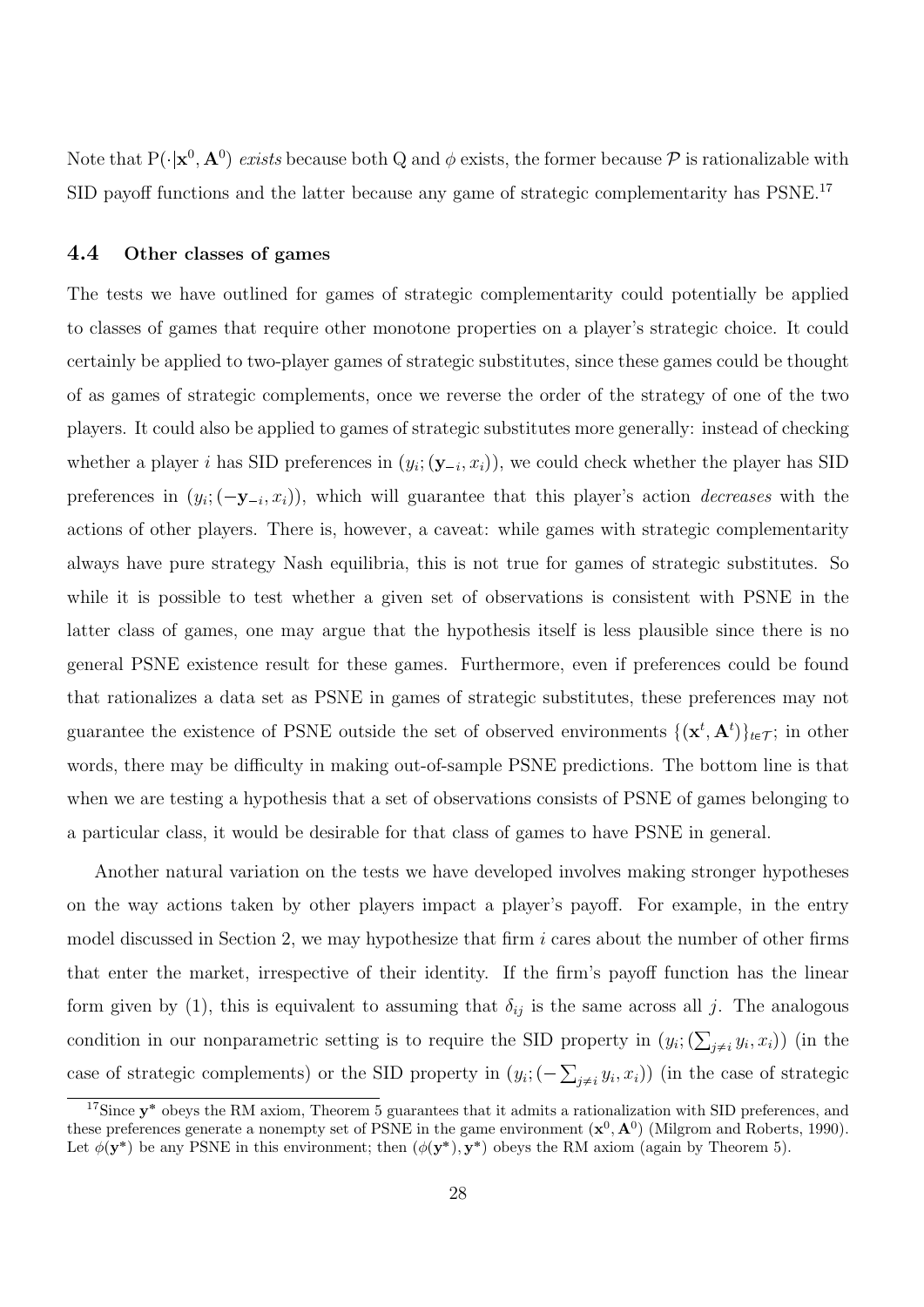substitutes). Theorem 6 could be straightforwardly adapted to test such a hypothesis.

# 5 Bayesian Nash Equilibrium

In Section 4.2, we consider an idealized cross sectional data set of the form  $\mathcal{P} = \{P(\cdot|\mathbf{x}^t, \mathbf{A}^t)\}_{t \in \mathcal{I}}$ and find necessary and sufficient conditions under which it could be rationalized by a population of groups playing complete-information games with strategic complementarity. In this section, we consider a data set of the same form and investigate its rationalizability as Bayesian Nash equilibria.

#### 5.1 Payoffs and game structure

The players  $\mathcal{N} = \{1, 2, ..., n\}$  play a simultaneous game. Each player i has a preference over its own actions that depends on its observable characteristic  $x_i$  and on its type  $\varepsilon_i$ . Unlike Section 4,  $\varepsilon_i$  is now *private information* and unknown to the other players. We assume that this preference is also affected by the player's belief on the actions of other players; we allow this belief to be non-deterministic, so it takes the form of a distribution  $\rho$  on  $Y_{-i}$ . The impact of this belief on the agent's preference is captured by the expected value of some function  $g_i: \mathbf{Y}_{-i} \times \mathcal{X}_i \to \mathbb{R}^{n_i}$ ; note that we have not excluded the possibility that the player's preference depends directly on  $y_{-i}$ since we can always set  $g_i(\mathbf{y}_{-i}, x_i) = \mathbf{y}_{-i}$  but this formulation allows us to build in simpler forms of interaction, for example, by setting  $g_i(\mathbf{y}_{-i}, x_i) = \sum_{j \neq i} y_j$ . The function  $g_i$  is known to the players in the game and also to the econometrician; crucially, this means that, if  $\rho$  is the distribution on  $y_{-i}$ observed in the data set, then the expected value of  $g_i$  given  $\rho$ , i.e.,  $\mathbb{E}_{\rho}(g_i|x_i) = \int g_i(\mathbf{y}_{-i}, x_i) d\rho(\mathbf{y}_{-i}),$ is also known to the econometrician.

Let  $\mathcal{B}_i$  be the convex hull of the image of  $g_i$ . We assume that a player i of type  $\varepsilon_i \in \mathcal{E}_i$  has a payoff function  $\Pi_i(\cdot, \varepsilon_i) : \mathcal{Y}_i \times \mathcal{B}_i \times \mathcal{X}_i \to \mathbb{R}$  such that if the player's belief over  $\mathbf{Y}_{-i}$  is given by  $\rho$ , then the payoff of action  $y_i$  when the observable characteristic is  $x_i$  is

$$
\Pi_i(y_i, \mathbb{E}_{\rho}(g_i|x_i), x_i, \varepsilon_i). \tag{13}
$$

In other words, the player's payoff can be captured by a function defined on the expected value of  $g_i$ . This is a nonstandard assumption: if  $\Pi_i(y_i, g_i(\mathbf{y}_{-i}, x_i), x_i, \varepsilon_i)$  is the (ex post) payoff to player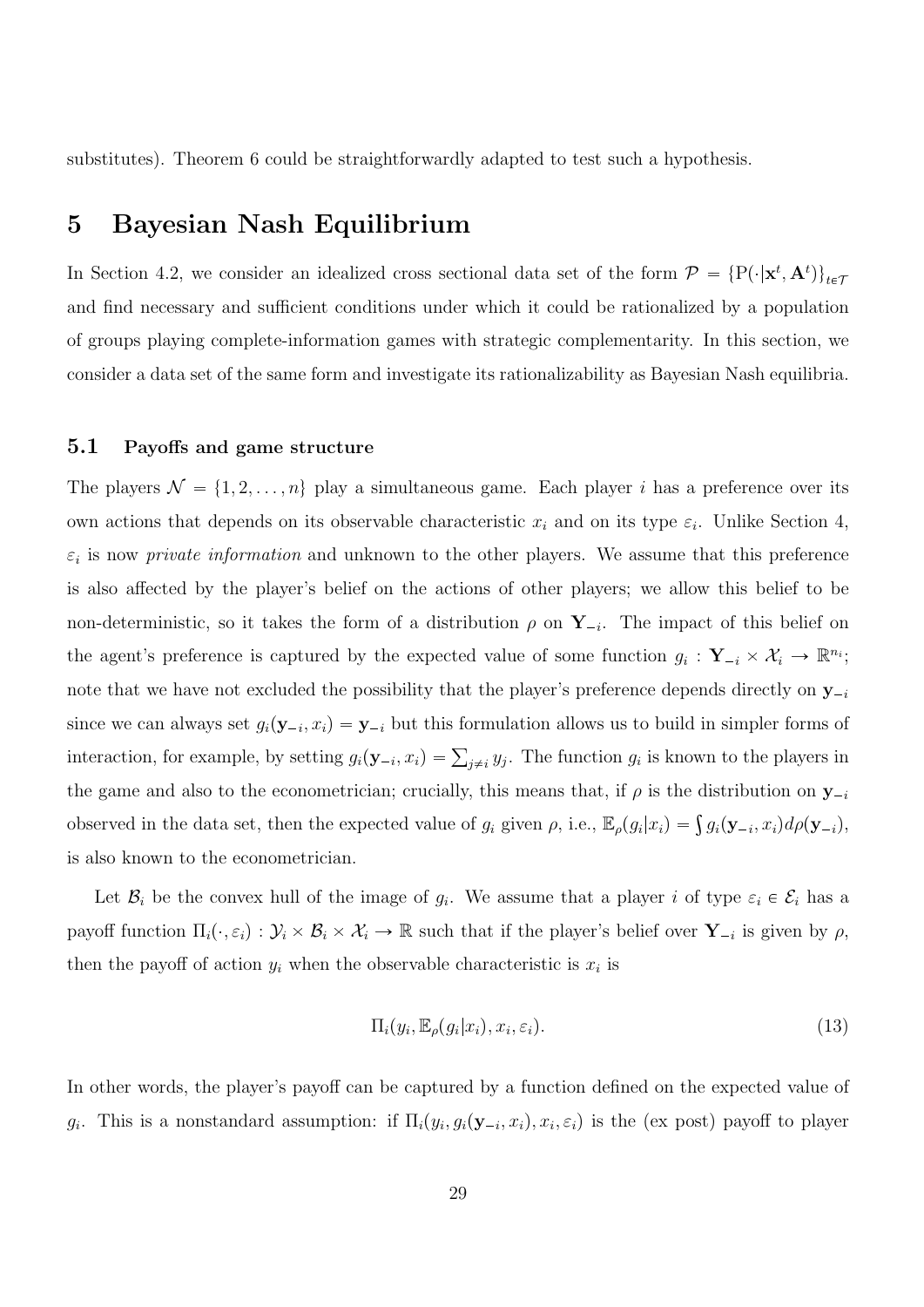i when other players are playing  $y_{-i}$  then the payoff when he has a belief  $\rho$  on  $y_{-i}$  is typically understood to be the expected value, which is  $\int_{\mathbf{y}_{-i} \in \mathbf{Y}_{-i}} \Pi_i(y_i, g_i(\mathbf{y}_{-i}, x_i), x_i, \varepsilon_i) d\rho(\mathbf{y}_{-i})$  and not (13). However, many of the payoff functions assumed in the estimation of Bayesian games do have the property that the expected value equals  $(13)$ .<sup>18</sup> This is obviously true for the payoff functions in the entry model discussed in Section 2, where  $g_i(\mathbf{y}_{-i}, x_i) = \mathbf{y}_{-i}$  (see (1)). Another instance where this property obviously holds is the following payoff function

$$
\Pi_i(y_i, \mathbf{y}_{-i}, x_i, \varepsilon_i) = a_i(y_i, x_i, \varepsilon_i) + \sum_{k=1}^{m_i} c_i^k(y_i, x_i, \varepsilon_i) g_i^k(\mathbf{y}_{-i}, x_i),
$$

where  $a_i$ ,  $c_i^k$  and  $g_i^k$  are real-valued functions; this is a generalization of the payoff function used in Aradillas-Lopez and Gandhi (2016) where it is assumed that

$$
\Pi_i(y_i, \mathbf{y}_{-i}, x_i, \varepsilon_i) = a_i(y_i, \varepsilon_i) + c_i(y_i, \varepsilon_i) g_i(\mathbf{y}_{-i}, x_i),
$$

with  $a_i$ ,  $c_i$  and  $g_i$  being real-valued functions, and  $a_i$  and  $c_i$  independent of  $x_i$ .

We assume that the distribution of types for player  $i$  obeys the *independence property*, by which we mean that the distribution of  $\varepsilon_i$  can depend on some of player i's observable characteristics, but cannot depend on the characteristics of other players, or on their types. Specifically, we suppose that  $\mathcal{X}_i = \tilde{\mathcal{X}}_i \times \bar{\mathcal{X}}_i$ , with a typical element having the form  $x_i = (\tilde{x}_i, \bar{x}_i)$  and allow the distribution of  $\varepsilon_i$  to depend on  $\tilde{x}_i$ , but to be independent of  $(\bar{x}_i, \mathbf{x}_{-i}, \varepsilon_{-i})$ . Note that we allow for the possibility that  $\bar{x}_i$  is absent (the case where all of *i*'s characteristics will affect the distribution of  $\varepsilon_i$ ) and also the case where  $\tilde{x}_i$  is absent (the case where none of *i*'s characteristics affect the distribution of  $\varepsilon_i$ ). That a player's private type is independent of the type of other players is widely assumed in the econometric literature on Bayesian games; in fact most estimation strategies also assume that  $\varepsilon_i$  is additively separable from the non-stochastic component of the payoff function and to belong to a known parametric family.

We denote the distribution of  $\varepsilon_i$  by  $F_i(\cdot, \tilde{x}_i): \mathcal{E}_i \to \mathbb{R}$ . The agent i chooses an action from its feasible action set  $A_i$  after observing  $\varepsilon_i$ , so its strategy is a map  $\sigma_i : \mathcal{E}_i \to A_i$ . Given the strategies

<sup>&</sup>lt;sup>18</sup>An exception is Bajari, Hong, Krainer, and Nekipelov (2010), where the non-stochastic part of the payoff function is nonparametric and may not satisfy the property we require. In that model, however, the private type is additively separable and has a known distribution, requirements which we do not impose.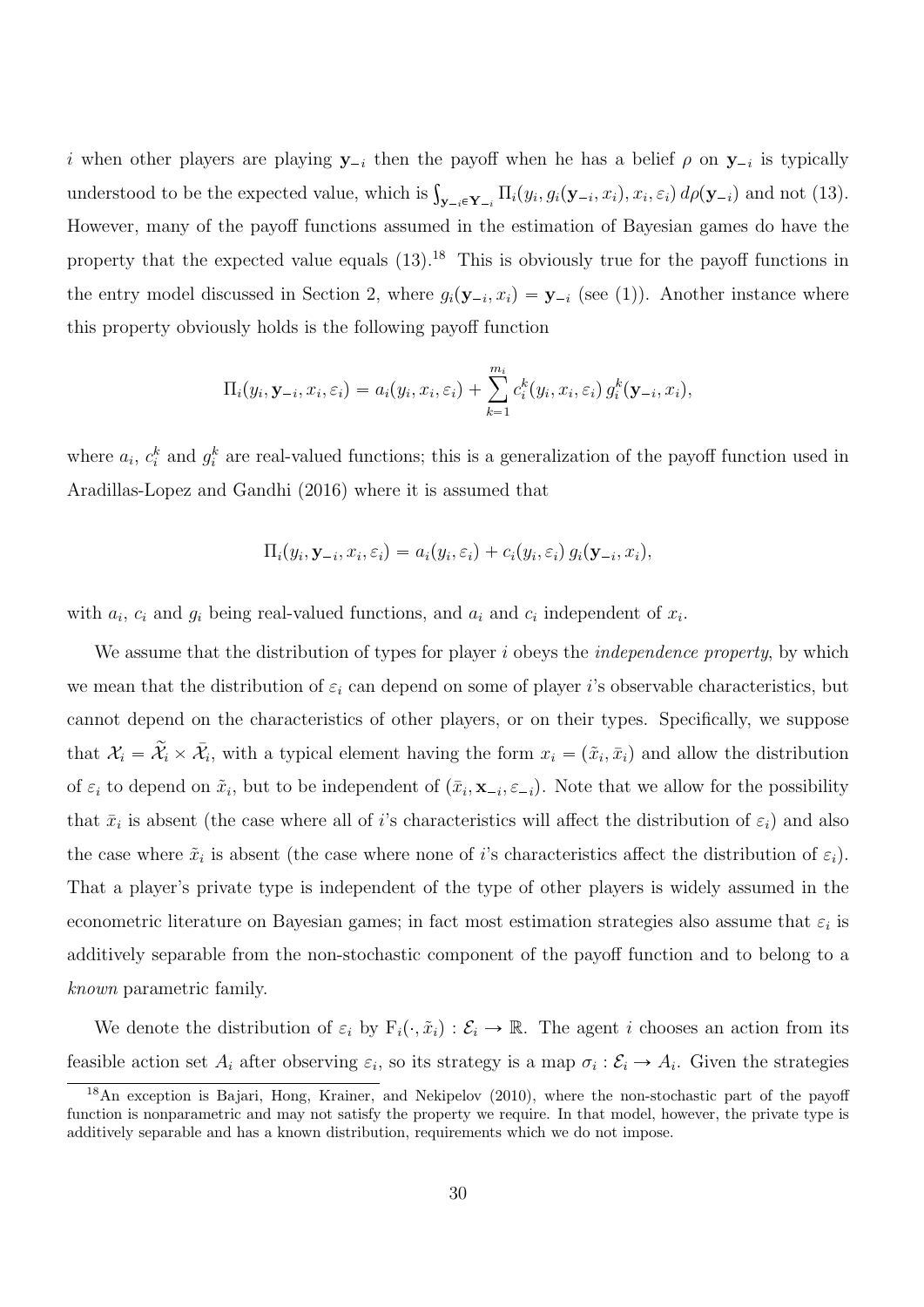of other players,  $\sigma_{-i}$ , the distribution of their types  $F_{-i}(\cdot, \tilde{\mathbf{x}}_{-i})$ , the payoff of an agent i of type  $\varepsilon_i$ is  $\Pi_i(y_i, \mathbb{E}_{\mathbf{F}_{-i}}(g_i(\sigma_{-i})|x_i), x_i, \varepsilon_i)$  where

$$
\mathbb{E}_{\mathbf{F}_{-i}}(g_i(\sigma_{-i})|x_i) = \int_{\mathbf{E}_{-i}} g_i([\sigma_j(\varepsilon_j)]_{j\neq i}, x_i) d\mathbf{F}_{-i}(\varepsilon_{-i}, \tilde{\mathbf{x}}_{-i}).
$$

A profile of strategies  $(\hat{\sigma}_i)_{i\in\mathbb{N}}$  forms a *Bayesian Nash equilibrium* (BNE) in the game environment  $(x, A)$  if, whenever  $\varepsilon_i$  is in the support of  $F_i(\cdot, \tilde{x}_i)$ ,

$$
\Pi_i(\hat{\sigma}(\varepsilon_i), \mathbb{E}_{\mathcal{F}_{-i}}(g_i(\hat{\sigma}_{-i})), x_i, \varepsilon_i) \ge \Pi_i(y_i, \mathbb{E}_{\mathcal{F}_{-i}}(g_i(\hat{\sigma}_{-i})), x_i, \varepsilon_i) \text{ for all } y_i \in A_i.
$$
\n(14)

Suppose  $g_i$  is an increasing function and  $\Pi_i(y_i, b_i, x_i, \varepsilon_i)$  has the SID property in  $(y_i; b_i)$  (for all  $i \in N$ ). Let us consider what happens when  $\sigma_j$  increases pointwise (for all  $j \neq i$ ), in the sense that player j's action at every type  $\varepsilon_j$  is higher. Then  $b_i$  increases because  $g_i$  is increasing and this in turn leads to player i's optimal action at every type  $\varepsilon_i$  to increase, since  $\Pi_i$  has the SID property. In other words, player i's optimal strategy  $\sigma_i$  also increases pointwise. Thus the strategies of the players are strategic complements and the existence of a Bayesian Nash equilibium is guaranteed (Vives, 1990).

#### 5.2 Rationalization

DEFINITION 7.  $\mathcal{P} = \{P(\cdot|\mathbf{x}^t, \mathbf{A}^t)\}_{t \in \mathcal{T}}$  is rationalizable as a BNE if, for each player *i*, there is a set of types  $\mathcal{E}_i$ , distributions  $F_i(\cdot, \tilde{x}_i^t)$  on  $\mathcal{E}_i$ , and payoff functions  $\Pi_i(\cdot, \varepsilon_i) : \mathcal{Y}_i \times \mathcal{B}_i \times \mathcal{X}_i \to \mathbb{R}$  (for each type  $\varepsilon_i \in \mathcal{E}_i$ ) such that in each game environment  $(\mathbf{x}^t, \mathbf{A}^t)$ , there is a BNE  $(\hat{\sigma}_i^t)_{i \in N}$  that leads to  $P(\cdot | \mathbf{x}^t, \mathbf{A}^t)$  as the distribution on the action profiles  $\mathbf{A}^t$ .

Our objective is to characterize those data sets which are rationalizable as BNE with payoff functions obeying SID. As an example of what we have in mind, suppose that the players in the game are radio stations, whose strategy consists of choosing the time during a particular hour at which to have a commercial break (as in Sweeting (2009)). For a given station, the optimal timing of a break depends on observable factors, such as the choices made by rival radio stations, but also on idiosyncratic causes unobserved by other stations; for example, on any particular day, a station must fit its commercial breaks around other pieces of programming. For this reason, we may think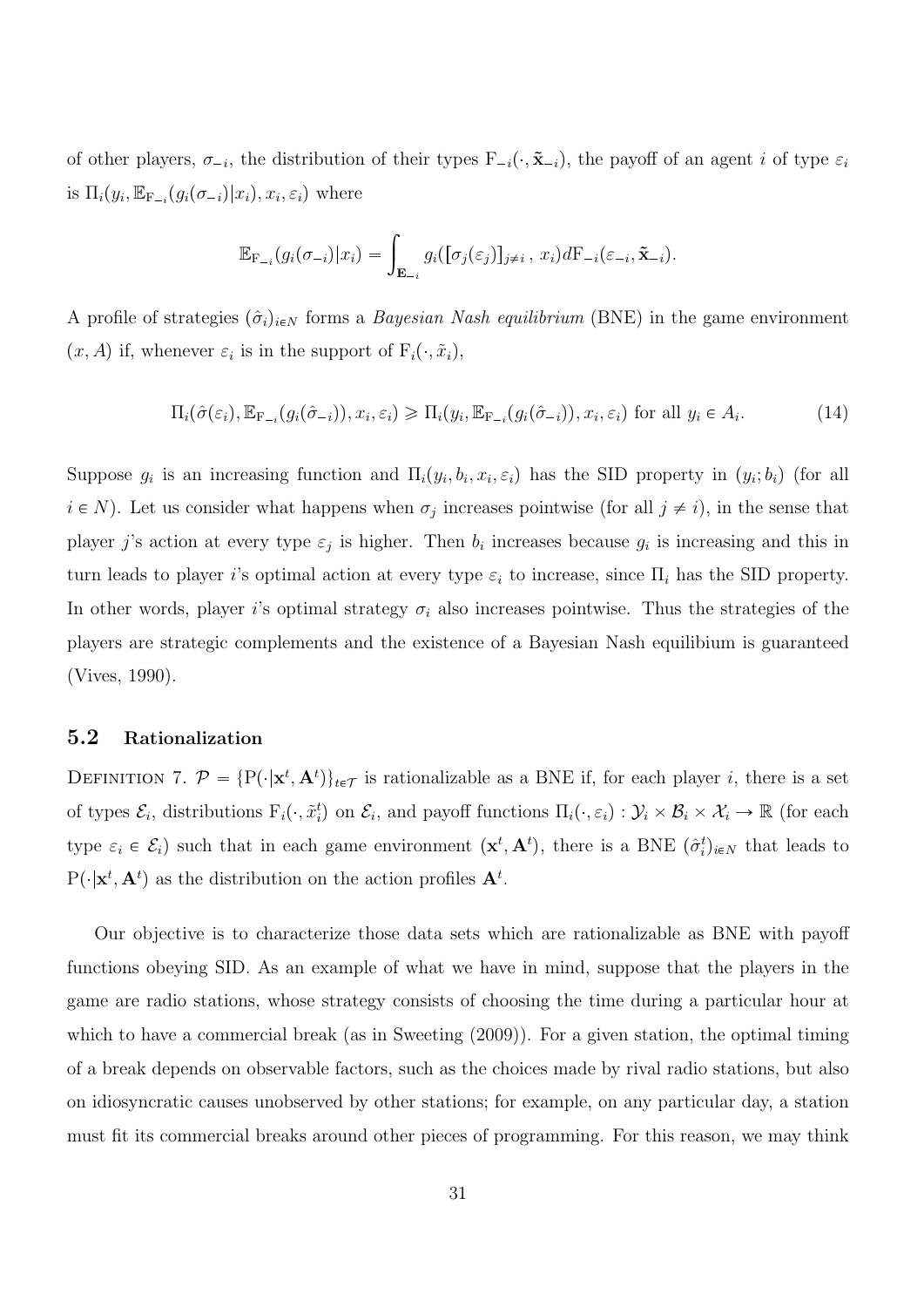of radio stations as playing a game of incomplete information. Each observation t corresponds to a radio market (corresponding to particular geographically area), with  $P(\cdot|\mathbf{x}^t, \mathbf{A}^t)$  being the joint distribution of commercial break times (at different stations) observed in that market.

Note that, in practice, obtaining the distribution  $P(\cdot | \mathbf{x}^t, \mathbf{A}^t)$  could involve sampling the outcomes of the same game played many times. Our definition of rationalizability implicitly posits that the data collected to obtain  $P(\cdot|\mathbf{x}^t, \mathbf{A}^t)$  are realizations from the *same* BNE; consequently, this feature is also part of the test we formulate. The estimation literature has addressed this issue in different ways. There are models where the primitives are such that multiplicity is excluded (for example, Seim (2006)), so the danger of sampling from different BNE of the same game does not arise; in other cases, such as Sweeting (2009), the estimation strategy assumes that a single equilibrium is played at each market, even if it allows for the possibility that different equilibria are played at different markets which have the same observable characteristics (and so players are playing the same game). Indeed, Sweeting (2009) emphasizes the usefulness for estimation of multiple equilibria. In terms of our notation, Sweeting (2009) allows for the possibility that  $P(\cdot|\mathbf{x}^t, \mathbf{A}^t) \neq P(\cdot|\mathbf{x}^s, \mathbf{A}^s)$ , even though  $(\mathbf{x}^t, \mathbf{A}^t) = (\mathbf{x}^s, \mathbf{A}^s)$ . Our definition and test of rationalizability allows for this possibility as well.

It may be implausible in certain applications to assume that the realized actions observed are from a single BNE. This corresponds, in our setup, to the case where the distribution  $P(\cdot | \mathbf{x}^t, \mathbf{A}^t)$  is obtained from a mixture of several BNE of the same game. Our rationalization concept does not allow for that possibility, and we do not formulate a test for this case. Note that a distribution obtained from such a mixture is precisely what is considered in De Paula and Tang (2012).<sup>19</sup> However, their objective is not to rationalize a data set as BNE with SID preferences, but rather to determine the direction of interaction effects under the assumption that BNE are played; interestingly, the efficacy of their test hinges on the presence of multiple BNE.

#### 5.3 BNE rationalizability with SID payoff functions

Let us suppose that  $P$  is rationalizable as a BNE. Then given our assumption that players' types are independent from each other, the distribution of players' actions must also be independent.

<sup>&</sup>lt;sup>19</sup>See also the extension of Aradillas-Lopez and Gandhi  $(2016)$ .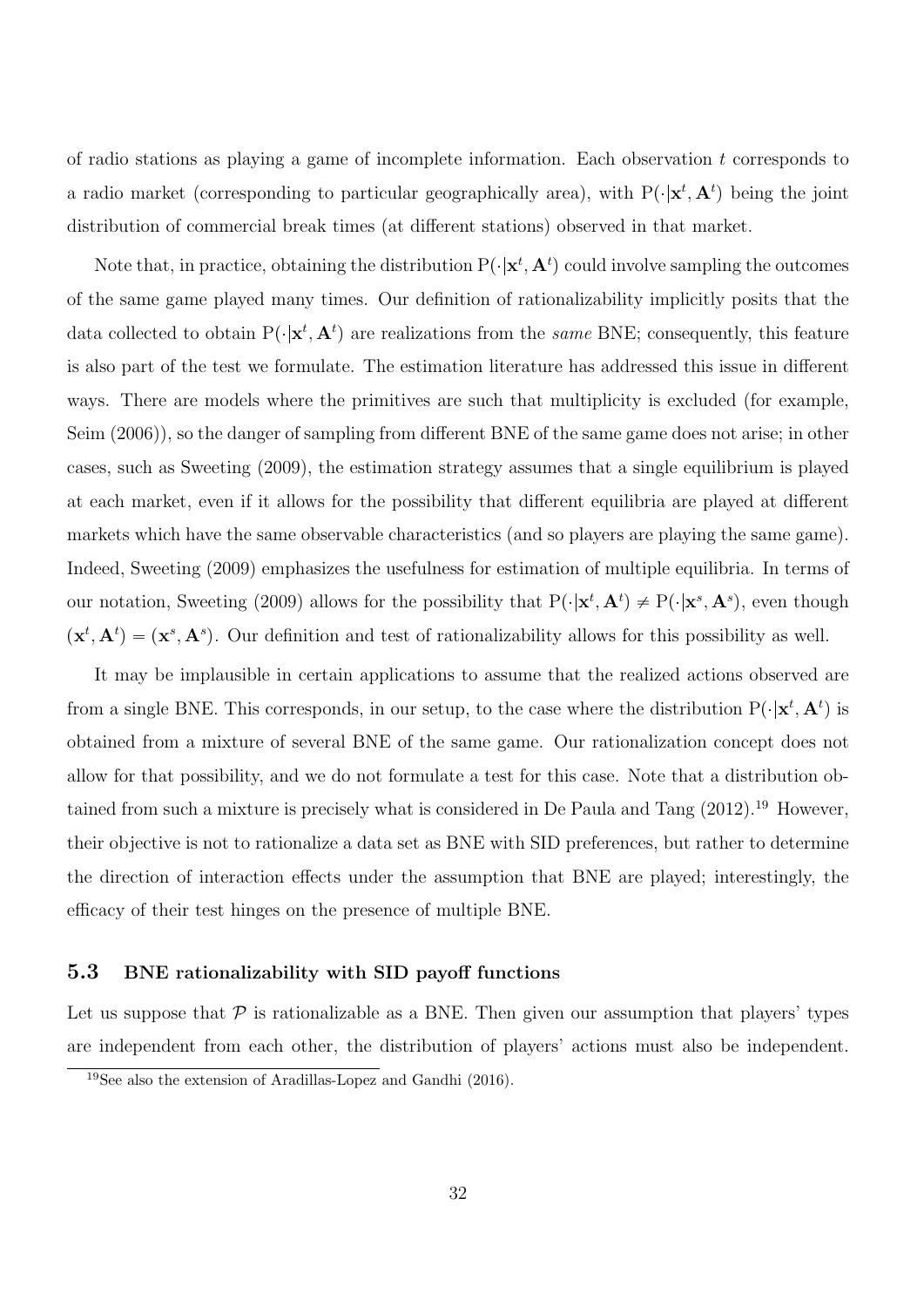Consequently, for any  $y' \in Y$  and at any observation t,

$$
P(\mathbf{y}'|\mathbf{x}^t, \mathbf{A}^t) = \times_{i=1}^N P_i(y'_i|\mathbf{x}^t, \mathbf{A}^t),
$$

where  $P_i(y'_i|\mathbf{x}^t, \mathbf{A}^t) = \sum_{y_{-i} \in \mathbf{Y}_{-i}} P(y'_i, \mathbf{y}_{-i}|\mathbf{x}^t, \mathbf{A}^t)$  is the probability of the agent *i* choosing action  $y'_i$ .

Notice also that, given the form of agent i's payoff function, the actions of other players only affect player *i*'s payoff via the average value of  $g_i$ . The independence property guarantees that this value is independent of the realization of  $\varepsilon_i$  and given by

$$
b_i^t = \mathbb{E}_{\mathbf{F}_{-i}}(g_i(\hat{\sigma}_{-i}^t)|x_i^t) = \sum_{\mathbf{y}_{-i} \in \mathbf{Y}_{-i}} g_i(\mathbf{y}_{-i}, x^t) \times \mathbf{P}_{-i}(\mathbf{y}_{-i}|\mathbf{x}^t, \mathbf{A}^t)
$$
(15)

where  $P_{-i}(\mathbf{y}_{-i}|\mathbf{x}^t, \mathbf{A}^t) = \times_{j\neq i} P_j(y_j|\mathbf{x}^t, \mathbf{A}^t)$  is the observed probability of  $\mathbf{y}_{-i}$  at observation t. It follows from (15) that  $b_i^t$  is known to the econometrician. Somewhat abusing our notation, we shall now write  $P_i(y_i'|\mathbf{x}^t, \mathbf{A}^t)$ , player *i*'s observed probability of choosing action  $y_i'$ , as  $P_i(y_i'|b_i^t, x_i^t, A_i^t)$ , in order to highlight precisely those factors which have an impact on the player's action.

To rationalize  $P$  it is necessary and sufficient to rationalize the actions of each i, given the player's choice environment, as summarized by  $(b_i^t, x_i^t)$ . In other words, we need to rationalize

$$
\mathcal{P}_i = \{ \mathcal{P}_i(\cdot | b_i^t, x_i^t, A_i^t) : t \in \mathcal{T} \}
$$
\n
$$
(16)
$$

in the sense of finding  $\mathcal{E}_i$ , distributions  $F_i(\cdot, \tilde{x}_i^t)$  on  $\mathcal{E}_i$ , payoff functions  $\Pi_i(\cdot, \varepsilon_i) : \mathcal{Y}_i \times \mathcal{B}_i \times \mathcal{X}_i \to \mathbb{R}$ (for each type  $\varepsilon_i \in \mathcal{E}_i$ ), and strategies  $\hat{\sigma}_i^t : \mathcal{E}_i \to A_i^t$  at each observation t such that

- (i)  $\Pi_i(\hat{\sigma}_i^t(\varepsilon_i), b_i^t, x_i^t, \varepsilon_i) \ge \Pi_i(y_i, b_i^t, x_i^t, \varepsilon_i)$  for all  $y_i \in A_i^t$  and  $\varepsilon_i$  in the support of  $F_i(\cdot, \tilde{x}_i^t);$
- (ii)  $P_i(y_i|b_i^t, x_i^t, A_i^t) = \int_{\mathcal{E}_i} \mathbf{1}_{(\hat{\sigma}^t)_i^{-1}(y_i)} dF_i(\varepsilon_i, \tilde{x}_i^t)$ , where  $(\hat{\sigma}^t)_i^{-1}(y_i) = \{\varepsilon_i \in \mathcal{E}_i : \hat{\sigma}_i^t(\varepsilon_i) = y_i\}.$

Condition (i) states that  $\hat{\sigma}_i^t$  is an optimal response while (ii) guarantees that it generates a distribution over actions coinciding with the one observed.

Notice that the problem of rationalizing  $\mathcal{P}_i$  with SID payoff functions is virtually identical to the one discussed in Section 3.3 and solved in Theorem 3, with the exception that while the distribution of types in that case is held fixed across all observations, we allow it to vary with  $\tilde{x}_i$  in this case.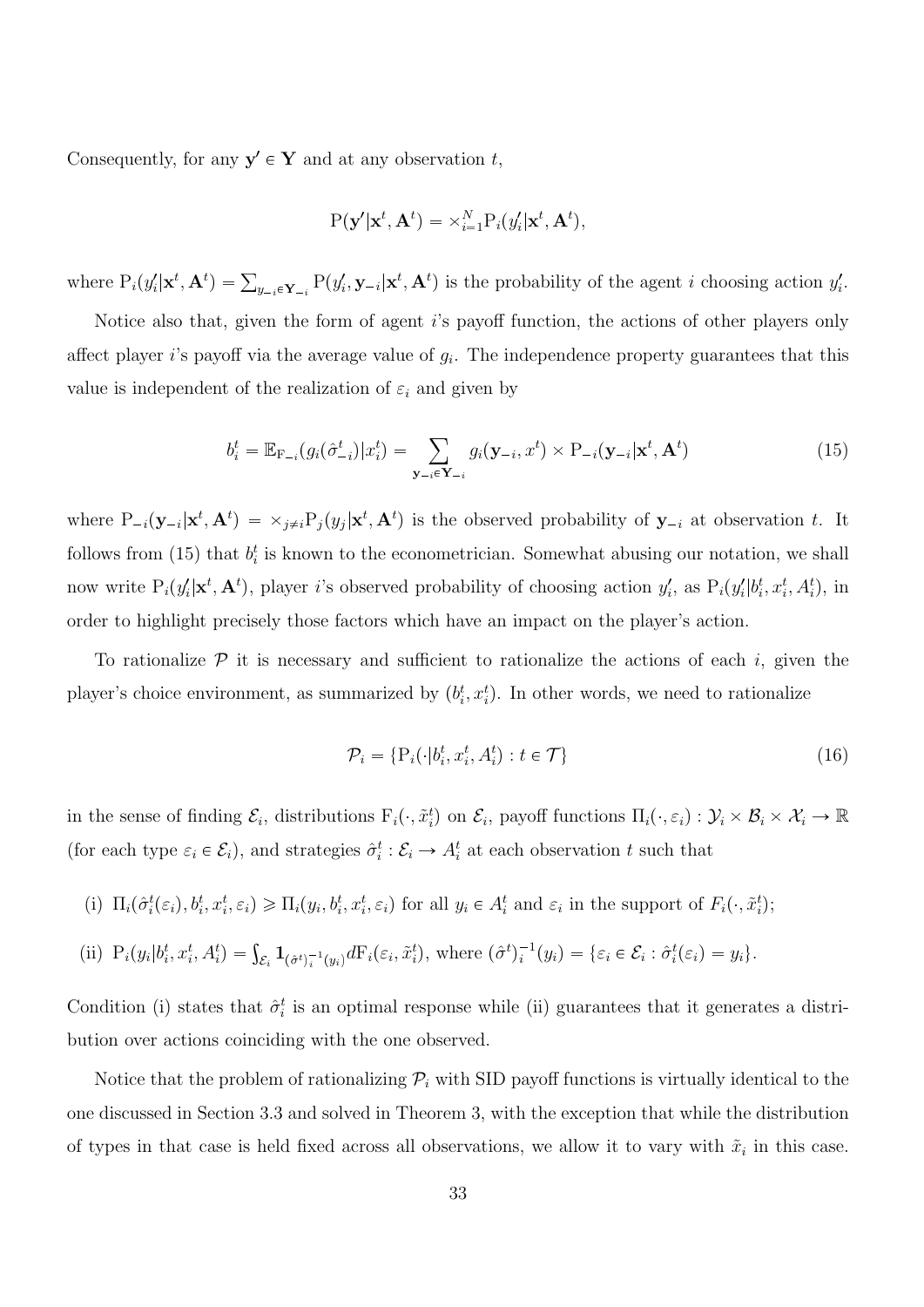Since we can always choose the support of  $F_i(\cdot, \tilde{x}_i^t)$  and  $F_i(\cdot, \tilde{x}_i^s)$  to be non-overlapping whenever  $\tilde{x}_i^t \neq \tilde{x}_i^s$ , there are effectively no restrictions imposed by the rationalizability of  $\mathcal{P}_i$  on  $P_i(\cdot | b_i^t, x_i^t, A_i^t)$ and  $P_i(\cdot|b_i^s, x_i^s, A_i^s)$  jointly when  $\tilde{x}_i^t$  and  $\tilde{x}_i^s$  are distinct. However, restrictions of the type imposed by Theorem 3 must hold (and are also sufficient) whenever  $\tilde{x}_i^t = \tilde{x}_i^s$  since the rationalizability of  $\mathcal{P}_i$ requires the distribution of types to be the same in these two case. To state this more formally, we partition  $\mathcal T$  into  $\mathcal T_{i1}$ ,  $\mathcal T_{i2},...,\mathcal T_{in(i)}$ , separating observations which have distinct  $\tilde x_i$ . (Thus, for any two observations t and s in  $\mathcal{T}_{ik}$ , we have  $\tilde{x}_i^t = \tilde{x}_i^s$ .) Let

$$
\mathcal{P}_{ik} = \{ \mathbf{P}_i(\cdot | b_i^t, x_i^t, A_i^t) : t \in \mathcal{T}_{ik} \}
$$
\n
$$
(17)
$$

for each i and  $k = 1, 2, ..., n(i)$ . The following result summarizes our observations.

THEOREM 7.  $\mathcal{P} = \{P(\cdot|\mathbf{x}^t, \mathbf{A}^t)\}_{t \in \mathcal{T}}$  is rationalizable as a BNE with independent types and payoff functions of the form (13) obeying SID in  $(y_i; b_i, \bar{x}_i)$  if and only if, for each  $i \in N$  and  $k =$  $1, 2, \ldots, n(i)$ , the set  $\mathcal{P}_{ik}$  (as defined by (17)) passes the test specified in Theorem 3.

There are a number of features of this result that are worth remarking on. Firstly, suppose  $\mathcal{X}_i$  $\bar{\mathcal{X}}_i$ , which means that we require the distribution of  $\varepsilon_i$  to be completely independent of *i*'s observable characteristics. In that case, there is no nontrivial partition of  $\mathcal{P}_i$ , and so the rationalizability condition in Theorem 7 is simply that  $P_i$  (as defined by (16)) passes the test specified in Theorem 3 (for each player  $i$ ).

On the other hand, if we wish to allow the type distribution to be partially dependent on observable characteristics, then there will typically be a nontrivial partition of  $\mathcal{P}_i$ . But notice that for the test specified in Theorem 7 to be non-vacuous, it is crucial that there is some  $\mathcal{P}_{ik}$  containing more than one element. In other words, there must be observations t and s where  $\tilde{x}_i^t = \tilde{x}_i^s$ , even as other aspects of the game environment differ between these observations. This can be thought of as a version of the familiar exclusion assumptions found extensively in the estimation literature.

Since the rationalizability of  $P$  imposes no relationship *between*  $F_i(\cdot, \tilde{x}_i^t)$  and  $F_i(\cdot, \tilde{x}_i^s)$  whenever  $\tilde{x}_i^t \neq \tilde{x}_i^s$ , it is always possible to choose their supports to be completely non-overlapping. Essentially because of this, whenever  $\Pi_i$  can be chosen to obey SID in  $(y_i; (b_i, \bar{x}_i))$  then it can be chosen to obey SID in  $(y_i; (b_i, \tilde{x}_i, \bar{x}_i))$ ; in other words, the latter (seemingly stronger) condition in fact imposes no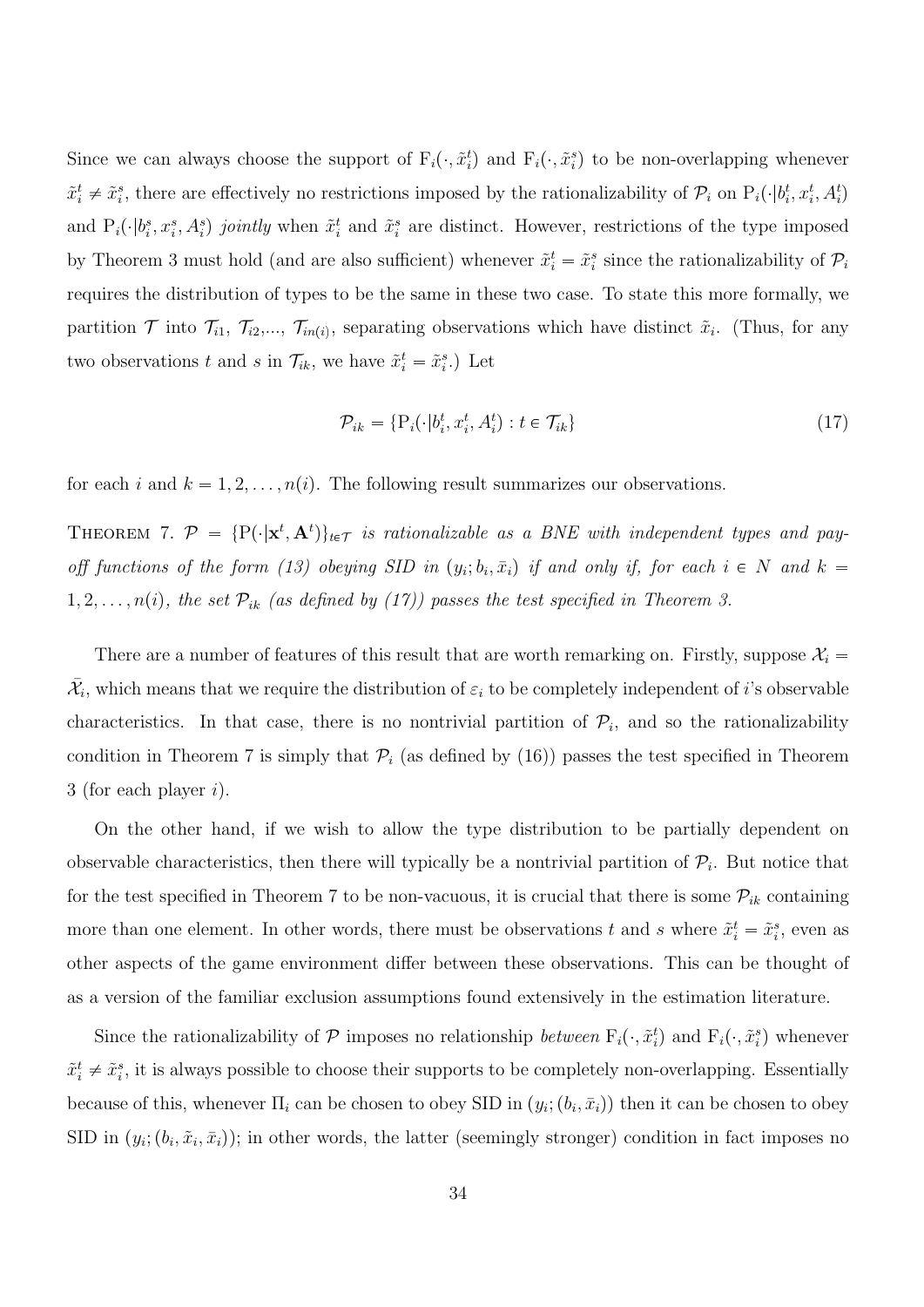further restrictions on the data. We leave the reader to fill in the details.

Lastly, in the case where the constraint sets for each player do not vary across observations, there is a simple characterization of rationalizability in terms of first order stochastic dominance (FSD). This follows immediately from Theorem 4.

THEOREM 8. Suppose that  $\mathcal{P} = \{P(\cdot|\mathbf{x}^t, \mathbf{A}^t)\}_{t \in \mathcal{T}}$  satisfies  $\mathbf{A}^t = \times_{i=1}^n A_i$  for all t. Then  $\mathcal P$  is rationalizable as a BNE with independent types and payoff functions of the form (13) obeying SID in  $(y_i; b_i, \bar{x}_i)$  if and only if, for each  $i \in N$  and  $s, t \in \mathcal{T}_{ik}$ ,

$$
(b_i^t, \bar{x}_i^t) > (b_i^s, \bar{x}_i^s) \Longrightarrow \mathcal{P}_i(\cdot | b_i^t, \bar{x}_i^t, A_i) \geq \text{FSD } \mathcal{P}_i(\cdot | b_i^s, \bar{x}_i^s, A_i). \tag{18}
$$

EXAMPLE 4. Suppose we have at least two observations of a two player game where  $g_i(y_j) = y_j$ for  $i \neq j$ . Each observation consists of a distribution of actions for player 1 and a distribution of actions for player 2. We assume that there are no changes either in the exogenous variables or in the constraint sets; in other words, this is the case emphasized by Sweeting (2009), of potentially distinct BNE of the same game. Suppose that  $b_2^2 > b_2^1$ ; in other words, player 2's average action is higher in observation 2 than in observation 1. For  $P$  to be rationalizable, condition (18) requires the distribution of player 1's action in the second observation to first order stochastically dominate the distribution at the first observation. In particular, player 1's action has a higher mean in the second observation compared to the first, which in turn requires (via (18) again) that the distribution of player 2's action in the second observation should first order stochastically dominate that in the first. To sum up, for each player, the distribution of actions must be comparable across any two observations (with respect to FSD) and they must be co-monotone across players. When this occurs, the observations can be rationalized as distinct BNE of the same game, with each player  $i$ obeying SID in  $(y_i; b_i)$ .

#### 5.4 Variations on Theorem 7

In Theorem 7, the payoff function of player *i* is required to obey SID in  $(y_i; b_i, \bar{x}_i)$ . It may be the case that the econometrician is interested in a weaker criterion: that payoff functions obey SID in  $(y_i; b_i)$ . In other words, the focus is on restricting interaction effects between players, while the effect of the exogenous variable  $x_i$  on i's payoff is allowed to be arbitrary. It is straightforward to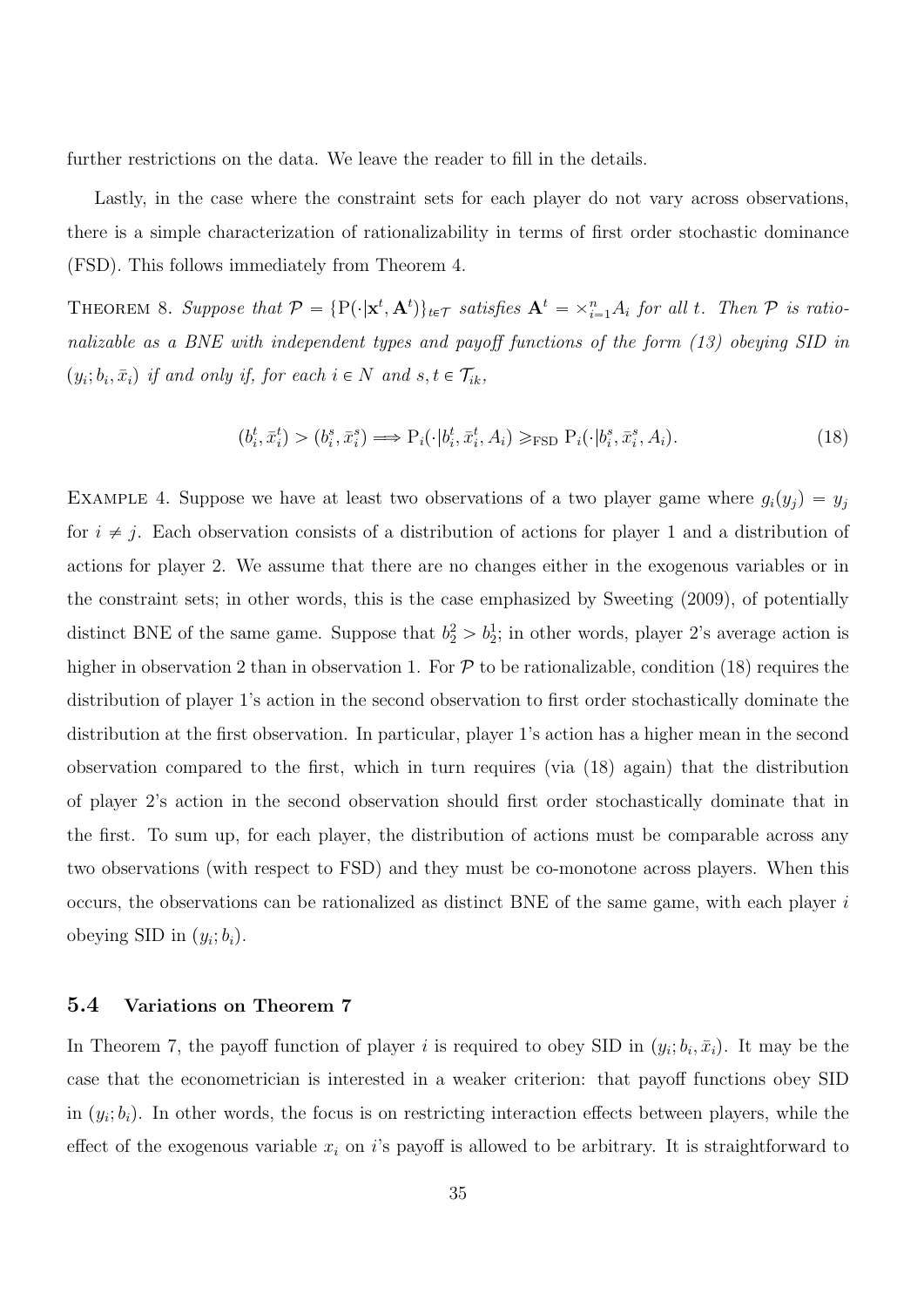check that this case can be covered by an analogous version of Theorem 7 in which  $P_i$  is partitioned differently: two observations s and t in the same partitioned subset  $\mathcal{P}_{ik}$  must satisfy  $x_i^s = x_i^t$ .<sup>20</sup>

So far in this section we have assumed that we can identify a player in role *i* across observations and that his payoff function could differ from another player in role  $j$ . We could require instead that all players are ex ante identical, in the sense of having the same payoff function  $\Pi(y_i, b_i, x_i, \varepsilon_i)$ , though players in a given game could still be different since they may be associated with different observable characteristics. For the sake of simplicity, suppose also that the private type of each player is independently and identically distributed across players and completely independent of each player's observable characteristic. In this case, it is straightforward to check that the following modified version of Theorem 7 holds:  $P$  is rationalizable as a BNE with independent types and some payoff function  $\Pi$  obeying SID in  $(y_i; (b_i, \bar{x}_i))$  if and only if  $\bigcup_{i=1}^n \mathcal{P}_i$  passes the test specified in Theorem 3. In other words, instead of testing each  $\mathcal{P}_i$  separately (as in Theorem 7) they must now be tested jointly. Lastly, note that we could pursue this logic further by allowing the number of (ex ante identical) players at each observed game to vary. For each player at each observation, the observable characteristics, the interaction term, the constraint set, and the distribution over the player's actions are known. BNE-rationalizability with a single payoff function obeying SID could be checked by subjecting all of these distributions (as a single collection) to the test specified in Theorem 3.

## 6 Empirical Illustration: rationalizing an entry game

We implement the results of Section 4 to study a complete information entry game. Our data set is taken from Kline and Tamer (2016), who use it to illustrate the application of their new econometric techniques. The data set they construct contains the entry decisions of airlines in 7882 markets, where a market is defined as a trip between two airports irrespective of intermediate stops. Airline firms are divided into two categories: LCC (low cost carriers) and OA (other airlines).<sup>21</sup> In Kline and Tamer's analysis (and in ours) the two categories are treated as two firms; thus in each market, d Tamer's analysis (and in ours) the two categories are treated as two<br><sup>20</sup>Another way of saying the same thing is that  $\bar{\mathcal{X}}_i$  no longer exists, and  $\mathcal{X}_i = \tilde{\mathcal{X}}_i$ .

<sup>&</sup>lt;sup>21</sup>The data were collected from the second quarter of the 2010 Airline Origin and Destination Survey (DB1B). The low cost carriers are AirTran, Allegiant Air, Frontier, JetBlue, Midwest Air, Southwest, Spirit, Sun Country, USA3000, and Virgin America. A firm that is not an LCC is by definition an OA.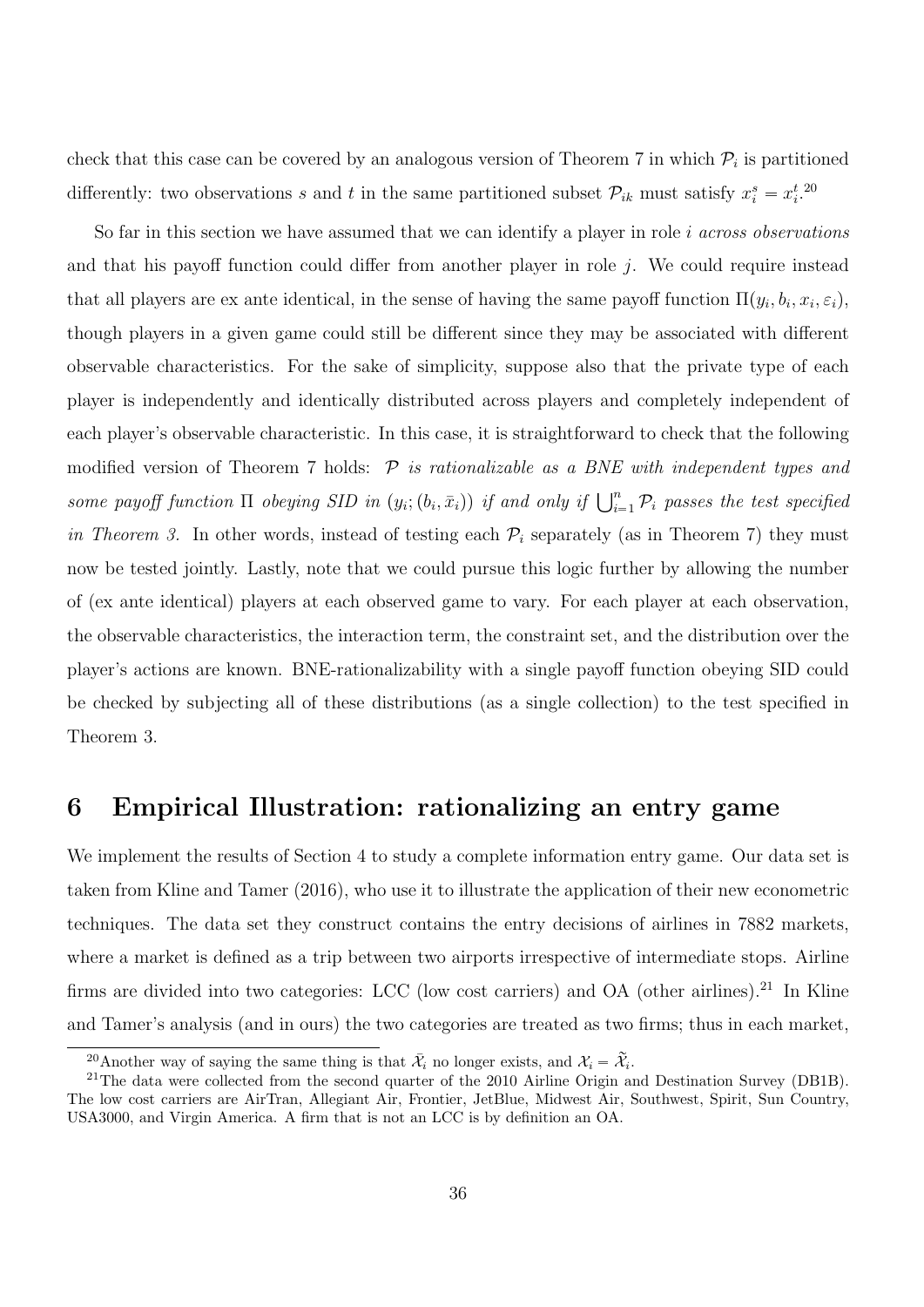|           |           | Covariates = $(0,0,0)$ 1271 markets                                   |          |          | Covariates $= (0, 1, 0)$ |                                       | 763 markets |
|-----------|-----------|-----------------------------------------------------------------------|----------|----------|--------------------------|---------------------------------------|-------------|
| P(N, N)   | P(N,E)    | P(E, N)                                                               | P(E, E)  | P(N,N)   | P(N,E)                   | P(E, N)                               | P(E, E)     |
| $30.37\%$ | $68.21\%$ | $\begin{array}{ c} 0.55\% \end{array}$                                | $0.87\%$ | $19\%$   | $78.51\%$                | $0.26\%$                              | 2.23\%      |
|           |           | Covariates = $(1,0,0)$ 1125 markets                                   |          |          |                          | Covariates = $(1, 1, 0)$ 782 markets  |             |
| P(N, N)   | P(N,E)    | P(E, N)                                                               | P(E, E)  | P(N,N)   | P(N,E)                   | P(E, N)                               | P(E,E)      |
|           |           | $19.38\%$   $36.71\%$   $25.33\%$   $18.58\%$                         |          |          | $12.15\%$   54.22\%      | $4.99\%$ 28.64\%                      |             |
|           |           | Covariates = $(0,0,1)$ 869 markets                                    |          |          |                          | Covariates = $(0, 1, 1)$ 1039 markets |             |
| P(N, N)   | P(N,E)    | P(E, N)                                                               | P(E, E)  | P(N, N)  | P(N,E)                   | P(E, N)                               | P(E, E)     |
| $15.88\%$ | $82.28\%$ | $\begin{array}{ c c c c c } \hline 0.12\% & \hline \end{array}$ 1.73% |          | $7.80\%$ | $88.93\%$ $\,$           | $0\%$                                 | $3.27\%$    |
|           |           |                                                                       |          |          |                          |                                       |             |
|           |           | Covariates = $(1,0,1)$ 677 markets                                    |          |          |                          | Covariates = $(1, 1, 1)$ 1356 markets |             |
| P(N, N)   | P(N,E)    | P(E, N)                                                               | P(E, E)  | P(N, N)  | P(N,E)                   | P(E, N)                               | P(E,E)      |

Table 4: Distribution of action profiles across exogenous variables

the two players (LCC and OA) can either both enter, both stay out, or one could enter with the other staying out.

This data set also contains information on two explanatory variables: market presence  $(P)$  and market size  $(S)$ . Market presence is a market- and airline-specific variable. For each airline and for each airport, they count the number of markets that airline serves from that airport and divide it by the total number of markets served from that airport by any airline. The market presence variable for a given market and airline is the average of these ratios at the two endpoints of the trip. The construction and inclusion of this explanatory variable is not novel and follows Berry (1992). Since the airlines are aggregated into two firms (LCC and OA), the market presence variable is also aggregated: the market presence for the LCC firm (resp. OA firm) is the maximum among the actual airlines in the LCC category (resp. OA category). The second explanatory variable is market size, which is a market-specific variable (shared by all airlines in that market) and is defined as the population at the endpoints of the trip. Lastly, Kline and Tamer (2016) discretize the market size and market presence variables to take two values: 1 if the variable is higher than its median value and 0 otherwise.

This data set is presented in Table 4. It consists of eight blocks, with the markets in each block sharing the same exogenous variables. For example, there are 1271 markets where  $(P_{LCC}, P_{OA}, S)$  $(0, 0, 0)$ , of which 30.37% are not served by either airline and 0.87% are served by both.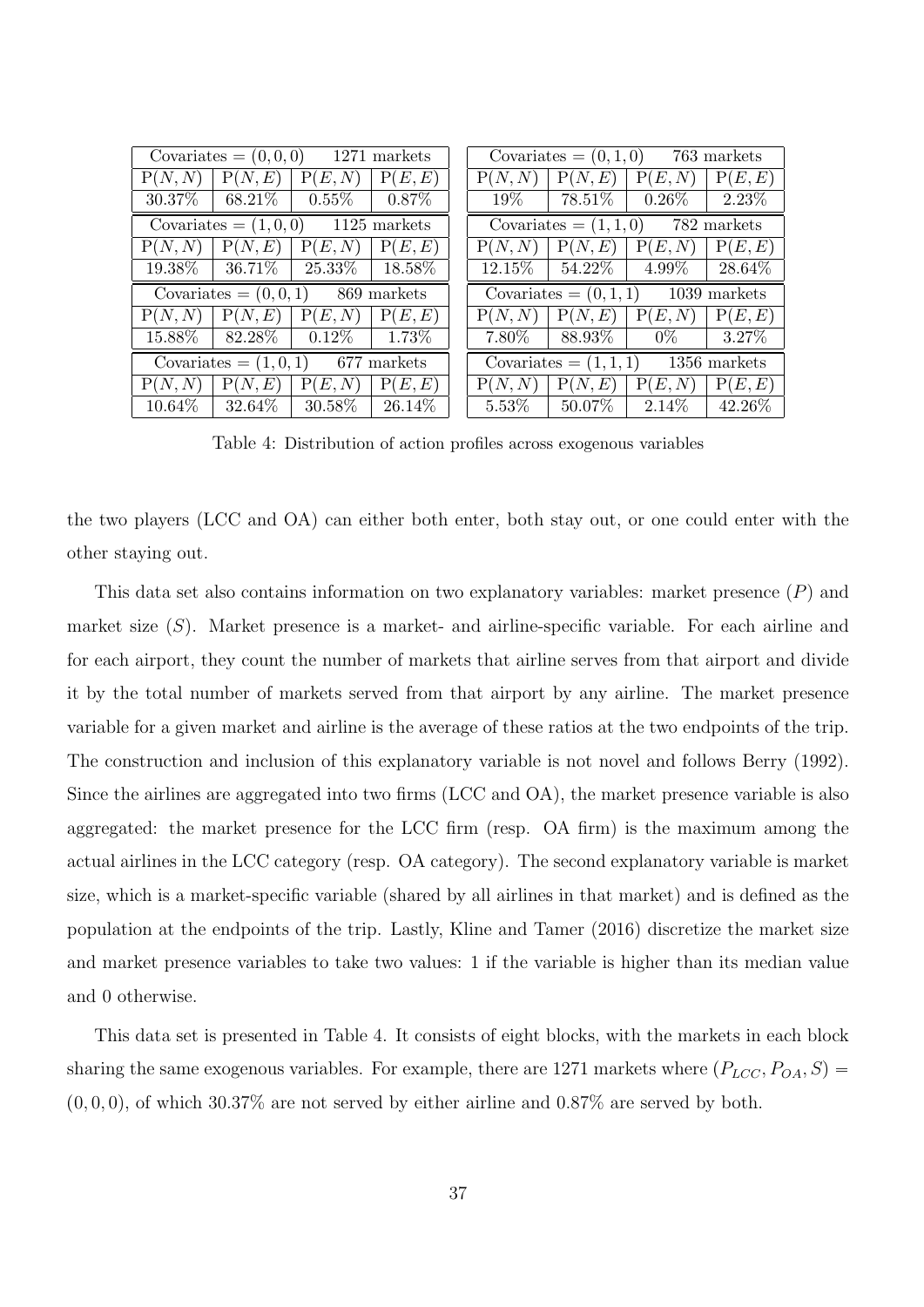| $(\varepsilon_{LCC}, \varepsilon_{OA})$ |                | Firm OA                                                                                                              |  |  |                                               |  |  |  |  |
|-----------------------------------------|----------------|----------------------------------------------------------------------------------------------------------------------|--|--|-----------------------------------------------|--|--|--|--|
|                                         |                |                                                                                                                      |  |  |                                               |  |  |  |  |
| Firm LCC                                |                |                                                                                                                      |  |  | $\Pi_{OA}(N, E, P_{OA}, S, \varepsilon_{OA})$ |  |  |  |  |
|                                         | $\overline{E}$ | $\boxed{\Pi_{LCC}(E, N, P_{LCC}, S, \varepsilon_{LCC}) \quad 0 \mid \Pi_{LCC}(E, E, P_{LCC}, S, \varepsilon_{LCC})}$ |  |  | $\Pi_{OA}(E, E, P_{OA}, S, \varepsilon_{OA})$ |  |  |  |  |

Table 5: Payoff matrix in market  $(\varepsilon_{LCC}, \varepsilon_{OA})$ 

### 6.1 Testing Rationalizability

Notice that the entries in Table 4 are mostly 'reasonable', in the sense that it appears as though a firm's entry is encouraged whenever its market presence is large or the market is large, and it is deterred by the entry of the other firm. For example, going from  $(0, 0, 0)$  to  $(1, 0, 0)$  (so the market presence of LCC has increased), both  $P(N, N)$  and  $P(N, E)$  fall, while  $P(E, N)$  and  $P(E, E)$  both increase. Our results in Section 4 allow us to formulate and test this claim rigorously.

First, the notion of 'reasonable' behavior can be formalized by requiring LCC and OA to have payoff functions with the SID property. Specifically, let  $\varepsilon_{LCC}$  be a type of the LCC player and denote its payoff function by  $\Pi_{LCC}(y_{LCC}, y_{OA}, P_{LCC}, S, \varepsilon_{LCC})$ , where  $y_{LCC}$  is the choice variable (either E or N) and  $(y_{OA}, P_{LCC}, S)$  are the other variables that affect its payoff. We require  $\Pi_{LCC}(\cdot, \varepsilon_{LCC})$  to obey SID in  $(y_{LCC}; (-y_{OA}, P_{LCC}, S))$ ; in other words, if LCC prefers to enter a market when OA has entered, its market presence is small, or the market size is small, then (respectively) it will also enter if OA has not entered, its market presence is large, or when the market is large.<sup>22</sup> LCC's payoff if it stays out of a market is normalized at 0. Similarly, we require  $\Pi_{OA}(y_{LCC}, y_{OA}, P_{LCC}, S, \varepsilon_{OA})$  to obey SID in  $(y_{OA}; (-y_{LCC}, P_{OA}, S))$ . At a typical market, the econometrician observes  $(P_{LCC}, P_{OA}, S)$ but not  $(\varepsilon_{LCC}, \varepsilon_{OA})$ ; the two players are playing a game of complete information so they observe everything. Table 5 depicts the game played at a typical market between the two firms. The issue we wish to address is whether the data displayed in Table 4 is rationalizable as PSNE (in the stochastic sense defined in Definition 6), with both firms having payoff functions obeying SID.

At this point, it may be helpful to mention two features of our rationalizability criterion.

[1] To reiterate what we have stated more generally in Section 4, our notion of rationalizability is silent regarding the joint distribution of types  $(\varepsilon_{LCC}, \varepsilon_{OA})$  and it also imposes no restriction on the equilibrium selection rule. In particular, we allow any sort of correlation between  $\varepsilon_{LCC}$  and

<sup>&</sup>lt;sup>22</sup>For the SID property, we treat E as ranked above N (associated with values 1 and 0 respectively).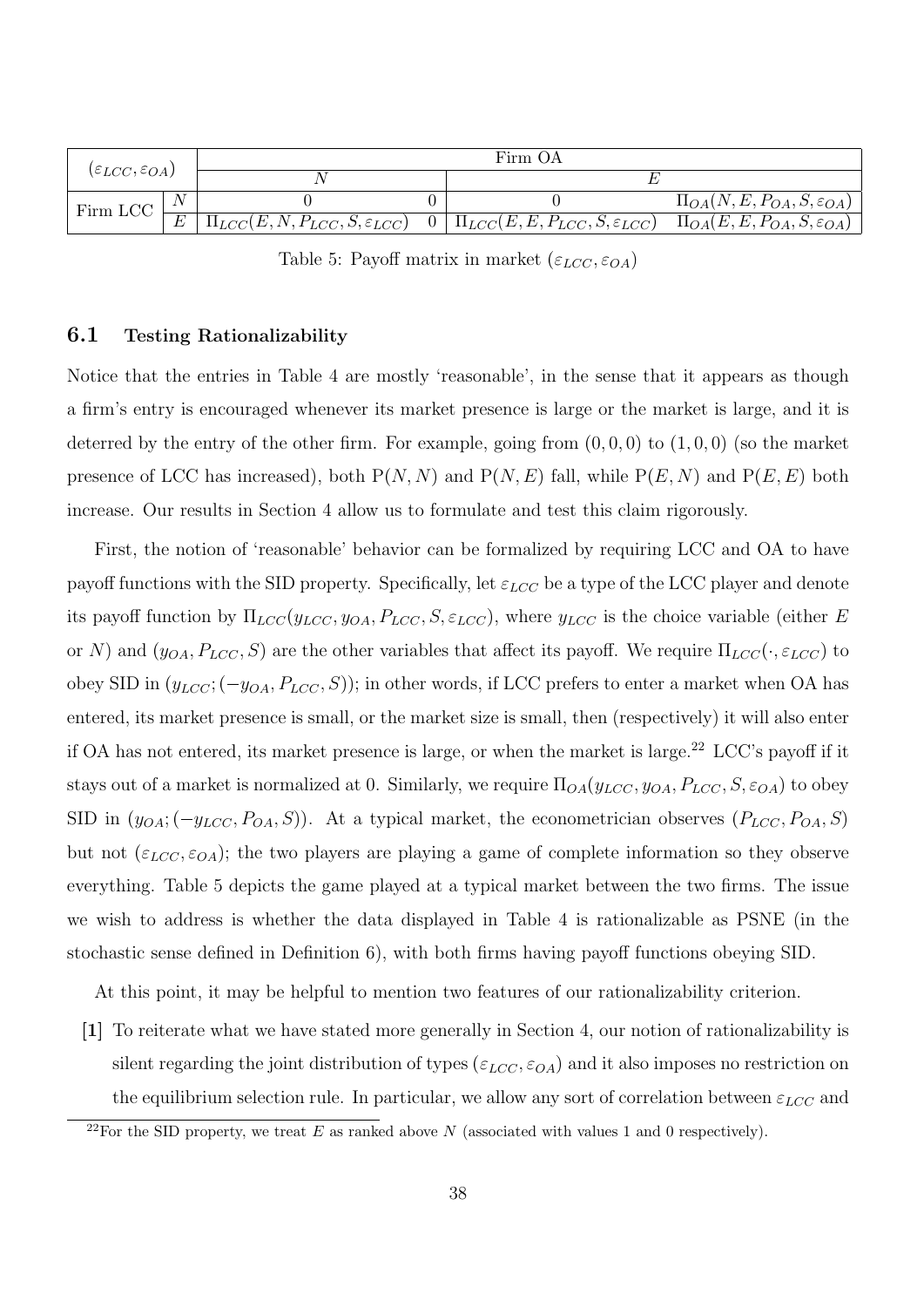$\varepsilon_{OA}$  and the equilibrium selection rule may depend on particular realizations of  $(\varepsilon_{LCC}, \varepsilon_{OA})$ . We do assume (as does Kline and Tamer (2016)) that the joint distribution of  $(\varepsilon_{LCC}, \varepsilon_{OA})$  is independent of the exogenous variables  $(P_{LCC}, P_{OA}, S)$ .

[2] Since only a firm's preference is recovered when a data set is rationalizable, we are free to choose the payoff function so long as it generates the same preference. It is easy to check that any payoff function for (say) LCC that obeys SID (which is an ordinal property) is ordinally equivalent to some (other) payoff function  $\Pi_{LCC}$  where  $\Pi_{LCC}(N, y_{OA}, P_{LCC}, S, \varepsilon_{LCC}) = 0$  and  $\Pi_{LCC}(E, y_{OA}, P_{LCC}, S, \varepsilon_{LCC})$  is increasing in  $(-y_{OA}, P_{LCC}, S)$ . In other words, whenever a data set is stochastically rationalizable, with firms having payoff functions that obey SID, then we can always choose the payoff functions so that the payoff of entering increases when the other firm stays out, the market presence is high, and the market size is big, and the payoff of staying out is normalized at 0.<sup>23</sup>

By Theorem 6, the rationalizability test involves working out all the paths that obey the SRM axiom and then finding weights on them that are consistent with the distribution over joint actions observed at each value of the exogenous variables.<sup>24</sup> In this data set, there are  $4^8 = 65,536$ possible group paths, since for each of the eight possible covariate values, there are four joint choices that a pair of firms can make. The set of paths that obey the SRM axiom,  $Y^{**}$ , contains 482 paths. A path  $y^* = (y^{(0,0,0)}, y^{(0,1,0)}, \ldots)$  specifies the joint action at each value of the exogenous variables. For example the following path obeys the SRM axiom:  $\mathbf{y}^{(0,0,0)} = (N, N), \mathbf{y}^{(0,1,0)} = (N, E),$  $\mathbf{y}^{(1,0,0)} = (E, N), \ \mathbf{y}^{(1,1,0)} = (N, E), \ \mathbf{y}^{(0,0,1)} = (N, E), \ \mathbf{y}^{(1,0,1)} = (E, E), \ \mathbf{y}^{(0,1,1)} = (N, E), \text{ and}$  $\mathbf{y}^{(1,1,1)} = (E, E)$ . Indeed, this is the path of PSNE that arises if the firms have the following SID preferences: LCC prefers entering if and only if (i) its market presence is large and the other firm is absent or (ii) its market presence is large and the market size is large; OA prefers entering if and only if (i) its market presence is large or (ii) the market size is large.

Suppose for now that the entries in Table 4 give the true distribution at each value of the exogenous variables/covariates. In that case, we can implement the test in Theorem 6 directly by checking whether there is a solution to the linear system (11). It turns out that there is no

 $23$ Note that this hinges on there being just two actions for each firm.

 $24$ We focus on preferences where a firm is never indifferent between entering and staying out. It follows that the paths must obey the SRM axiom rather than the RM axiom (see remarks following Theorem 6).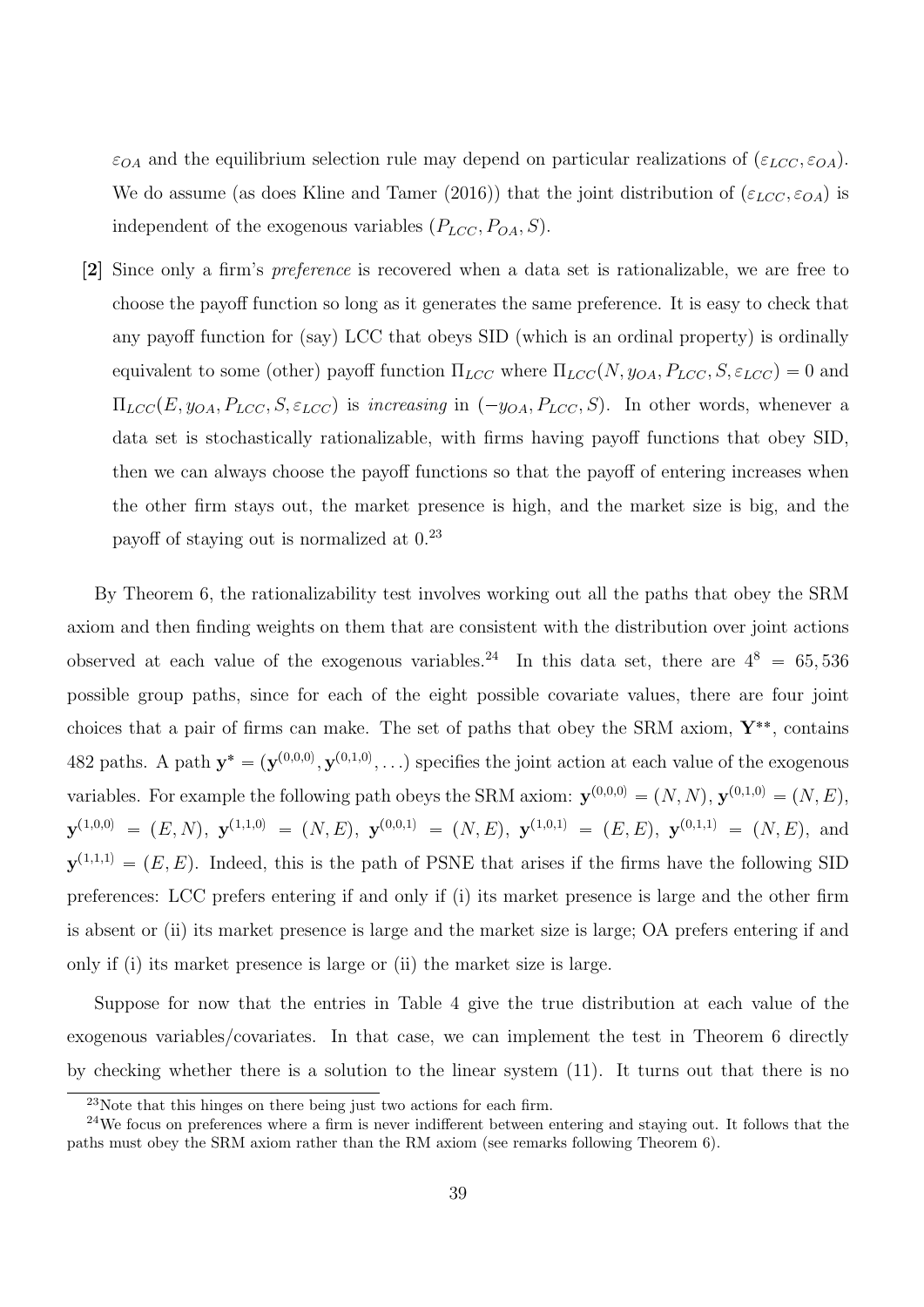|                                    |                          | Covariates = $(0,0,0)$ 1271 markets |          |          |                     | Covariates = $(0, 1, 0)$ 763 markets  |           |
|------------------------------------|--------------------------|-------------------------------------|----------|----------|---------------------|---------------------------------------|-----------|
| P(N, N)                            | P(N,E)                   | P(E, N)                             | P(E,E)   | P(N, N)  | P(N,E)              | P(E, N)                               | P(E, E)   |
| $30.06\%$                          | $67.90\%$                | $0.86\%$                            | $1.18\%$ |          | $18.29\%$   78.96\% | $0.71\%$                              | 2.05%     |
|                                    |                          | Covariates = $(1,0,0)$ 1125 markets |          |          |                     | Covariates = $(1, 1, 0)$ 782 markets  |           |
| P(N, N)                            | P(N,E)                   | (E, N)<br>P(                        | P(E, E)  | P(N, N)  | P(N,E)              | P(E, N)                               | P(E,E)    |
| $19.38\%$                          |                          | $ 36.71\% 25.33\% 18.58\%$          |          |          |                     | $12.73\%$   53.64\%   5.57\%          | $28.06\%$ |
| Covariates = $(0,0,1)$ 869 markets |                          |                                     |          |          |                     | Covariates = $(0, 1, 1)$ 1039 markets |           |
| P(N, N)                            | P(N,E)                   | P(E, N)                             | P(E, E)  | P(N, N)  | P(N,E)              | P(E, N)                               | P(E,E)    |
| $15.46\%$                          | $81.86\%$                | $0.54\%$                            | $2.15\%$ | $7.86\%$ | $89.19\%$           | $0.26\%$                              | $2.69\%$  |
|                                    | Covariates $= (1, 0, 1)$ | $677$ markets                       |          |          |                     | Covariates = $(1, 1, 1)$ 1356 markets |           |
|                                    |                          |                                     |          |          |                     |                                       |           |
| P(N, N)                            | P(N,E)                   | P(<br>(E,N)                         | P(E,E)   | P(N, N)  | P(N,E)              | P(E, N)                               | P(E,E)    |

Table 6: Rationalizable outcome closest to Table 4

solution, so this data set is not exactly rationalizable. This is fairly surprising, since the number of unknowns (482) far exceeds the number of linear constraints, which suggests that the conditions are very permissive. In fact, there is at least one easy-to-understand reason why the dataset is not rationalizable. Notice from the data that  $P(N, N|1, 1, 0) + P(E, N|1, 1, 0) = 17.14\% < 19\% =$  $P(N, N|0, 1, 0)$ . This is not compatible with rationalizability for the following reason: any pair of firms with SID preferences that select  $(N, N)$  at  $(0, 1, 0)$  would either select  $(N, N)$  or  $(E, N)$  at  $(1, 1, 0).$ 

If we solve for the dataset that is rationalizable and closest (as measured by the sum of square deviations) to the one we actually observe, we get the distribution displayed in Table 6. Notice that in this case  $P(N, N|1, 1, 0) + P(E, N|1, 1, 0) = 18.3\% > 18.29\% = P(N, N|0, 1, 0)$ . If we compare the entries in Tables 4 and 6, we see immediately that they look quite close, which naturally makes us wonder whether the observed violation of rationalizability is in fact significant.

To address this issue, we adopt the approach recently proposed by Kitamura and Stoye (2016); they develop a method of evaluating the statistical significance of a data set violating a set of linear constraints that directly applies to our framework.<sup>25</sup> Roughly speaking, the test assumes that the closest compatible distribution displayed in the last table is the true distribution, and uses a bootstrap procedure to calculate the likelihood of getting a sample like the one we observe. (See the Online Appendix for a fuller description of the Kitamura-Stoye procedure and our implementation

 $^{25}$ Kitamura and Stoye (2016) apply their test to the consumer utility-maximization problem.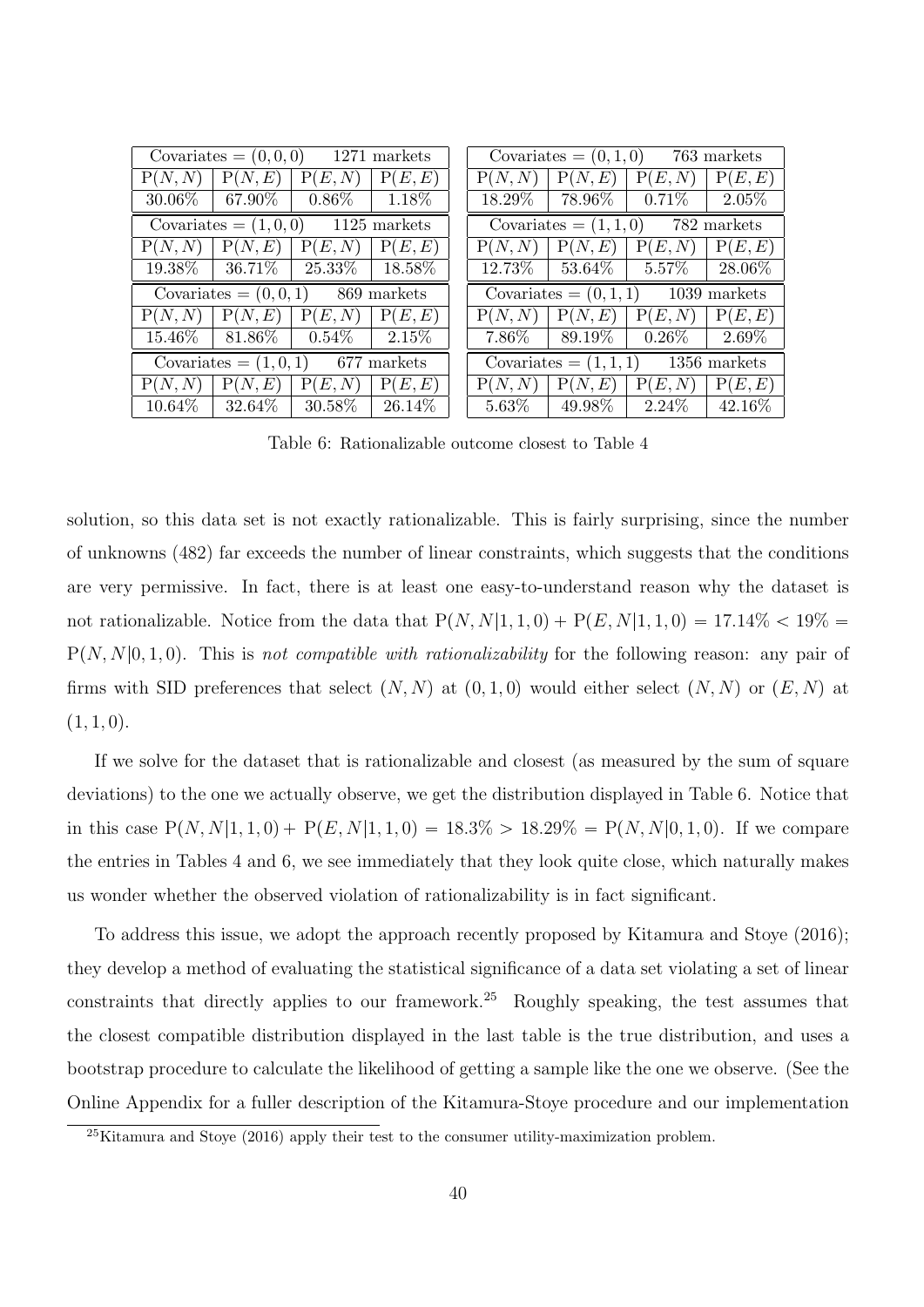| Set Description                                                              | $\#$ of paths | Est. Prob. | Conf. Int. |
|------------------------------------------------------------------------------|---------------|------------|------------|
| Non-strategic LCC $(Y_{LCC}^{**})$                                           | 69            | [71, 88]   | [65, 92]   |
| Non-strategic OA $(Y_{OA}^{**})$                                             | 69            | [59, 75]   | [55, 78]   |
| Non-strategic LCC and OA $(\mathbf{Y}_{LCC}^{**} \cap \mathbf{Y}_{OA}^{**})$ | 36            | [48,75]    | 44,78      |

Table 7: Incidence of non-strategic payoffs

of all these results.) By applying their test, we find that the probability of getting our sample (or a more extreme one), assuming that our modelling restrictions are true, is 15% without a tuning parameter and it decreases as the value of the tuning parameter gets larger.<sup>26</sup> These probabilities correspond to the p-values for the null hypothesis that our modelling assumptions are true and they indicate that our hypothesis cannot be rejected for small values of the tuning parameter.<sup>27</sup>

## 6.2 Estimation

In testing the model, we also recover information on the distribution of paths, and thus on the distribution of firms' preferences, that could have generated the data. This information allows us to investigate a variety of interesting issues. To illustrate how this can be carried out, we ask the following basic question: are strategic effects necessary to explain the data, and if so, in what way?

For LCCs, their choice of action is affected by the exogenous variables  $(P_{LCC}, S)$ , which can take four possible values, in addition to the action of the other carrier. We say that an LCC's preference at some fixed  $(P_{LCC}, S)$  is non-strategic if its optimal action is independent of the other player's action, i.e., the sign of  $\Pi_{LCC}(E, y_{OA}, P_{LCC}, S, \varepsilon_{LCC})$  is independent of  $y_{OA}$ ; on the other hand, its preference is strategic if the payoff switches from being positive to negative if the other player enters. Therefore, if LCC is non-strategic in a given market, then either  $E$  or  $N$  is a dominant strategy, while a strategic LCC chooses  $E$  if and only if the other firm stays out.

We identify, among the 482 paths that obey the SRM axiom, those paths which can be ratio-

<sup>&</sup>lt;sup>26</sup>The Kitamura-Stoye test relies on a tuning parameter that solves a discontinuity issue arising from the possibility of boundary solutions. From an economic perspective, the tuning parameter modifies the initial hypothesis by forcing all consistent types to have a strictly positive probability in the linear model. The p-value estimates are sensitive to the tuning parameter.

<sup>&</sup>lt;sup>27</sup>A more permissive version of our rationalizability test would allow for the possibility that firms may be indifferent between entering and not entering a market (see footnote 24). In that case, the rationalizability test involves solving (11), with the paths obeying the RM axiom (rather than the SRM axiom); there are 1,809 paths with this weaker property. The p-value increases to 36% without a tuning parameter (see the Online Appendix).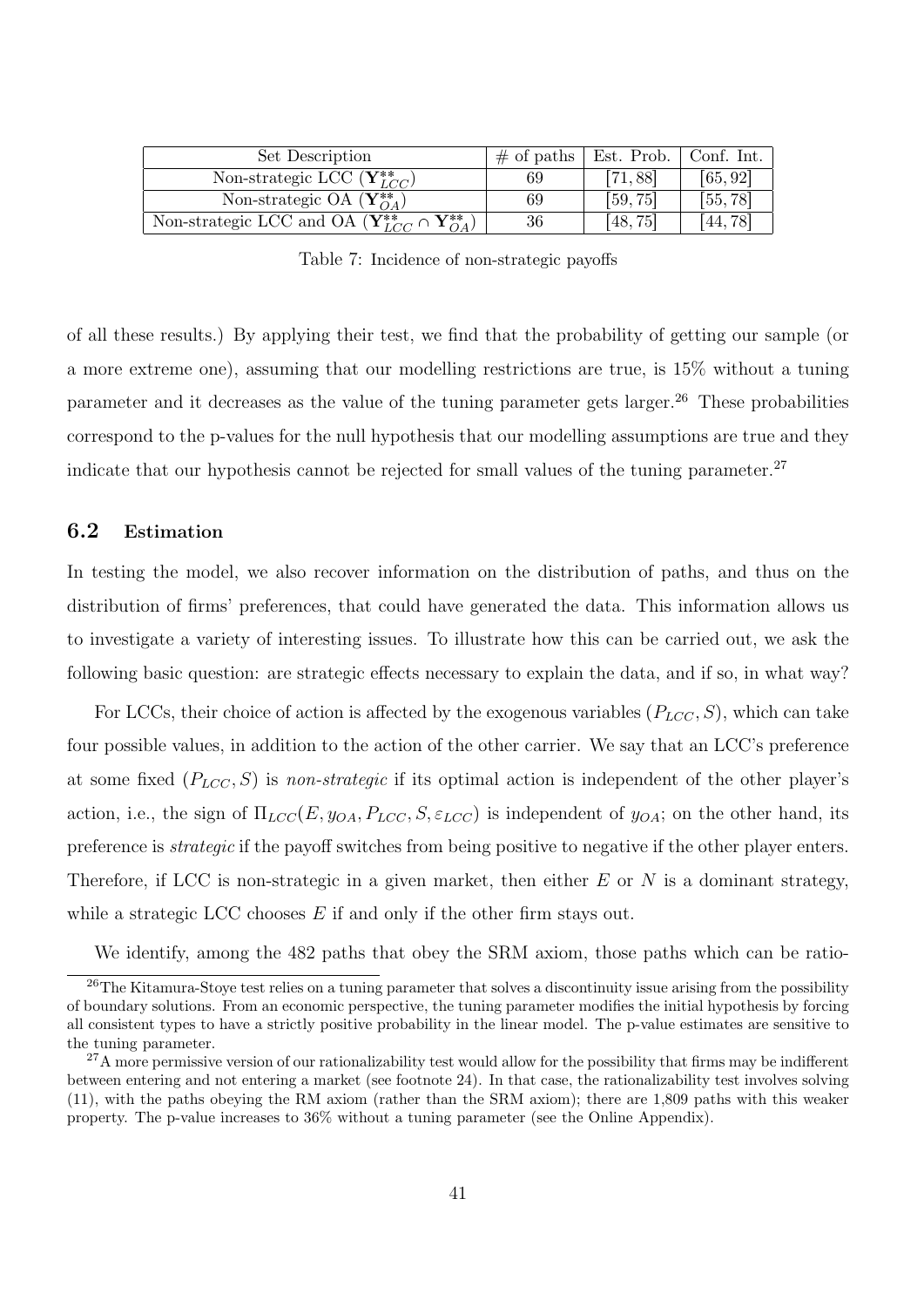nalized by LCC preferences that are *always non-strategic*, in the sense that the carrier's preference is non-strategic at every realization of  $(P_{LCC}, S)$ . (Note that LCC's decision can still depend on  $(P_{LCC}, S)$ ). Let us denote this set of paths by  $\mathbf{Y}_{LCC}^{**}$ . It is worth bearing in mind that since rationalizing preferences are non-unique, there is a difference between  $Y_{LCC}^{**}$  and paths that must be rationalized by non-strategic LCC preferences, which will be a subset of  $Y_{LCC}^{**}$ .<sup>28</sup> Since we are investigating whether strategic behavior is necessary for explaining the data, we focus our attention on  $Y_{LCC}^{**}$ . Similarly, we can identify  $Y_{OA}^{**}$ , those paths with the feature that it can be rationalized by OA being always non-strategic.

It turns out that there are 69 paths each in  $Y_{LCC}^{**}$  and in  $Y_{OA}^{**}$ . (The path example given in the previous subsection is a member of  $Y^{**}_{OA}$  but not of  $Y^{**}_{LCC}$ .<sup>29</sup>) The interval under 'Estimated Probability' in Table 7 gives the interval estimate on the probability of  $\mathbf{Y}_{LCC}^{**}$ , subject to the model generating the closest rationalizable distribution (i.e., the one depicted in Table  $6$ ).<sup>30</sup> The last column gives the confidence intervals on the probability of  $Y^*_{LCC}$ ; in essence, it gives the values on the probability of  $Y_{LCC}^{**}$  which, when imposed as an additional restriction on the model, would still allow the model to approximately rationalize the data (in Table 4) at the  $5\%$  level of significance;<sup>31</sup> this interval must, by construction contain the estimated probability. The first thing to notice is that the confidence interval on  $Y_{LCC}^{**}$  has an upper bound that is clearly below 1; to be specific, it is 0.92. This means that, notwithstanding the greater flexibility of our nonparametric model, a more parsimonious version of the model in which LCC is assumed to be always non-strategic will not be able to explain the data. Indeed, the probability of LCC being strategic (for some value of  $(P_{LCC}, S)$  must be at least 0.08.<sup>32</sup> Formally, we may conclude that

 $P\left(\{\varepsilon_{LCC} : \Pi_{LCC}(\cdot, P_{LCC}, S, \varepsilon_{LCC}) \text{ is strategic at some } (P_{LCC}, S)\}\right) \geq 0.08.$ 

 $^{28}$ For example, consider a path where OA always chooses N and LCC always chooses E. This path obeys the SRM axiom and is in  $Y_{LCC}^{**}$  since it can be rationalized by a preference where LCC always prefers to enter, but it is clear that there also exists a rationalization with a strategic LCC.

 $29$ The reader can check that there is no non-strategic LCC preference that rationalizes the path.

<sup>30</sup>This calculation is described at the start of Section 4.3.

<sup>&</sup>lt;sup>31</sup>The procedure for calculating these intervals follow Deb, Kitamura, Quah, and Stoye (2018) and is explained more carefully in the Online Appendix.

 ${}^{32}\mathbf{Y}_{LCC}^{**}$  is the set of path that *can be* (not *must be*) rationalized by non-strategic LCC preferences. This means that the upper bound of the confidence interval on  $Y_{LCC}^{**}$  really is the upper bound on the probability of non-strategic LCCs, but the lower bound of that interval could be an overestimate of non-strategic behavior, because there are some paths in  $Y_{LCC}^{**}$  which can also be rationalized by strategic LCCs.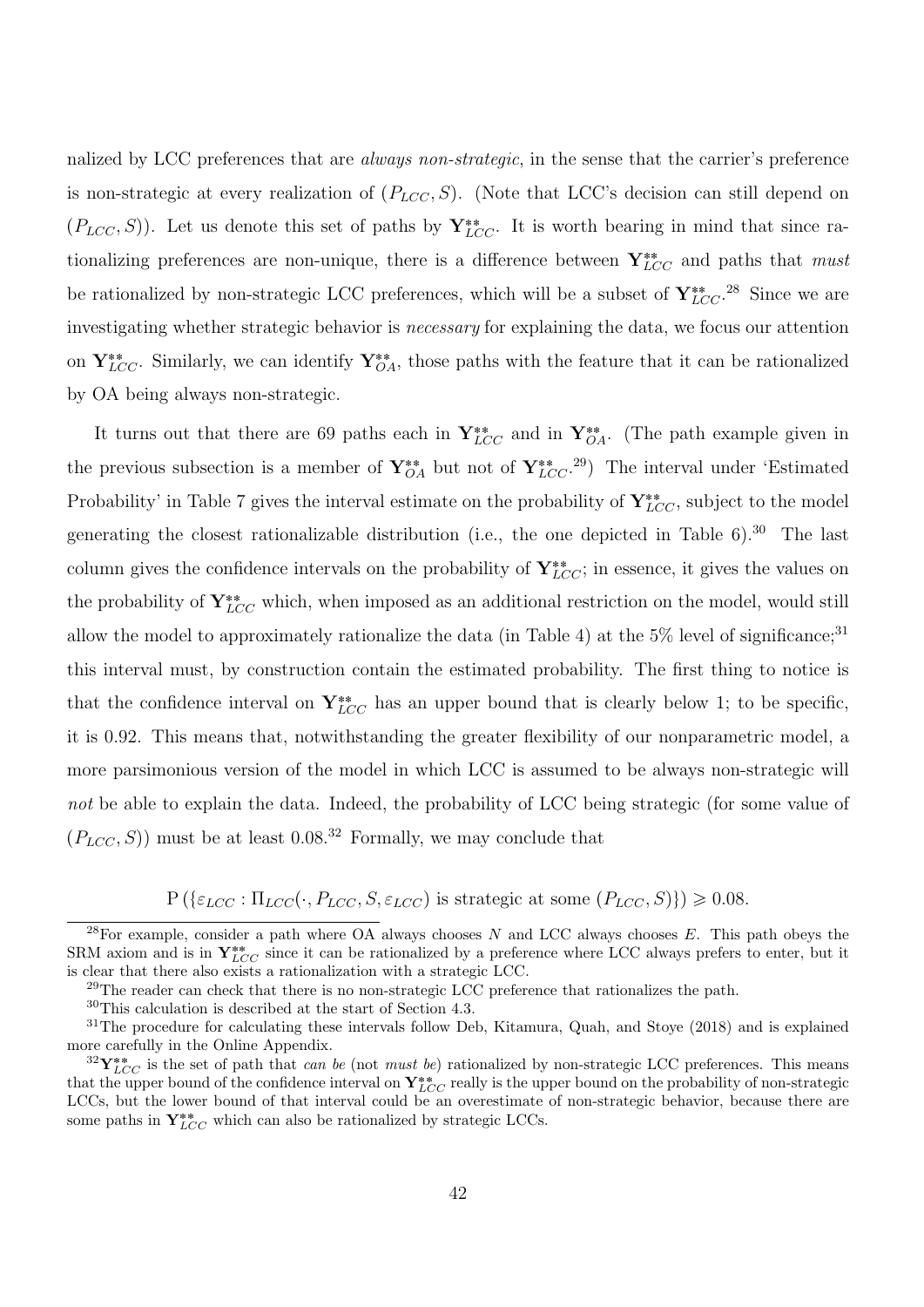| Set Description (subsets of $\hat{Y}^{**}$ )         | $#$ of paths | Est. Prob. | Conf. Int. |
|------------------------------------------------------|--------------|------------|------------|
| Non-strategic LCC for all $(P_{LCC}, S)$             | 46           | [71, 88]   | [65, 92]   |
| Strategic LCC at $(P_{LCC}, S) = (1, 1)$ or $(1, 0)$ | 22           | [11, 28]   | [8, 34]    |
| Strategic LCC at $(P_{LCC}, S) = (1, 1)$             | 13           | [11, 28]   | [8, 33]    |
| of which Strategic LCC at $(P_{LCC}, S) = (1, 0)$    | 17           | [9, 16]    | [6, 19]    |
| Strategic LCC at $(P_{LCC}, S) = (1, 1) \& (1, 0)$   | 8            | [0,16]     | [0, 19]    |
| Non-strategic OA for all $(P_{OA}, S)$               | 46           | [59, 75]   | [55, 78]   |
| Strategic OA at $(P_{OA}, S) = (0, 1)$ or $(0, 0)$   | 22           | 24,40      | [21, 45]   |
| Strategic OA at $(P_{OA}, S) = (0, 1)$               | 17           | [24, 26]   | [21, 29]   |
| of which Strategic OA at $(P_{OA}, S) = (0, 0)$      | 13           | [13, 40]   | [10, 45]   |
| Strategic OA at $(P_{OA}, S) = (0, 1) \& (0, 0)$     | 8            | [10, 26]   | [6, 29]    |

Table 8: Composition of data-rationalizing types

Analogously, we surmise from Table 7 that for OA

 $P(\{\varepsilon_{OA}: \Pi_{OA}(\cdot, P_{OA}, S, \varepsilon_{OA}) \text{ is strategic at some } (P_{OA}, S)\}) \geq 0.22.$ 

It is worthwhile finding out precisely where is strategic behavior crucial in explaining the data. Indeed, we discover that it is possible to restrict ourselves to paths in the set  $\hat{\mathbf{Y}}^{**}$ , which consists of paths where the preference of LCC can be chosen to be non-strategic whenever  $P_{LCC} = 0$  (i.e., at  $(P_{LCC}, S) = (0, 0)$  and at  $(P_{LCC}, S) = (0, 1)$  and the preference of OA can be chosen to be non-strategic whenever  $P_{OA} = 1$  (i.e., at  $(P_{OA}, S) = (1, 0)$  and at  $(P_{OA}, S) = (1, 1)$ ).<sup>33</sup> There are 68 paths in  $\hat{\mathbf{Y}}^{**}$ , its estimated probability is 0.99, and the confidence interval is [0.96,1]. In other words, if we have a more restrictive model in which we require LCC to be non-strategic at  $P_{LCC} = 0$ and OA to be non-strategic at  $P_{OA} = 1$ , such a model will still be consistent with the data.

Combining these observations, we conclude that to explain the data, it is crucial that there are markets where (I) LCCs are strategic when  $P_{LCC} = 1$  and (II) OAs are strategic when  $P_{OA} = 0$ . This phenomenon is recorded in Table 8 which gives a dissection of the types that explain the data. All the paths reported in this table are drawn from  $\hat{Y}^{**}$ . The first row gives the weight on the set of paths where LCC's preference can be chosen to be always non-strategic (i.e., at all four possible

<sup>&</sup>lt;sup>33</sup>It is important to note that flipping the restrictions will not work. Indeed, the estimated weight of those paths which are rationalizable with LCC being non-strategic at  $(P_{LCC}, S) = (1, 1)$  is 0.88 while the estimated weight of those paths which are rationalizable with OA being non-strategic at  $(P_{OA}, S) = (0, 0)$  is 0.86, so both numbers are some distance away from 1.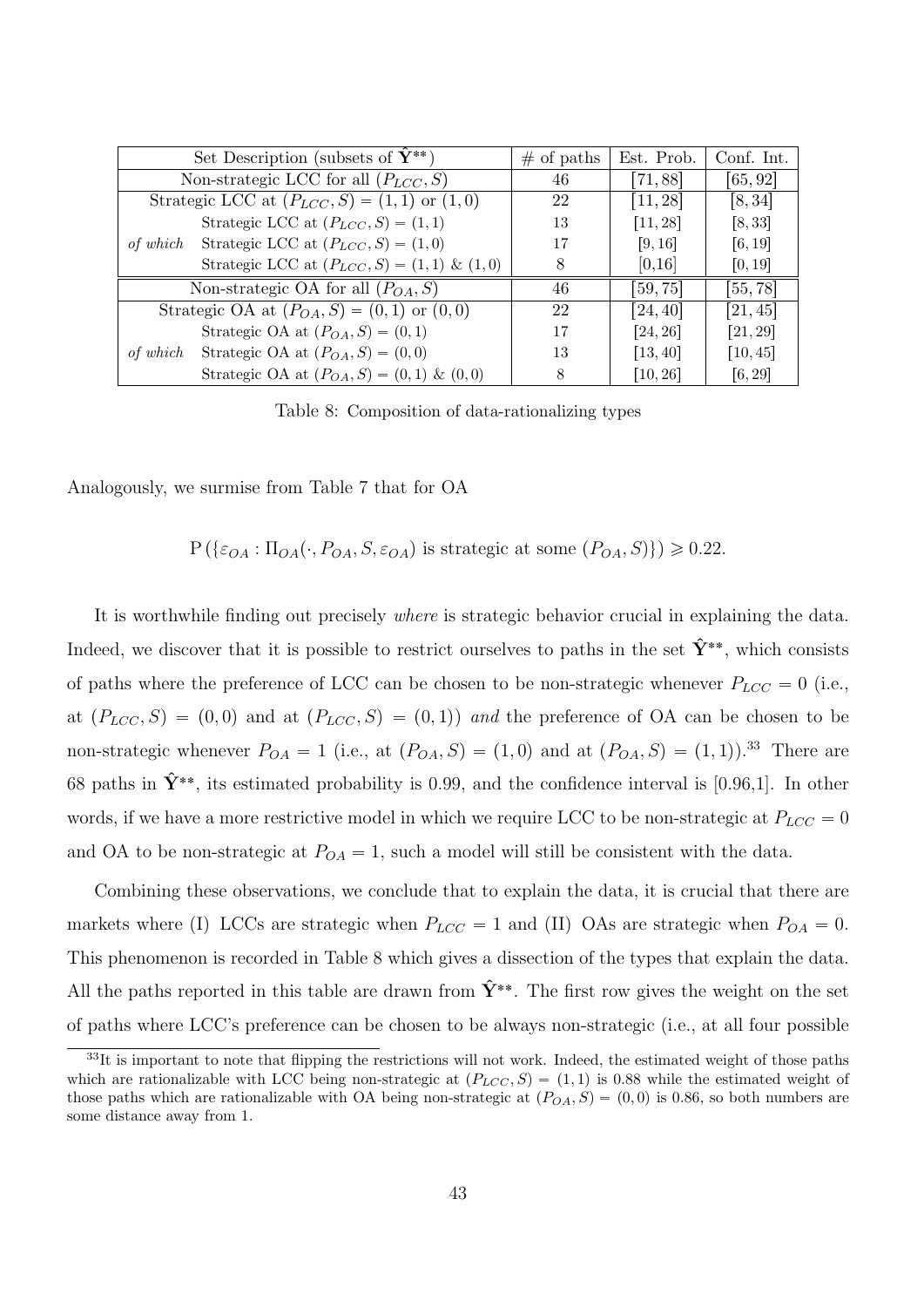values of  $(P_{LCC}, S)$ ; there are 46 paths in this group and its weight is significantly less than 1. Explaining the data therefore requires the remaining paths in  $\hat{Y}^{**}$ , which are those where LCC must be strategic, in the sense that any rationalization of the path will involve LCC being strategic at either  $(P_{LCC}, S) = (1, 0)$  or at  $(P_{LCC}, S) = (1, 1)$  (and possibly both); there are 22 paths in this group. We can explore its composition further and estimate the probability of those paths where LCC has to be strategic at  $(1,0)$ , at  $(1,1)$ , and at both  $(1,0)$  and  $(1,1)$ . We learn, for example, that

$$
P(\{\varepsilon_{LCC} : \Pi_{LCC}(\cdot, P_{LCC}, S, \varepsilon_{LCC}) \text{ is strategic at } (P_{LCC}, S) = (1, 1)\}) \ge 0.08^{34}
$$

In other words, the probability that LCC is strategic in a market with observable characteristic  $(P_{LCC}, S) = (1, 1)$  is at least 0.08. Similarly, for OA, we find that

 $P(\{\epsilon_{OA}: \Pi_{OA}(\cdot, P_{OA}, S, \epsilon_{OA}) \text{ is strategic at } (P_{OA}, S) = (0, 1)\}) \geq 0.21.$ 

# Appendix I

#### Proof of Theorem 1

It suffices to show that (b) implies (c): if  $\mathcal O$  obeys RM axiom, then it is rationalizable by a preference that obeys SSCD. Our proof involves first working out the (incomplete) revealed preference relations on  $\mathcal{Y} \times \mathcal{Z}$  that *must* be satisfied by any SID preference that rationalizes the data and then constructing a rationalizing preference on  $\mathcal{Y} \times \mathcal{Z}$  that completes those relations and obeys SSCD.

Given a data set  $\mathcal{O} = \{(y^t, z^t, A^t)\}_{t \in \mathcal{T}}$ , the *single-crossing extension* of the indirect revealed preference relation  $\gtrsim^{RT}$  is another binary relation  $\rhd^{RTS}$  defined in the following way: (i) for  $y'' > y'$ ,  $(y'', z) > RTS$   $(y', z)$  if there is  $z' < z$  such that  $(y'', z') > RTS$   $(y', z')$  and (ii) for  $y'' < y'$ ,  $(y'', z) > RTS$  $(y', z)$  if there is  $z'' > z$  such that  $(y'', z'') \geq RST$   $(y', z'')$ . Let  $\geq RTS$  be the relation given by  $\geq RTS$  $\langle \rangle^{RTS} \cup \langle \rangle^{RT}$ . It follows immediately from its definition that  $\langle \rangle^{RTS}$  also obeys SSCD, in the following

 $34$ Note that the upper bound on that confidence interval, 0.33, is not a cap on the probability that LCC is strategic at  $(1, 0)$  because paths could be rationalized in more than one way, and there are paths that could be rationalized by one LCC preference that is strategic at (1,0) and another that is not. See the related observation in Footnote 32.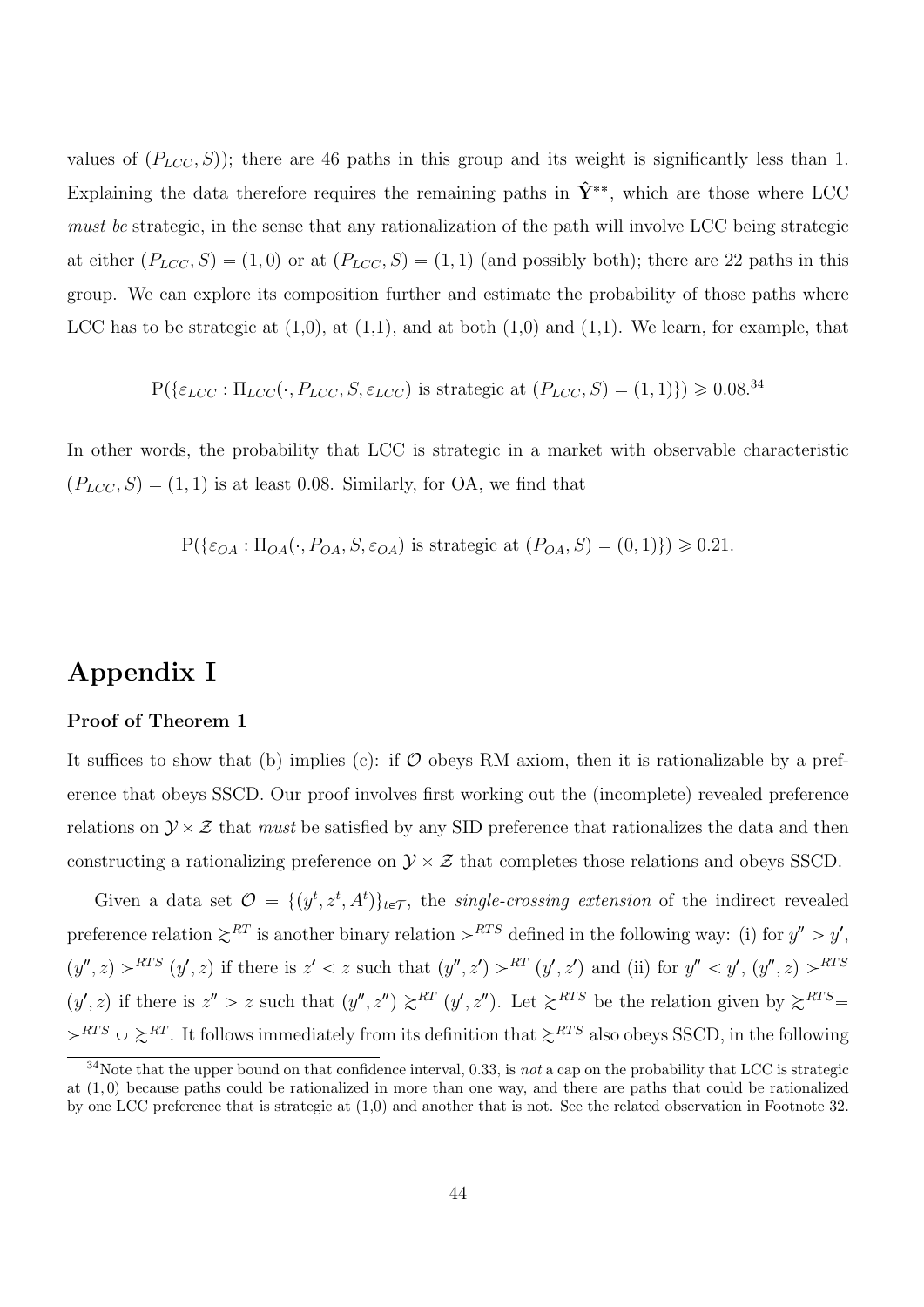sense: if  $y'' > y'$  and  $z'' > z'$  or  $y'' < y'$  and  $z'' < z'$ , then

$$
(y'', z') \ge^{RTS} (y', z') \Longrightarrow (y'', z'') >^{RTS} (y', z'').
$$
\n
$$
(19)
$$

In addition, let  $\gtrsim$ <sup>RTST</sup> be the transitive closure of  $\gtrsim$ <sup>RTS</sup>, i.e.,  $(y'', z) \gtrsim$ <sup>RTST</sup>  $(y', z)$  if there is a sequence  $\bar{y}_1, \bar{y}_2, ..., \bar{y}_k^{35}$  such that

$$
(y'', z) \gtrsim^{RTS} (\bar{y}_1, z) \gtrsim^{RTS} \cdots \gtrsim^{RTS} (\bar{y}_k, z) \gtrsim^{RTS} (y', z). \tag{20}
$$

If there is one strict relation  $\succ^{RTS}$  in this sequence, then we say that  $(y'', z) \succ^{RTST} (y', z)$ .<sup>36</sup>

LEMMA A1: The relations  $\gtrsim^{RTS}$ ,  $\rhd^{RTS}$ , and  $\gtrsim^{RTST}$  have the interval property.

*Proof.* Let  $y'' > y > y'$ . (The case where  $y'' < y < y'$  can be proved in a similar way.) If  $(y'', z) \ge R^{T S}$   $(\succ^{R T S})(y', z)$  holds, there exists some  $z' \leq (\prec) z$  such that  $(y'', z') \geq R^{T} (y', z')$ . By the interval property of  $\gtrsim^{RT}$  (see the proof of Proposition 1), we obtain  $(y'', z') \gtrsim^{RT} (y, z')$ . Since  $y'' > y$  and  $z' \leqslant (0) z$ , we have  $(y'', z) \geq RTS$  ( $RTS$ )  $(y, z)$ . So we have shown that  $\geq RTS$  and  $RTS$ have the interval property. Lastly, if  $(y'', z) \ge R^{TST} (y', z)$ , there exists a sequence  $\bar{y}_1, \bar{y}_2, ..., \bar{y}_k$  such that

$$
(y'', z) \gtrsim^{RTS} (\bar{y}_1, z) \gtrsim^{RTS} (\bar{y}_2, z) \gtrsim^{RTS} \dots \gtrsim^{RTS} (\bar{y}_k, z) \gtrsim^{RTS} (y', z).
$$

Letting  $\bar{y}_0 = y''$  and  $\bar{y}_{k+1} = y'$ , since  $y'' > y > y'$ , we can find some  $0 \leq m \leq k$  such that  $\bar{y}_m \geq y \geq 0$  $\bar{y}_{m+1}$ . By the interval property of  $\gtrsim^{RTS}$ , we obtain  $(\bar{y}_m, z) \gtrsim^{RTS} (y, z)$ . Thus  $(y'', z) \gtrsim^{RTST} (y, z)$ since  $(y'', z) \gtrsim^{RTST} (\bar{y}_m, z) \gtrsim^{RTS} (y, z)$ . QED

The relevance of the binary relations  $\gtrsim^{RTST}$  and  $\rhd^{RTST}$  flows from the following lemma, which says that any rationalizing preference for the agent must respect the ranking implied by them.

LEMMA A2:<sup>37</sup> Suppose that the preference obeys SID and rationalizes  $\mathcal{O}$ . Then  $\gtrsim$  extends  $\gtrsim$ <sup>RTST</sup>

<sup>&</sup>lt;sup>35</sup>Note that subscripts here denote generic numbering. When we wish to refer to an action at a particular observation t, we write  $y^t$ .

<sup>&</sup>lt;sup>36</sup>Note that  $\geq$ <sup>RTS</sup> is not the asymmetric part of  $\geq$ <sup>RTS</sup> and  $\geq$ <sup>RTST</sup> is not the asymmetric part of  $\geq$ <sup>RTST</sup>.

 $37$ Strictly speaking this result is not needed for the proof of Theorem 1, but it provides the motivation for why we are focusing on  $\gtrsim$ <sup>RTST</sup> and  $\succ$ <sup>RTST</sup>.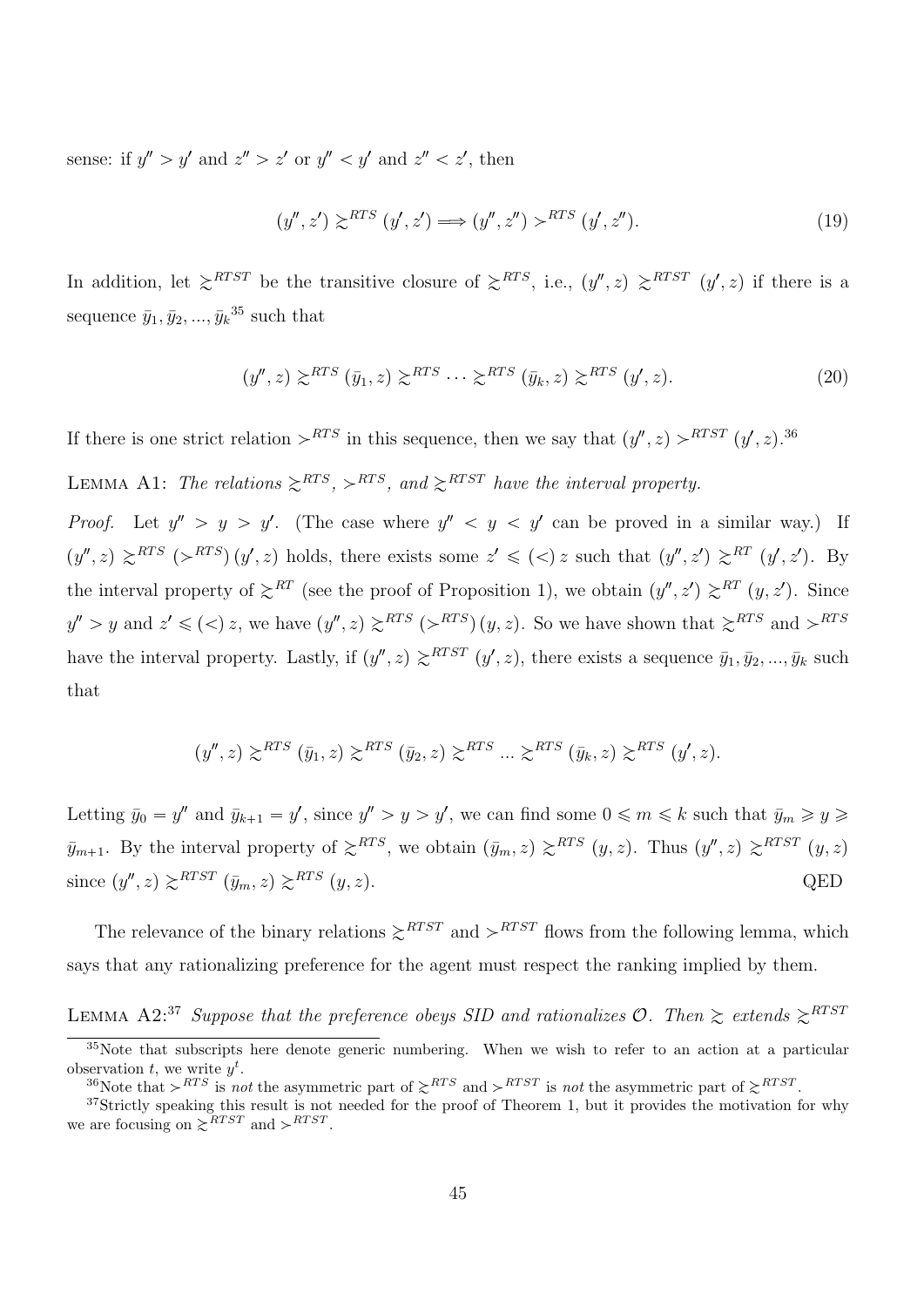and  $\rho^{RTST}$  in the following sense:

$$
(y'', z) \gtrsim^{RTST} (\gtrsim^{RTST}) (y', z) \Longrightarrow (y'', z) \gtrsim (\gtrsim) (y', z). \tag{21}
$$

*Proof.* We assume  $y'' > y'$ . (The other case has a similar proof.) Since  $\geq$  is transitive, we need only show that  $(y'', z) \geq (>) (y', z)$  whenever  $(y'', z) \geq RTS (>RTS) (y', z)$ . If  $(y'', z) \geq RTS (>RTS) (y', z)$ then there exists some  $z' \leqslant (0)$  z such that  $(y'', z') \geq R^T (y', z')$ . By the interval property of  $z^{RT}$ , we obtain  $(y'', z') \ge R^T (y, z')$  for all  $y \in [y', y'']$ . Since  $\ge$  rationalizes  $\mathcal{O}$ , we also have  $(y'', z') \ge (y, z')$ for all  $y \in [y', y'']$ . By SID of  $\geq$ , we obtain  $(y'', z) \geq (\geq) (y', z)$  for  $z' \leq (\leq) z$ . QED

The next result establishes a property of  $\gtrsim$ <sup>RTST</sup> useful for the proof of Theorem 1. LEMMA A3: Suppose  $(y'', z) \ge R^{TST} (y', z)$ ; then there is a sequence  $\{\bar{y}_j\}_{j=1}^k$  such that

$$
(y'', z) \gtrsim^{RTS} (\bar{y}_1, z) \gtrsim^{RTS} (\bar{y}_2, z) \gtrsim^{RTS} \cdots \gtrsim^{RTS} (\bar{y}_k, z) \gtrsim^{RTS} (y', z), \tag{22}
$$

with 
$$
y'' > \bar{y}_1 > \bar{y}_2 > \cdots > \bar{y}_k > y'
$$
, (23)

# if  $y'' > y'$  and the inequality (23) reversed if  $y'' < y'$ .

*Proof.* By the definition of  $\gtrsim^{RTST}$ , we know there is  $\{\bar{y}_j\}_{j=1}^k$  such that (22) holds, so what we need to do is to show that  ${\{\bar{y}_j\}_{j=1}^k}$  obeys (23) if  $y'' > y'$ . (The case where  $y'' < y'$  has an analogous proof which we shall skip.) To do this, we choose a chain linking  $(y'', z)$  and  $(y', z)$  with the property that (writing  $\bar{y}_0 = y''$  and  $\bar{y}_{k+1} = y'$ )  $(\bar{y}_m, z) \neq^{RTS} (\bar{y}_{m'}, z)$  for  $m' > m+1$ ; in other words, no link in the chain can be dropped. We claim that (23) must hold in this case. First we note that  $\bar{y}_j > y'$  for all  $j < k + 1$ . If not, there is  $\ell$  such that  $\bar{y}_{\ell} \leq y' < \bar{y}_{\ell-1}$ , with  $(\bar{y}_{\ell-1}, z) \geq RTS \ (\bar{y}_{\ell}, z)$ ; since  $\geq RTS$  has the interval property (Lemma A1), we obtain  $(\bar{y}_{\ell-1}, z) \geq RTS$   $(y', z)$  and the chain has been shortened. To show that  $\bar{y}_j$  is decreasing, suppose instead that there is m such that  $\bar{y}_{m+1} > \bar{y}_m$ . Let  $\bar{y}_{m+n}$  be the first time after  $\bar{y}_{m+1}$  such that  $\bar{y}_{m+n} \leq \bar{y}_m$ . (This must occur since  $\bar{y}_m > y'$ .) Then we have  $\bar{y}_{m+n} \le \bar{y}_m < \bar{y}_{m+n-1}$ . Since  $(\bar{y}_{m+n-1}, z) \ge RTS$   $(\bar{y}_{m+n}, z)$ , the interval property of  $\ge RTS$  guarantees that  $(\bar{y}_{m+n-1}, z) \geq RTS$   $(\bar{y}_m, z)$ . Thus we obtain a cycle

$$
(\bar{y}_m, z) \gtrsim^{RTS} (\bar{y}_{m+1}, z) \gtrsim^{RTS} \dots \gtrsim^{RTS} (\bar{y}_{m+n-1}, z) \gtrsim^{RTS} (\bar{y}_m, z).
$$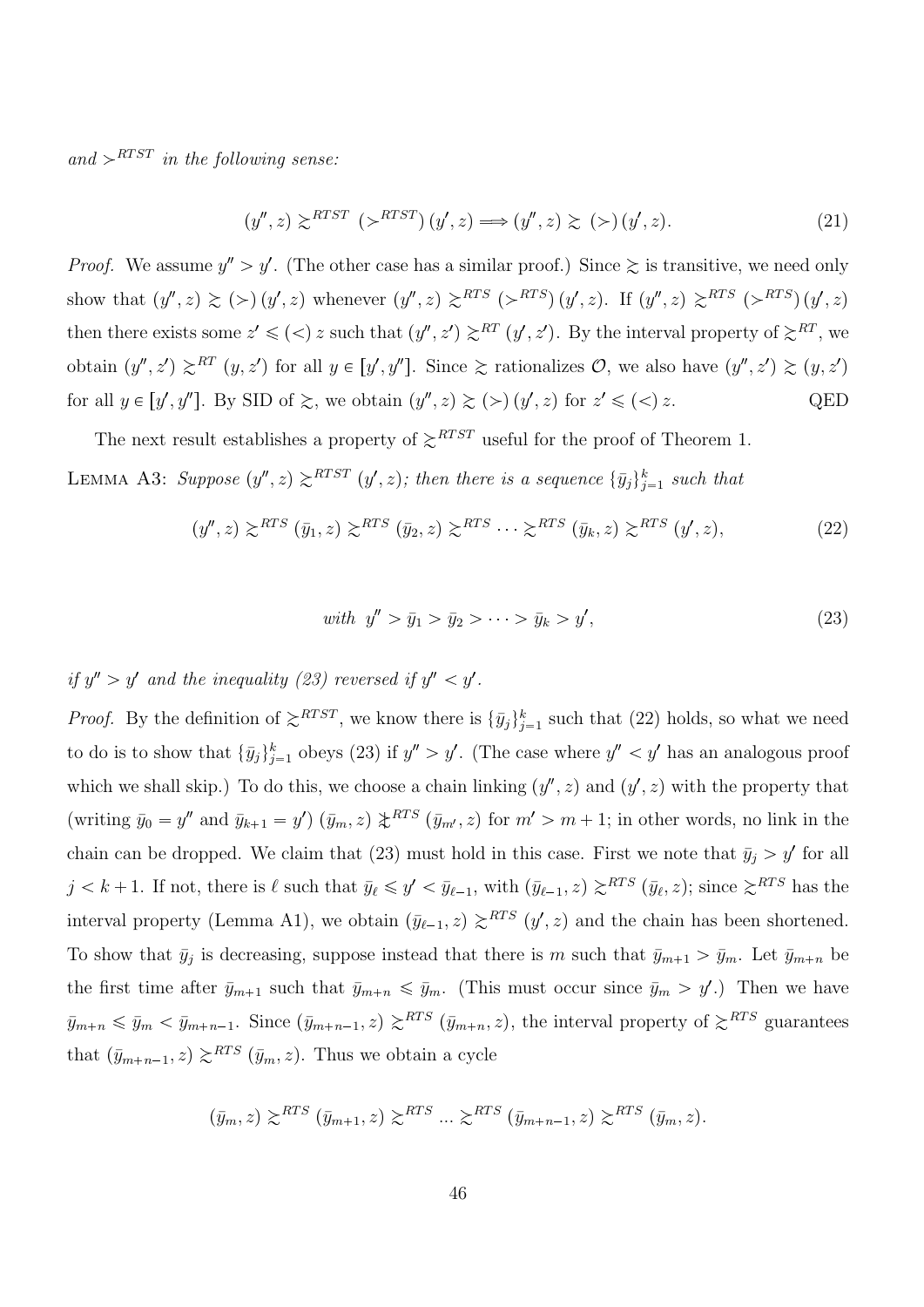Since  $\gtrsim$ <sup>RTS</sup> is cyclically consistent, this chain cannot be related by  $gtrsim$ <sup>RTS</sup> and must be related by  $\gtrsim^{RT}$ . In particular,  $(\bar{y}_{m+n-1}, z) \nless^{RTS} (\bar{y}_m, z)$  and thus  $(\bar{y}_{m+n-1}, z) \nless^{RTS} (\bar{y}_{m+n}, z)$  (by the interval property of  $>^{RTS}$ ). We conclude that  $(\bar{y}_m, z) \geq^{RT} (\bar{y}_{m+n}, z)$  and thus we can shorten (22) to

$$
(y'', z) \gtrsim^{RTS} (\bar{y}_1, z) \gtrsim^{RTS} \dots \gtrsim^{RTS} (\bar{y}_m, z) \gtrsim^{RTS} (\bar{y}_{m+n}, z) \gtrsim^{RTS} \dots \gtrsim^{RTS} (\bar{y}_k, z) \gtrsim^{RTS} (y', z)
$$

which contradicts our assumption that no link in the chain can be dropped. QED

It follows from Lemma A2 that in order for  $\mathcal O$  to be monotone rationalizable, the binary relation  $\gtrsim$ <sup>RTST</sup> must have the following property: for any  $(y', z)$  and  $(y'', z)$  in  $\mathcal{Y} \times \mathcal{Z}$ ,

$$
(y', z) \gtrsim^{RTST} (y'', z) \Longrightarrow (y'', z) \uparrow^{RTST} (y', z). \tag{24}
$$

If not, we obtain both  $(y', z) \ge (y'', z)$  and  $(y'', z) > (y', z)$ , which is impossible. The following lemma says that  $\gtrsim$ <sup>RTST</sup> obeys this property as well as SSCD whenever  $O$  obeys RM axiom.

LEMMA A4: Suppose that  $O$  obeys RM axiom. Then,  $\gtrsim$ <sup>RTST</sup> obeys SSCD and property (24). *Proof.* We first prove that (24) holds. The statement (24) is equivalent to  $\gtrsim$ <sup>RTS</sup> being cyclically consistent, i.e.,

$$
(\bar{y}_1, z) \gtrsim^{RTS} (\bar{y}_2, z) \gtrsim^{RTS} \dots \gtrsim^{RTS} (\bar{y}_k, z) \Longrightarrow (\bar{y}_k, z) \uparrow^{RTS} (\bar{y}_1, z).
$$
 (25)

Cyclical consistency can in turn be equivalently re-formulated as the following:

$$
(\bar{y}_1, z) \gtrsim^{RTS} (\bar{y}_2, z) \gtrsim^{RTS} \dots \gtrsim^{RTS} (\bar{y}_k, z) \gtrsim^{RTS} (\bar{y}_1, z)
$$
\n
$$
\implies (\bar{y}_1, z) \uparrow^{RTS} (\bar{y}_2, z) \uparrow^{RTS} \dots \uparrow^{RTS} (\bar{y}_k, z) \uparrow^{RTS} (\bar{y}_1, z)
$$
\n
$$
(26)
$$

Thus, whenever there is a cycle like  $(26)$ , it *must* be the case that

$$
(\bar{y}_1, z) \gtrsim^{RT} (\bar{y}_2, z) \gtrsim^{RT} \dots \gtrsim^{RT} (\bar{y}_k, z) \gtrsim^{RT} (\bar{y}_1, z)
$$

We prove  $(24)$  by induction on the length of the chain, k, on the left side of  $(25)$ . Whenever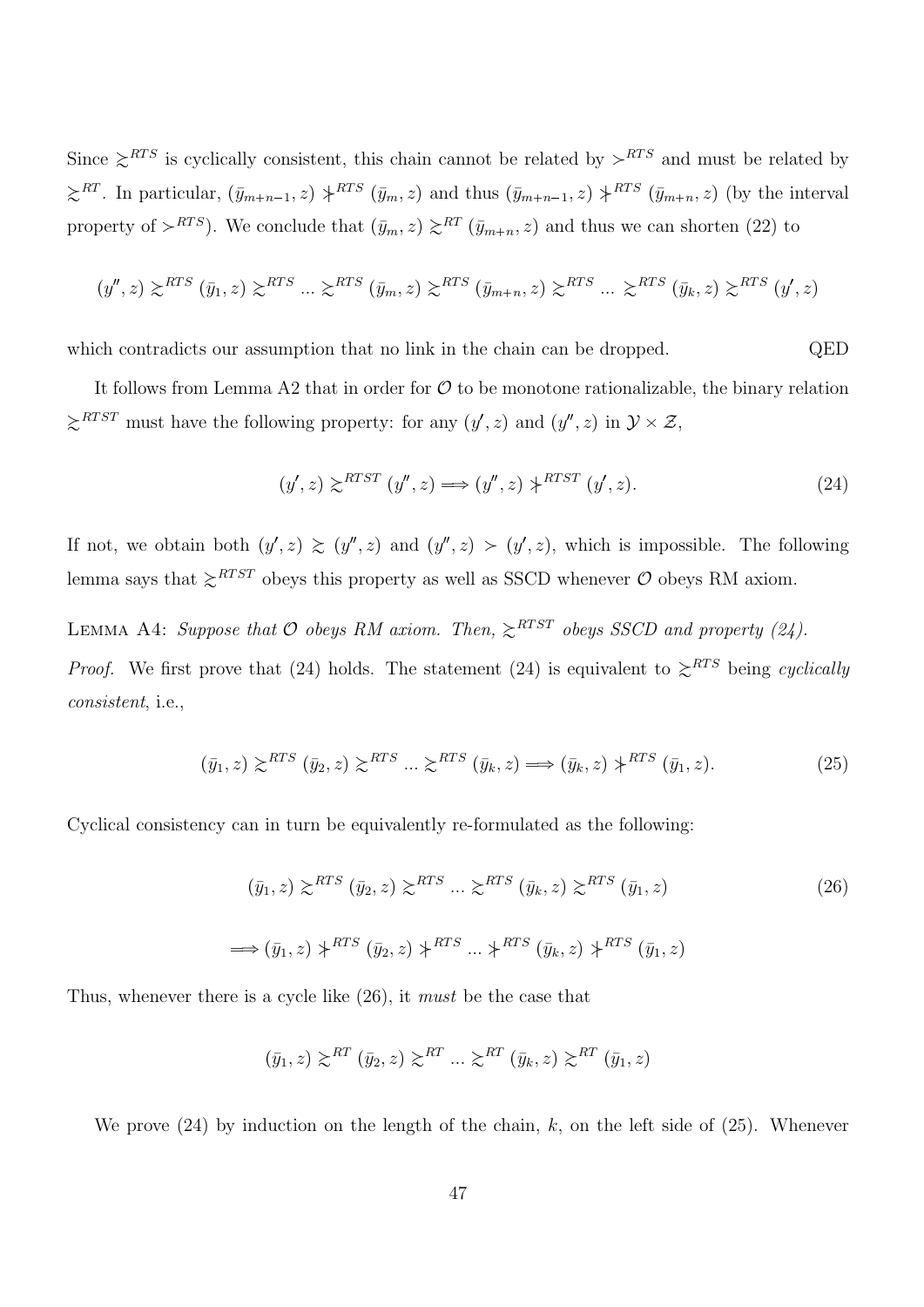$(25)$  holds for chains of length k or less (equivalently, whenever the cycles in  $(26)$  have length k or less), we say that  $\gtrsim$ <sup>RTS</sup> is k-consistent. For 2-consistency, we need to show that

$$
(\bar{y}_1, z) \gtrsim^{RTS} (\bar{y}_2, z) \Longrightarrow (\bar{y}_2, z) \uparrow^{RTS} (\bar{y}_1, z).
$$

Suppose that  $\bar{y}_1 > \bar{y}_2$ ; the case of  $\bar{y}_1 < \bar{y}_2$  can be dealt with in a similar way. By definition, if  $(\bar{y}_1, z) \ge R^{T S}$   $(\bar{y}_2, z)$  then there is  $z' \leq z$  such that  $(\bar{y}_1, z') \geq R^{T}$   $(\bar{y}_2, z')$ . On the other hand, if  $(\bar{y}_2, z) > RTS \ (\bar{y}_1, z)$ , then there is  $z'' > z$  such that  $(\bar{y}_2, z'') \gtrsim^{RT} (\bar{y}_1, z'')$  and so we obtain a violation of RM axiom. Suppose that  $\gtrsim^{RTS}$  is k-consistent for all  $k < \bar{k}$ . To show that  $\bar{k}$ -consistency holds, suppose the left side of (25) holds for  $k = \bar{k}$  and  $\bar{y}_1 < \bar{y}_{\bar{k}}$ . Clearly, there must be  $m < \bar{k}$ such that  $\bar{y}_m < \bar{y}_{\bar{k}}$  and  $\bar{y}_{m+1} \geq \bar{y}_{\bar{k}}$ . We consider two cases: (A)  $\bar{y}_m \geq \bar{y}_1$  and (B)  $\bar{y}_m < \bar{y}_1$ . In case (A), by the interval property of  $\gtrsim^{RTS}$  (Lemma A1), we obtain  $(\bar{y}_m, z) \gtrsim^{RTS} (\bar{y}_{\bar{k}}, z)$ . By way of contradiction, suppose also that  $(\bar{y}_{\bar{k}}, z) > RTS$   $(\bar{y}_1, z)$ . Then the interval property of  $> RTS$ guarantees that  $(\bar{y}_{\bar{k}}, z) > RTS$   $(\bar{y}_m, z)$  and so we obtain a violation of 2-consistency. For (B), since  $(\bar{y}_m, z) \geq RTS$   $(\bar{y}_{m+1}, z)$ , the interval property guarantees that  $(\bar{y}_m, z) \geq RTS$   $(\bar{y}_1, z)$ . So we obtain the cycle

$$
(\bar{y}_1, z) \gtrsim^{RTS} (\bar{y}_2, z) \gtrsim^{RTS} \dots \gtrsim^{RTS} (\bar{y}_m, z) \gtrsim^{RTS} (\bar{y}_1, z)
$$
 (27)

which has length strictly lower than  $\bar{k}$ . By the induction hypothesis, we obtain

$$
(\bar{y}_1, z) *^{RTS} (\bar{y}_2, z) *^{RTS} \dots *^{RTS} (\bar{y}_m, z) *^{RTS} (\bar{y}_1, z)
$$

and so we can replace each  $\gtrsim^{RTS}$  in (27) by  $\gtrsim^{RT}$ . Furthermore,  $(\bar{y}_m, z) \not\downarrow^{RTS} (\bar{y}_1, z)$  guarantees that  $(y^m, z) \neq^{RTS} (\bar{y}_{m+1}, z)$ , by the interval property of  $\succ^{RTS}$ . Therefore,  $(\bar{y}_1, z) \succeq^{RT} (\bar{y}_{m+1}, z)$ and, by the interval property of  $\gtrsim^{RT}$ , we obtain  $(\bar{y}_1, z) \gtrsim^{RT} (\bar{y}_{\bar{k}}, z)$ . 2-consistency then ensures that  $(\bar{y}_{\bar{k}}, z) \nless R^{TS} (\bar{y}_1, z)$ . This completes the proof that (24) holds.

By definition,  $\gtrsim$ <sup>RTST</sup> obeys SSCD if whenever  $y'' > y'$  and  $z'' > z'$  or  $y'' < y'$  and  $z'' < z'$ ,

$$
(y'', z') \ge^{RTST} (y', z') \Longrightarrow (y'', z'') >^{RTST} (y', z'').
$$

We shall concentrate on the case where  $y'' > y'$ ; the other case has a similar proof. If  $(y'', z') \ge R^{TST}$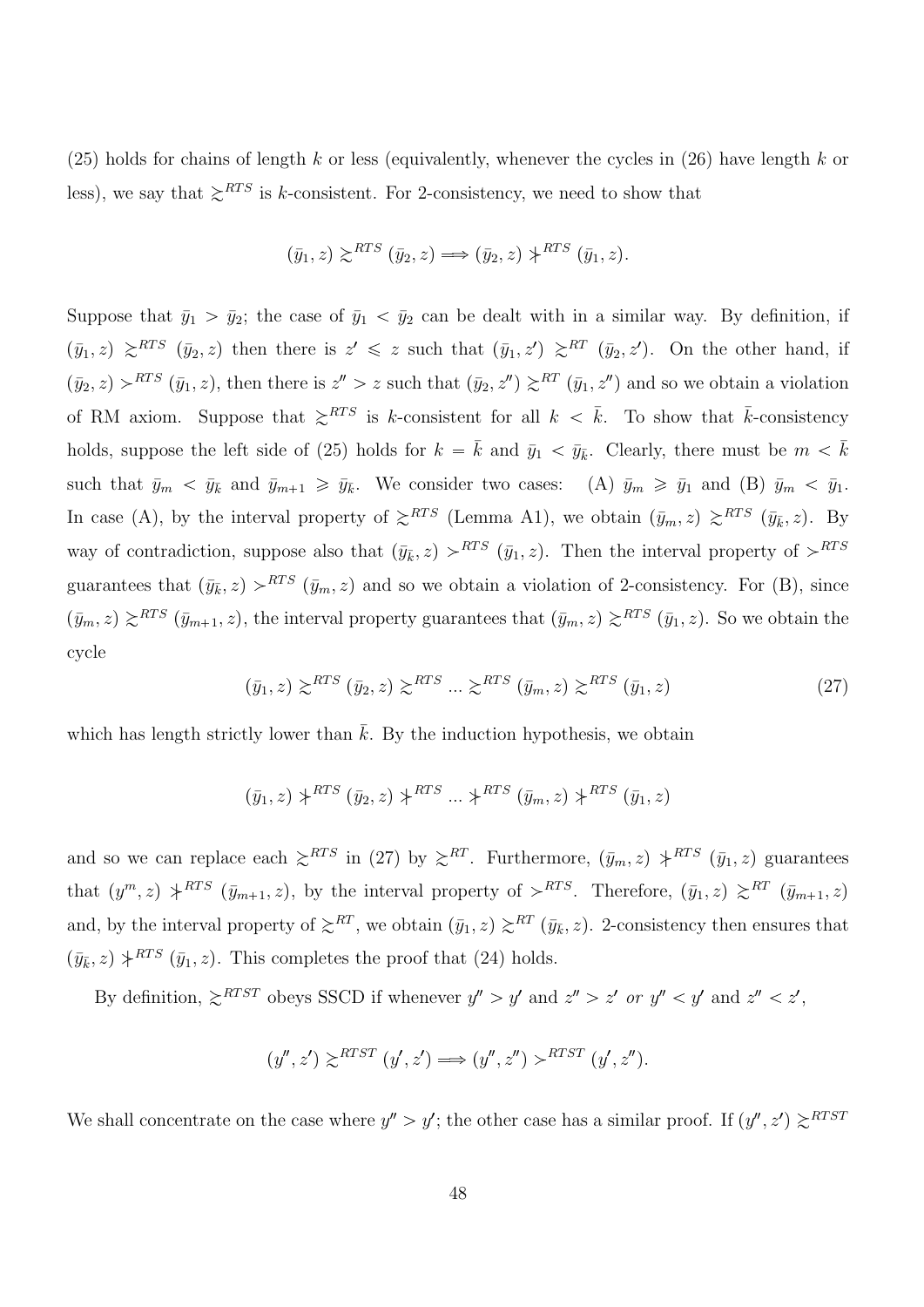$(y', z')$ , then by Lemma A3, there is  $\bar{y}_j$  (for  $j = 1, 2, ..., k$ ) such that

$$
(y'', z') \gtrsim^{RTS} (\bar{y}_1, z') \gtrsim^{RTS} (\bar{y}_2, z') \gtrsim^{RTS} \dots \gtrsim^{RTS} (\bar{y}_k, z') \gtrsim^{RTS} (y', z').
$$

with  $y'' > \bar{y}_1 > \bar{y}_2 > ... > \bar{y}_k > y'$ . Since  $\geq^{RTS}$  obeys SSCD (see (19)), we obtain

$$
(y'', z'') >^{RTS} (\bar{y}_1, z'') >^{RTS} (\bar{y}_2, z'') >^{RTS} \dots >^{RTS} (\bar{y}_k, z'') >^{RTS} (y', z'')
$$

and so  $(y'', z'') > RTST$   $(y', z'')$  $QED$ 

Our final step consists of constructing the SSCD preference that rationalizes  $\mathcal{O}$ . Since  $\gtrsim^{R} \gtrsim^{RTST}$ , it is clear that Lemma A2 has the converse: if there is a regular and SID preference  $\gtrsim$  on  $\mathcal{Y} \times \mathcal{Z}$  that obeys  $(21)$ , then this preference rationalizes  $\mathcal{O}$ . This observation, together with Lemma A4, suggest that a reasonable way of constructing a rationalizing preference is to *begin with*  $\gtrsim^{RTST}$  and  $\rhd^{RTST}$ and then complete these incomplete relations in a way that gives a preference with the required properties. This is precisely the approach we take. Define the binary relation  $\gtrsim^*$  on  $\mathcal{Y} \times \mathcal{Z}$  in the following manner:

$$
(y'', z) \geq^* (y', z) \text{ if } (y'', z) \geq^{RTST} (y', z)
$$
  
or 
$$
(y'', z) \parallel^{RTST} (y', z) \text{ and } y' \geq y'', \tag{28}
$$

where  $(y'', z) ||^{RTST}(y', z)$  means neither  $(y'', z) \geq^{RTST} (y', z)$  nor  $(y', z) \geq^{RTST} (y'', z)$ . The following result completes our argument that (b) implies (c) in Theorem 1.

LEMMA A5: Suppose that  $\mathcal O$  obeys RM axiom. The binary relation  $\gtrsim^*$  is an SSCD preference that rationalizes O. On every set  $K \subset \mathcal{Y}$  that is compact in  $\mathbb R$  and for every  $z \in \mathcal{Z}$ ,  $BR(z, K, \geq^*)$  is nonempty and finite; in particular,  $\gtrsim^*$  is a regular preference.

*Proof.* We first show that  $\gtrsim^*$  is a preference that rationalizes  $\mathcal{O}$ . Since  $\gtrsim^{RTST} \subset \gtrsim^*$  by construction,  $\gtrsim^*$  must rationalize  $\mathcal{O}$ . Furthermore,  $\gtrsim^*$  is complete and reflexive by construction, so to demonstrate that it is a preference we need only show that it is transitive. Indeed, suppose

$$
(a, z) \geq^* (b, z) \geq^* (c, z) \geq^* (a, z). \tag{29}
$$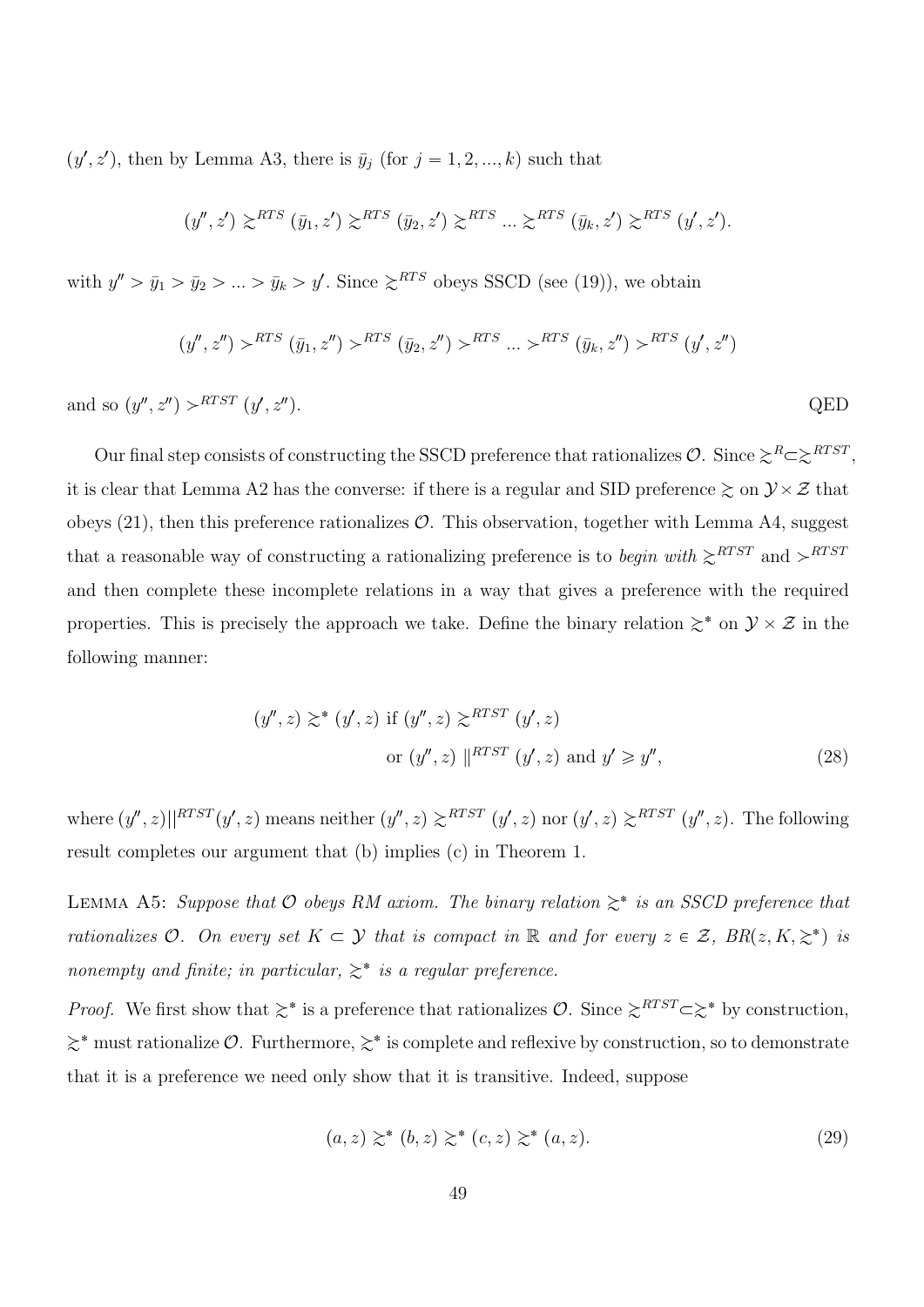There are essentially four possible cases we need to consider:

Case 1. None of the three elements are related by  $\gtrsim^{RTST}$ . Given the definition of  $\gtrsim^*$ , this means that  $a < b < c < a$ , which is impossible.

Case 2.  $(a, z) \parallel^{RTST} (b, z)$ ,  $(b, z) \parallel^{RTST} (c, z)$ , and  $(c, z) \geq^{RTST} (a, z)$ . Then (29) can only occur if  $a < b < c$ , but if this is the case, the interval property of  $\geq^{RTST}$  (Lemma A1) will imply that  $(c, z) \geq^{RTST} (b, z)$ . So this case is impossible.

Case 3.  $(a, z) \parallel^{RTST} (b, z), (b, z) \geq^{RTST} (c, z) \geq^{RTST} (a, z)$ . This is impossible because, by the transitivity of  $\gtrsim$ <sup>RTST</sup>, we obtain  $(b, z) \gtrsim$ <sup>RTST</sup>  $(a, z)$ .

Case 4.  $(a, z) \ge RTST$   $(b, z) \ge RTST$   $(c, z) \ge RTST$   $(a, z)$ . By (24), this is only possible if

$$
(a, z) \gtrsim^{RT} (b, z) \gtrsim^{RT} (c, z) \gtrsim^{RT} (a, z),
$$

but then we also obtain, by the transitivity of  $\gtrsim^{RT}$ ,  $(a, z) \gtrsim^{RT}$   $(c, z)$  and, hence,  $(a, z) \gtrsim^*$   $(c, z)$ , which establishes the transitivity of  $\gtrsim^*$ .

To show that  $\gtrsim^*$  obeys SSCD, let  $y'' > y'$  and  $z'' > z'$ ; then

$$
(y'', z') \geq^* (y', z') \Longrightarrow (y'', z') \geq^{RTST} (y', z')
$$

$$
\Longrightarrow (y'', z'') >^{RTST} (y', z'')
$$

$$
\Longrightarrow (y'', z'') >^* (y', z''),
$$

in which the first implication follows from the definition of  $\geq^*$ , the second implication from the SSCD property of  $\gtrsim^{RTST}$ , and the third from the fact that  $\rhd^*$  contains  $\rhd^{RTST}$  (so  $\gtrsim^*$  extends  $\gtrsim$ <sup>RTST</sup> in the sense of (21)). The last claim is true because if  $(y'', z) >$ <sup>RTST</sup>  $(y', z)$ , then Lemma A4 says that  $(y', z) \nless TST$   $(y'', z)$ ; thus  $(y', z) \nless T(y'', z)$  and we obtain  $(y'', z) \nless T(y', z)$ .

It remains for us to show that, for every  $z \in \mathcal{Z}$ ,  $BR(z, K, \geq^*)$  is nonempty and finite, where  $K \subset \mathcal{Y}$  and K is compact in R. If  $K \neq y^t$  for every  $t \in \mathcal{T}$ , then it follows from the definition of  $\gtrsim^*$ that  $(m, z) \geq^* (y, z)$ , where  $m = \min K$  and  $y \in K$ . In this case, m is the only maximiser of  $\geq^*$  in K. Suppose that  $K \ni y^t$  for some t. Since there are a finite number of observations, we can find some  $y^s \in K$  such that  $(y^s, z) \geq^* (y^t, z)$  for every  $y^t \in K$ . We claim that either m or  $y^s$  is optimal in K at the parameter value z, so that  $BR(z, K, \geq^*)$  is nonempty and finite. Indeed, suppose there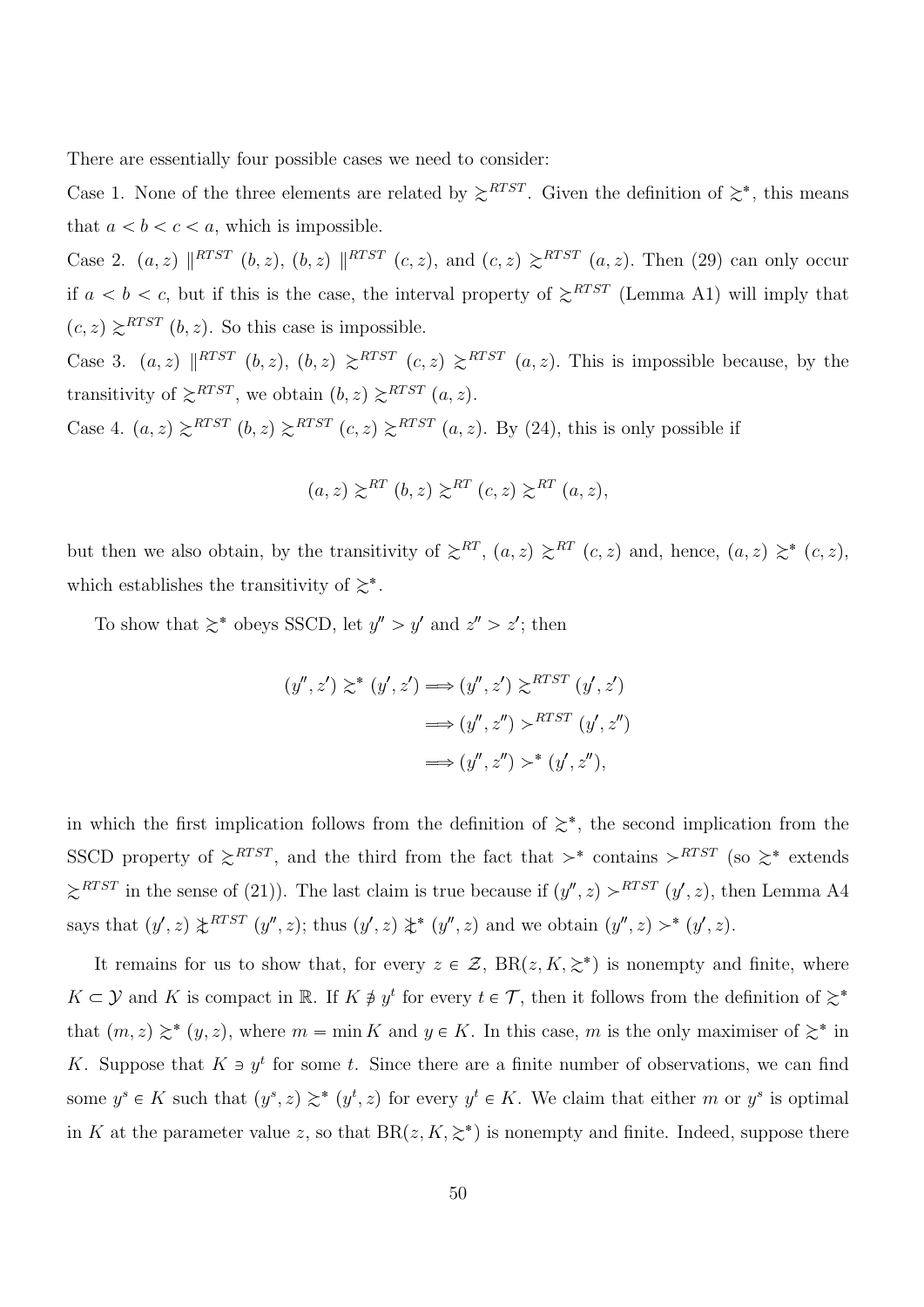is  $y \in K$  such that  $(y, z) >^* (m, z)$ . Then, since  $m < y$ , it must hold that  $(y, z) >^{RTST} (m, z)$  and there is  $\underline{t} \in \mathcal{T}$  such that  $y = y^{\underline{t}}$ , in which case we obtain  $(y^s, z) \geq^* (y^{\underline{t}}, z)$  by the definition of  $y^s$ . So for all  $y \in K$ , either  $(m, z) \gtrsim^* (y, z)$  or  $(y^s, z) \gtrsim^*$  $(p, z)$ . QED

#### Proof of Proposition 2

Let  $\lambda$  by a measure on Y with the following properties: (i)  $\lambda(\mathcal{Y}) < \infty$ ; (ii) on any nonempty interval I of  $\mathcal{Y}, \lambda(I) > 0$ ; (iii)  $\lambda(\{y^t\}) > 0$  for all  $t \in \mathcal{T}$ . For any  $(y, z) \in \mathcal{Y} \times \mathcal{Z}$ , we define the set  $L(y, z) = \{\bar{y} \in \mathcal{Y} : (y, z) \geq^* (\bar{y}, z)\}.$  This set is measurable since  $\mathcal{O}$  is finite and  $\mathbb{I}(\mathcal{Y})$ consists of compact intervals. Furthermore,  $\lambda$  is a finite measure (according to (i)), so  $\lambda(L(y, z))$ is well-defined. We claim that  $u(y, z) = \lambda(L(y, z))$  represents  $\geq^*$ . It follows immediately from the definition that  $u(y'', z) \geq u(y', z)$  if  $(y'', z) \geq^* (y', z)$ . So we need only show that  $u(y'', z) > u(y', z)$ if  $(y'', z) >^* (y', z)$ . Suppose there exists an observed action,  $y^s$ , such that  $y^s \in L(y'', z) \setminus L(y', z)$ ; then  $u(y'', z) > u(y', z)$  since  $\lambda({y^s}) > 0$  (by (iii)). If such an  $y^s$  does not exist, then, in particular,  $y'' \notin \{y^t\}_{t \in \mathcal{T}}$ . For  $y'' \geq^* y'$ , it must be the case that  $(y'', z) \parallel^{RTST} (y', z)$  and  $y'' < y'$ . We claim that there is a sufficiently small  $\epsilon > 0$  such that  $y'' + \epsilon < y'$  and for any  $\bar{y} \in [y'', y'' + \epsilon], (y, z) |$ <sup>RTST</sup>  $(y', z)$ and hence  $(\bar{y}, z)$  >\*  $(y', z)$ . If this is true,  $[y'', y'' + \epsilon]$  is contained in  $L(y'', z) \setminus L(y', z)$  and has positive measure (by (ii)), so again  $u(y'', z) > u(y', z)$ . It remains for us to show that  $\epsilon > 0$ exists. If it does not exist, then there must be a sequence  $y_n > y''$  and tending towards  $y''$  such that  $(y', z) \ge R^{TST}$   $(y_n, z)$  (since, with a finite data set, it is impossible for there to be a sequence  $y_n$  tending y'' such that  $(y_n, z) \ge R^{TST}$   $(y', z)$ ). This leads to  $(y', z) \ge R^{TST}$   $(y'', z)$ , which is a contradiction.<sup>38</sup> QED

#### Proof of Theorem 2

It suffices to see that (b) implies (c). First, the SRM axiom guarantees that  $\gtrsim^{RT}$  is antisymmetric. This in turn implies that  $\gtrsim^{RTST}$  is antisymmetric. By Lemma A5,  $\gtrsim^*$ , as defined by (28) obeys SSCD and rationalizes  $\mathcal{O}$ . Lastly, it is clear from its definition that  $(y'', z) \geq^* (y', z)$  and  $(y', z) \geq^*$  $(y'', z)$  only if  $(y'', z) \ge R^{TST} (y', z)$  and  $(y', z) \ge R^{TST} (y'', z)$ , but the latter is impossible. QED

#### Proof of Theorem 4

<sup>&</sup>lt;sup>38</sup>In general, if a sequence  $y_n$  tends to  $y'' \in \mathcal{Y}$ , and  $(y', z) \ge R^{TST} (y_n, z)$  for all n, then  $(y', z) \ge R^{TST} (y'', z)$ . Analogous closure properties are true of  $\gtrsim^{RT}$  and  $\gtrsim^{RTS}$ . It is straightforward to check that these properties follow from the finiteness of the data set and the compactness of the sets in  $\mathbb{I}(\mathcal{Y})$ .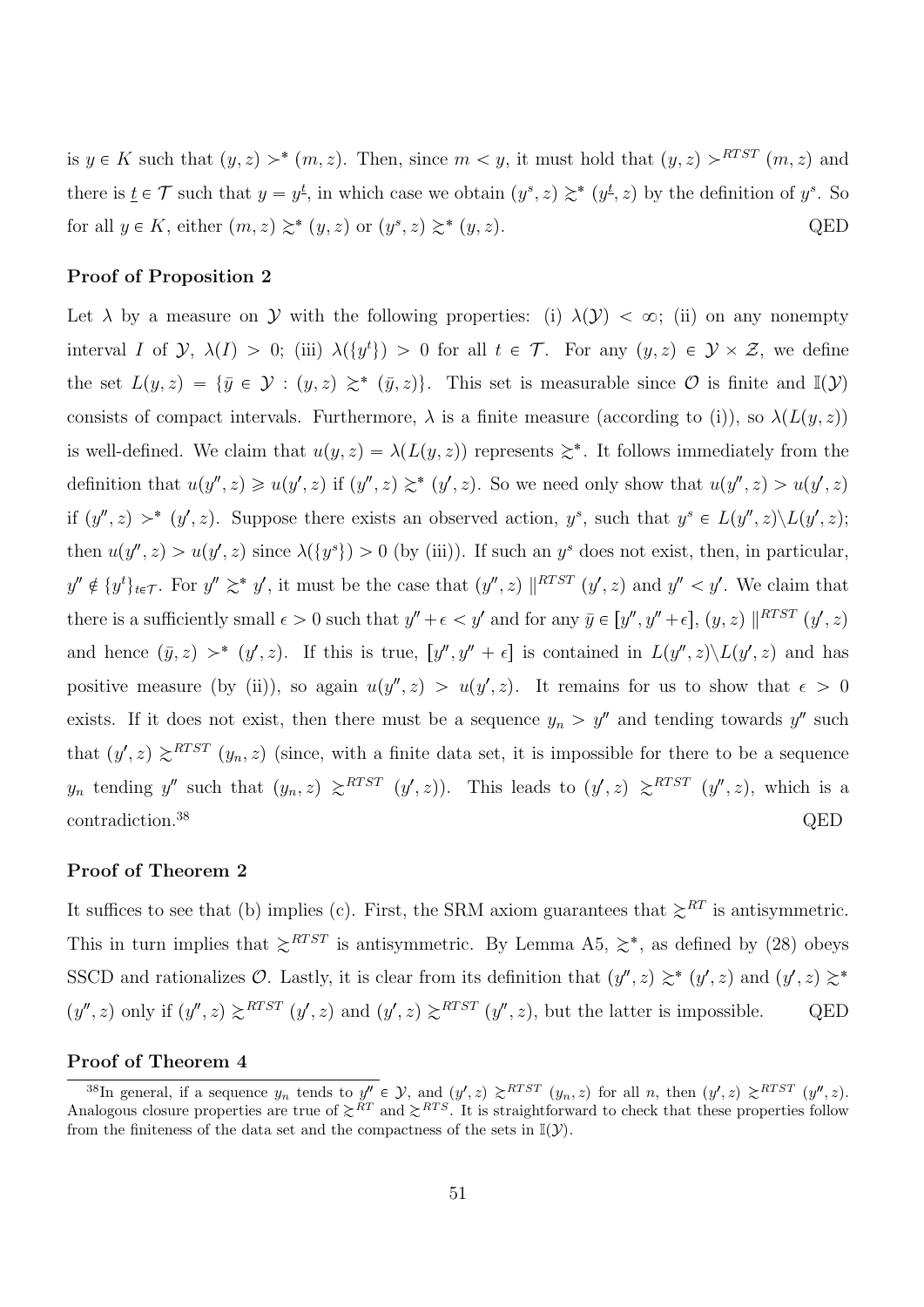For each  $t \in \mathcal{T}$ , we may regard  $P(\cdot|z^t, A)$  as an element of  $\Delta = \left\{y \in \mathbb{R}^{|A|}_+ : \sum_{k=1}^{|A|} y_k = 1\right\}$ , and  $\mathcal{P}$ as an element of  $\Delta^T$ . We simplify our notation and denote  $P(\cdot|z^t, A)$  by  $\mu^t \in \Delta$ ; a cross sectional data set P can be written as  $P = \{(\mu^t, z^t, A)\}_{t \in \mathcal{T}}$ . We denote the set of paths obeying RM axiom by  $\mathcal{Y}^*$ ; each path can also be regarded as an element of  $\Delta^T$ . Let  $\Delta_{\rm RM}^T$  (contained in  $\Delta^T$ ) be the set of all possible  $\{\mu^t\}_{t\in\mathcal{T}}$  such that  $\{(\mu^t, z^t, A)\}_{t\in\mathcal{T}}$  is stochastically rationalizable. By Theorem 3, this set is the convex hull of  $\mathcal{Y}^*$ . Since  $A^t = A$  for all  $t \in \mathcal{T}$ ,  $\mathcal{Y}^*$  consists precisely of those paths where a higher parameter leads to a weakly higher action; it follows immediately from this that  $\Delta_{\text{RM}}^T$  is contained in  $\Delta_{\text{FSD}}^T$ , the set of  $\{(\mu^t, z^t, A)\}_{t \in \mathcal{T}}$  that obey first order stochastic dominance in the sense that  $\mu^t \geq_{\text{FSD}} \mu^s$  whenever  $z^t > z^s$ . Both  $\Delta_{\text{RM}}^T$  and  $\Delta_{\text{FSD}}^T$  are convex and compact sets in  $\Delta^T$ . The Krein-Milman Theorem tells us that  $\Delta_{\text{FSD}}^T$  is the convex hull of its extreme points; therefore, to show that  $\Delta_{\text{RM}}^T = \Delta_{\text{FSD}}^T$  (as the theorem claims), we need only show that any extreme point of  $\Delta_{\text{FSD}}^T$  is an element of  $\mathcal{Y}^*$ . Equivalently, we shall show the following: if  $\{\mu^t\}_{t \in \mathcal{T}} \in \Delta_{\text{FSD}}^T$  is not in  $\mathcal{Y}^*$ , then it is not an extreme point of  $\Delta_{\text{FSD}}^T$ .

Suppose  $\{\mu^t\}_{t\in\mathcal{T}} \in \Delta_{\text{FSD}}^T \setminus \mathcal{Y}^*$  and for each  $t \in \mathcal{T}$ , let  $m^t \in A$  be the median of  $\mu^t$ , i.e.,  $m^t =$  $\inf \{a : \sum_{a \leq y} \mu^t(y) \geq 0.5\}$ . Let  $\alpha^t$  be a distribution defined in the following manner:  $\alpha^t(y) = 2\mu^t(y)$ if  $y < m^t$ ;  $\alpha^t(y) = 1 - 2 \sum_{y \le m^t} \mu^t(y)$  if  $y = m^t$ ;  $\alpha^t(y) = 0$  if  $y > m^t$ . We also define the distribution  $\beta^t$ :  $\beta^t(y) = 0$  if  $y < m^t$ ;  $\beta^t(y) = 1 - 2 \sum_{y > m^t} \mu^t(y)$  if  $y = m^t$ ; and  $\beta^t(y) = 2\mu^t(y)$  if  $y > m^t$ . Clearly, it holds that  $\mu^t = 0.5\alpha^t + 0.5\beta^t$  for all t. Since  $\{\mu^t\}_{t\in\mathcal{T}} \notin \mathcal{Y}^*$ , there exists  $t \in \mathcal{T}$  for which this convex combination is non-degenerate; therefore,  $\{\mu^t\}_{t\in\mathcal{T}}$  is not an extreme point of  $\Delta_{\text{FSD}}^T$  if  $\{\alpha^t\}_{t\in\mathcal{T}}$  and  $\{\beta^t\}_{t\in\mathcal{T}}$  are both in  $\Delta_{\text{FSD}}^T$ . We only show this for  $\{\alpha^t\}_{t\in\mathcal{T}}$  since the other case is similar. Suppose  $z^t > z^s$  for some  $s, t \in \mathcal{T}$ . Since  $\{\mu^t\}_{t \in \mathcal{T}}$  is in  $\Delta_{\text{FSD}}^T$  it must hold that  $m^s \leq m^t$ . If  $a < m^s \leq m^t$ , it follows from  $\{\mu^t\}_{t \in \mathcal{T}} \in \Delta_{\text{FSD}}^T$  that

$$
\sum_{y \leq a} \alpha^t(y) = 2 \sum_{y \leq a} \mu^t(x) \leq 2 \sum_{x \leq a} \mu^s(y) = \sum_{y \leq a} \alpha^s(y).
$$

If  $a \geq m^s$ , then  $\sum_{y \leq a} \alpha^t(y) \leq \sum_{y \leq a} \alpha^s(y) = 1$ . We conclude that  $\alpha^t \geq_{\text{FSD}} \alpha^s$ . QED

# References

Apesteguia, J., M. A. Ballester, and J. Lu (2017): Single-crossing random utility models. Econometrica, 85, 661– 674.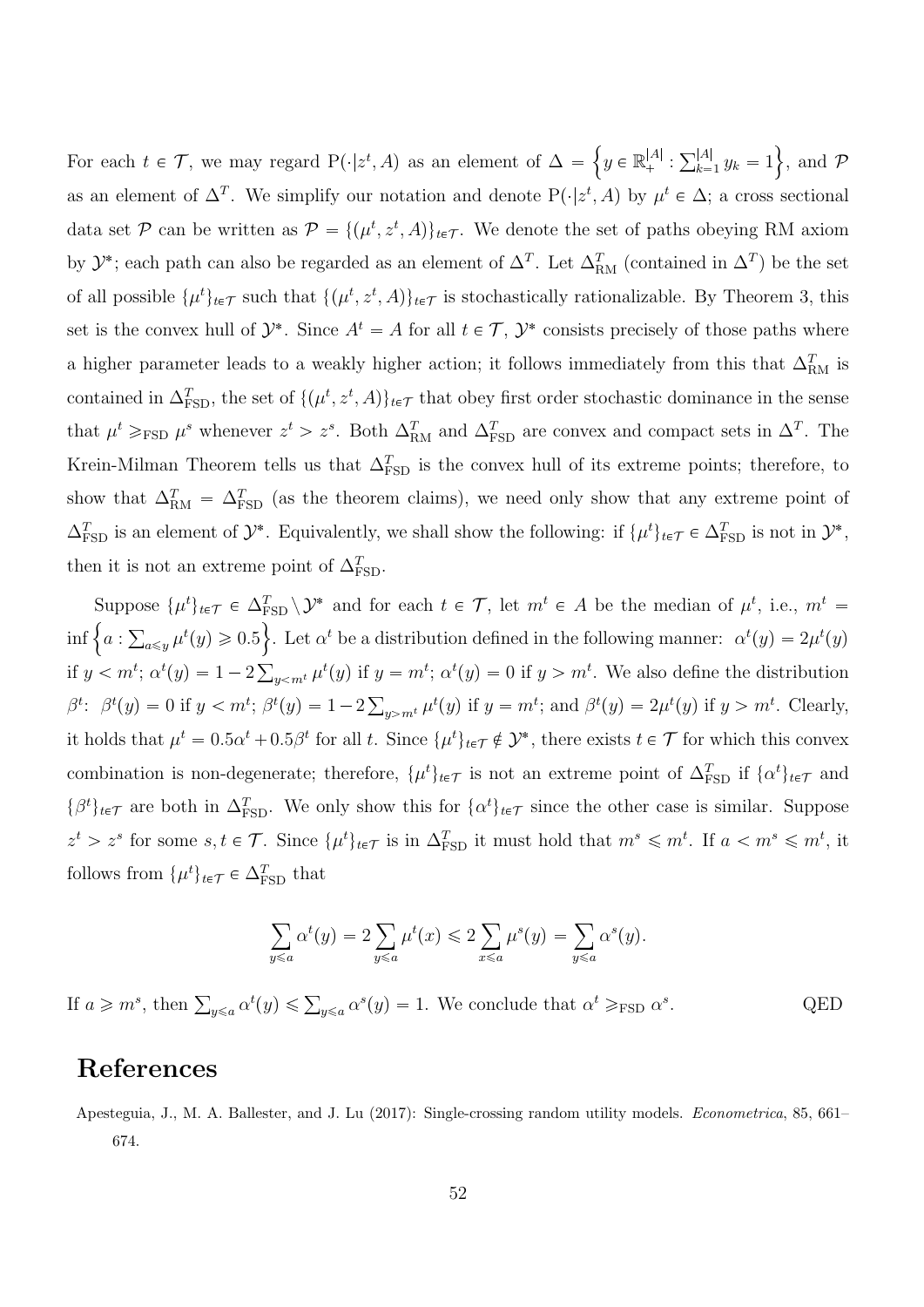- Aradillas-Lopez, A., and A. Gandhi (2016): Estimation of games with ordered actions: An application to chainstore entry. Quantative Economics, 7, 727–780.
- Athey, S., and S. Stern (1998): An empirical framework for testing theories about complimentarity in organizational design. NBER Working Paper, No. 6600.
- Bajari, P., H. Hong, J. Krainer, and D. Nekipelov (2010): Estimating static models of strategic interactions. Journal of Business & Economics Statistics, 28, 469 –482.
- Berry, S. T. (1992): Estimation of a model of entry in the airline industry. Econometrica, 60, 889–917.
- Bresnahan, T. F. and P. C. Reiss (1990): Entry in monopoly markets. Review of Economic Studies, 57, 531–553.
- Beresteanu, A. (2005): Nonparametric analysis of cost complementarities in the telecommunications industry. RAND Journal of Economics, 36, 870–889.
- Beresteanu, A. (2007): Nonparametric estimation of regression functions under restrictions on partial derivatives. http://www.pitt.edu/ arie/PDFs/shape.pdf.
- Carvajal, A. (2004): Testable restrictions of Nash equilibrium with continuous domains. Discussion paper series, Royal Holloway College, University of London, 2004-26.
- Ciliberto, F., and E. Tamer (2009): Market structure and multiple equilibria in airline markets. Econometrica, 77, 1791–1828.
- Deb, R., Y. Kitamura, J. K.-H. Quah, and J. Stoye (2018): Revealed price preference: theory and empirical analysis. arXiv:1801.02702.
- De Paula, A., and X. Tang (2012): Inference of signs of interaction effects in simultaneous games with incomplete information. Econometrica, 80, 143–172.
- Echenique, F., and I. Komunjer (2009): Testing models with multiple equilibria by quantile methods. Econometrica, 77, 1281–1297.
- Kitamura, Y., and J. Stoye (2016): Nonparametric analysis of random utility models. Cemmap Working Paper, CWP27/16. (Conditionally accepted, Econometrica.)
- Kline, B., and E. Tamer (2016): Bayesian inference in a class of partially identified models. Quantative Economics, 7, 329–366.
- Kukushkin, N., J. K.-H. Quah, and K. Shirai (2016): A counterexample on the completion of preferences with single crossing differences. Munich Personal REPEc Archive 73760.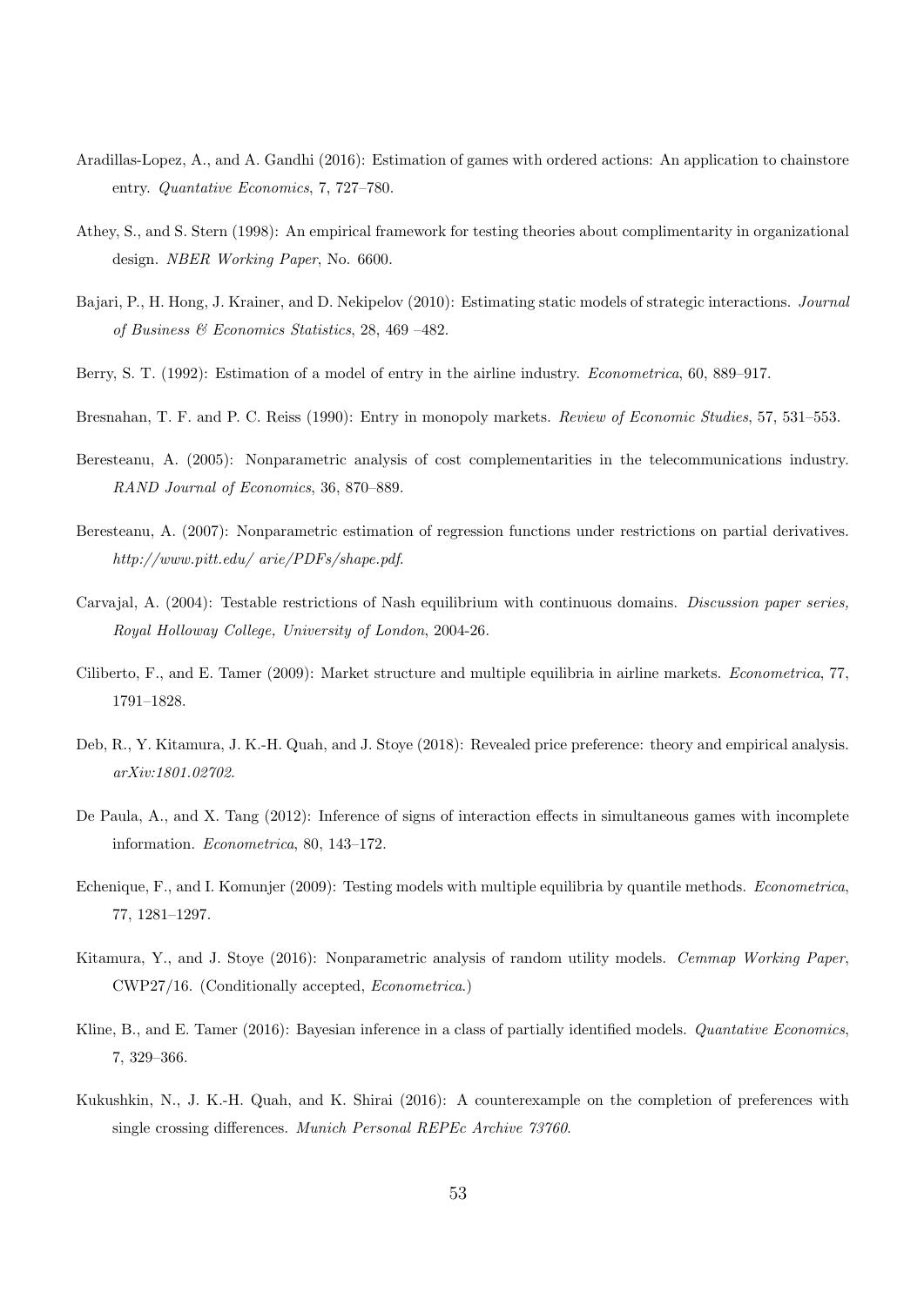- Lazzati, N., J. K-H. Quah, and K. Shirai (2018): Strategic complementarity in spousal smoking behavior, mimeo.
- Manski, C. (2007): Partial identification of counterfactual choice probabilities. International Economic Review, 48, 1393-1410.
- Marschak, J. (1960): Binary choice constraints on random utility indicators. Stanford Symposium on Mathematical Methods in the Social Sciences, edited by K. Arrow. Stanford University Press.
- Matzkin R. (2007): Nonparametric identification. Handbook of Econometrics, Vol. 6b, edited by J. J. Heckman and E. E. Leamer, Elsevier Science.
- McFadden, D.L., and K. Richter (1991): Stochastic rationality and revealed stochastic preference, in Preferences, Uncertainty and Rationality, ed. by J. Chipman, D. McFadden, and M.K. Richter. Boulder: Westview Press, pp. 161-186.
- Milgrom, P., and J. Roberts (1990): Rationalizability, learning, and equilibrium in games with strategic complementarities. Econometrica, 58, 1255-1277.
- Milgrom, P., and C. Shannon (1994): Monotone comparative statics. Econometrica, 62, 157-180.

Milgrom, P. (2004): Putting Auction Theory to Work, Cambridge: Cambridge University Press.

- Quah, J. K.-H., and B. Strulovici (2009): Comparative statics, informativeness, and the interval dominance order. Econometrica, 77, 1949-1999.
- Seim, K. (2006): An empirical model of firm entry with endogenous producttype choices. RAND Journal of Economics, 37, 619–640.
- Sweeting, A. (2009): The strategic timing incentives of commercial radio stations: An empirical analysis using multiple equilibria. RAND Journal of Economics, 40, 710–742.
- Tamer, E. (2003): Incomplete simultaneous discrete response model with multiple equilibria. Review of Economic Studies, 70, 147–165.
- Topkis, D. (1998): Supermodularity and complementarity. Princeton University Press.
- Varian, H. (1982): The nonparametric approach to demand analysis. Econometrica, 50, 945-73.
- Vives, X. (1990): Nash equilibria with strategic complementarities. Journal of Mathematical Economics, 19, 305- 321.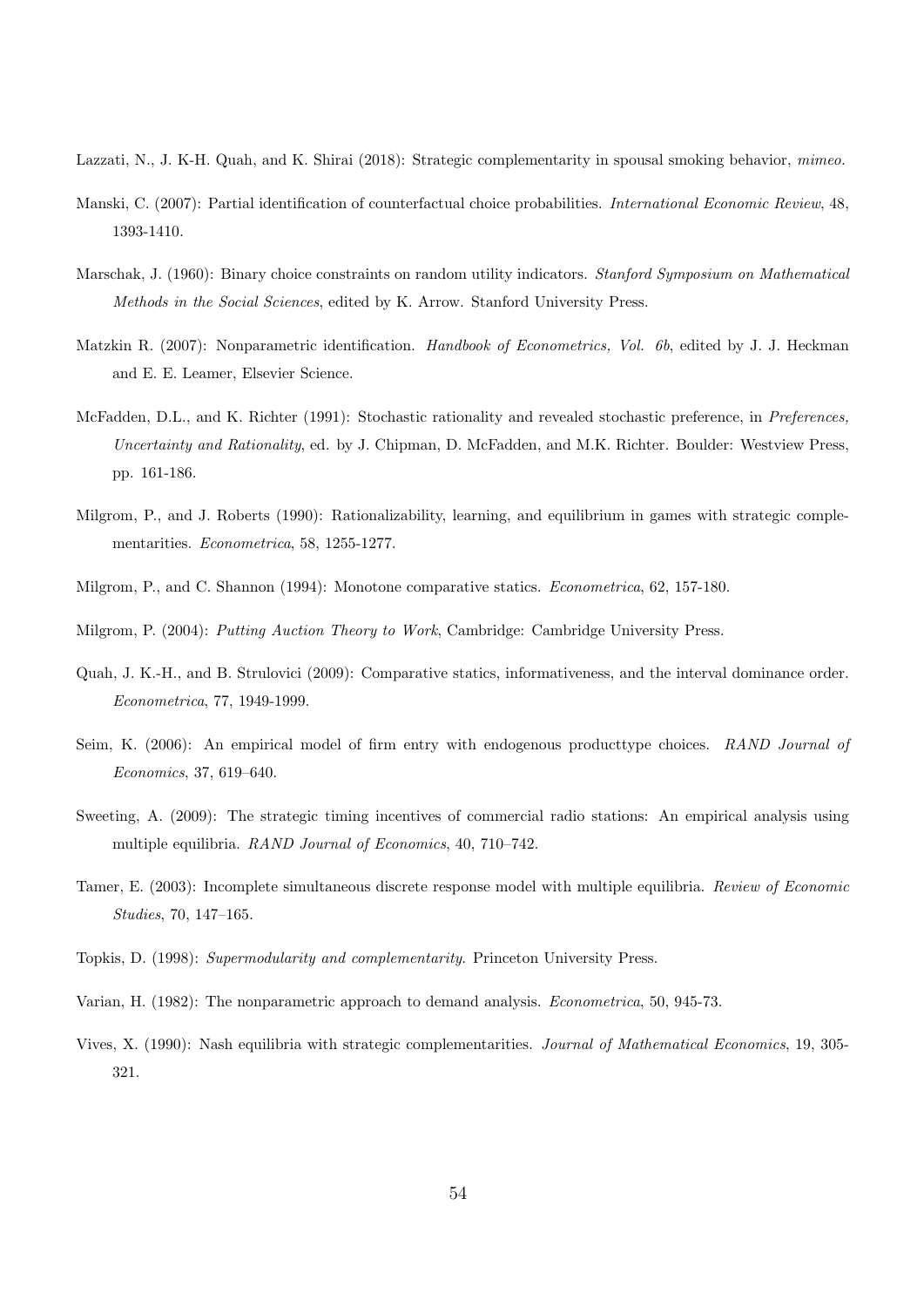# Online Appendix (not part of main paper)

#### Data and testing procedures

We implement the results of Section 4 to a model of a binary entry game, with data from airline markets. The data is taken from Kline and Tamer (2016). The empirical question concerns the entry behavior of two kinds of firms: LCC (low cost carriers) and OA (other airlines). A firm that is not an LCC is by definition an OA. The dataset comes from the second quarter of the 2010 Airline Origin and Destination Survey (DB1B). It contains observations from 7882 markets that are defined as trips between two airports irrespective of intermediate stops.

In Kline and Tamer's analysis (and in ours) the two categories of firms are treated as two players. So the LCC player (respectively OA) enters if some LCC (OA) firm enters the market. Thus in each market, the two players (LCC and OA) can either both enter, both stay out, or one could enter with the other staying out. The data set also contains information on two explanatory variables: market presence (P) and market size (S). Market presence is a market- and airline-specific variable. For each airline and for each airport, they count the number of markets that airline serves from that airport and divide it by the total number of markets served from that airport by any airline. The market presence variable for a given market and airline is the average of these ratios at the two endpoints of the trip. Since the airlines are aggregated into two firms (LCC and OA), the market presence variable is also aggregated: the market presence for the LCC firm (resp. OA firm) is the maximum among the actual airlines in the LCC category (resp. OA category). The second explanatory variable is market size, which is a market-specific variable (shared by all airlines in that market) and is defined as the population at the endpoints of the trip. Lastly, Kline and Tamer discretize the market size and market presence variables to take two values: 1 if the variable is higher than its median value and 0 otherwise. Thus, for each market, the covariates are a triplet  $P_{\text{LCC}}, P_{\text{OA}}, S$  in the set product  $\{0, 1\} \times \{0, 1\} \times \{0, 1\}$ . The distribution at each observable covariate is presented in Table 4 in the main paper.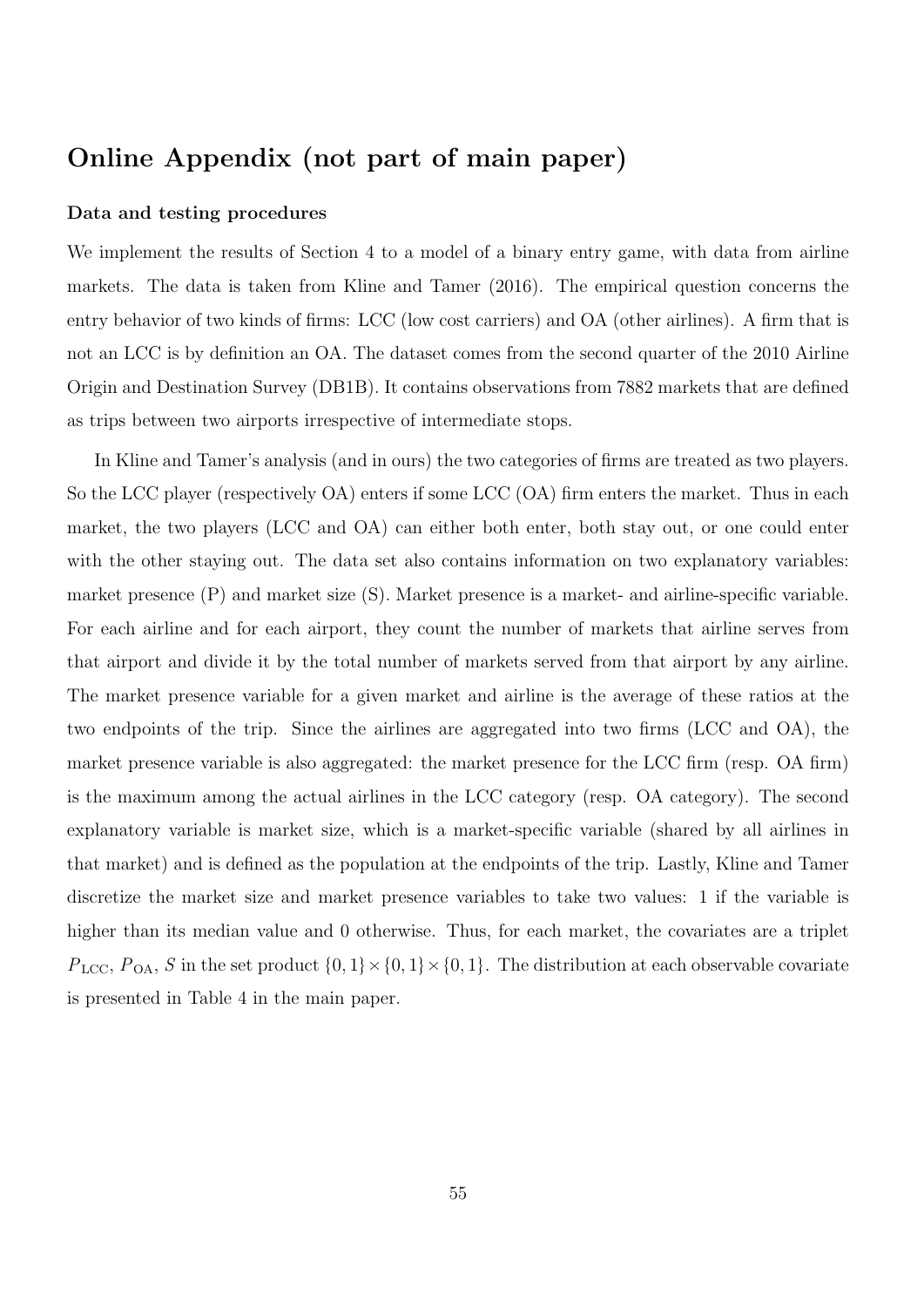#### Test and closest compatible distribution

Testing whether a data set is SID-rationalizable involves checking whether a linear system

$$
Ax = B \tag{30}
$$

has a positive solution  $x$ . We describe next all the components of this system.

Matrix A: This matrix is composed of 0s and 1s. Each column describes the behavior (in terms of choices) of a specific group path that satisfies the SRM axiom. Recall that a group path specifies the profile of choices that the group makes for each possible vector of covariate values (or treatments). Each row of A corresponds to one of the 32 possible combinations of (joint) entry choices and treatment values. Since there are 482 group paths that obey the SRM axiom,  $\hat{A}$  is a 32  $\times$  482matrix. In Sheet "Consistent Paths" of the file "Matrices, Data, and Results.xlsx" (included with this submission as a separate file) we describe all possible group paths for the entry game application; all paths that satisfy the SRM axiom get number 1 in column SRM —SRM 1 and SRM 2 check the SRM axiom for firm LCC and OA, respectively. In Sheet "Matrix A" of "Matrices, Data, and Results.xlsx" we show how to construct matrix A in our application. We also considered the case where a player is allowed to be indifferent between entering and not entering a market. When indifferences are allowed, group paths must obey the RM (rather than SRM axiom) and the number of paths increases to 1,809, so that A is a  $32 \times 1,809$ -matrix. In these two sets of Sheets we write NI if we do not allow for indifferences and I if we allow for them.

Vector B: The size of this column vector is 32. It is composed of 8 conditional probability distributions. Each conditional distribution specifies the fraction of groups in the data that, for a given treatment, make each of the four possible joint choices. Sheet "Data" of "Matrices, Data, and Results.xlsx" describes all the information from the available data on the airlines that we use to construct vector B, and shows how to construct it.

Vector  $x$ : This vector represents a probability distribution over the set of SID-rationalizable group paths —whenever the system has a positive solution. In the entry game application,  $x$  has 482 entries when we do not allow for indifferences.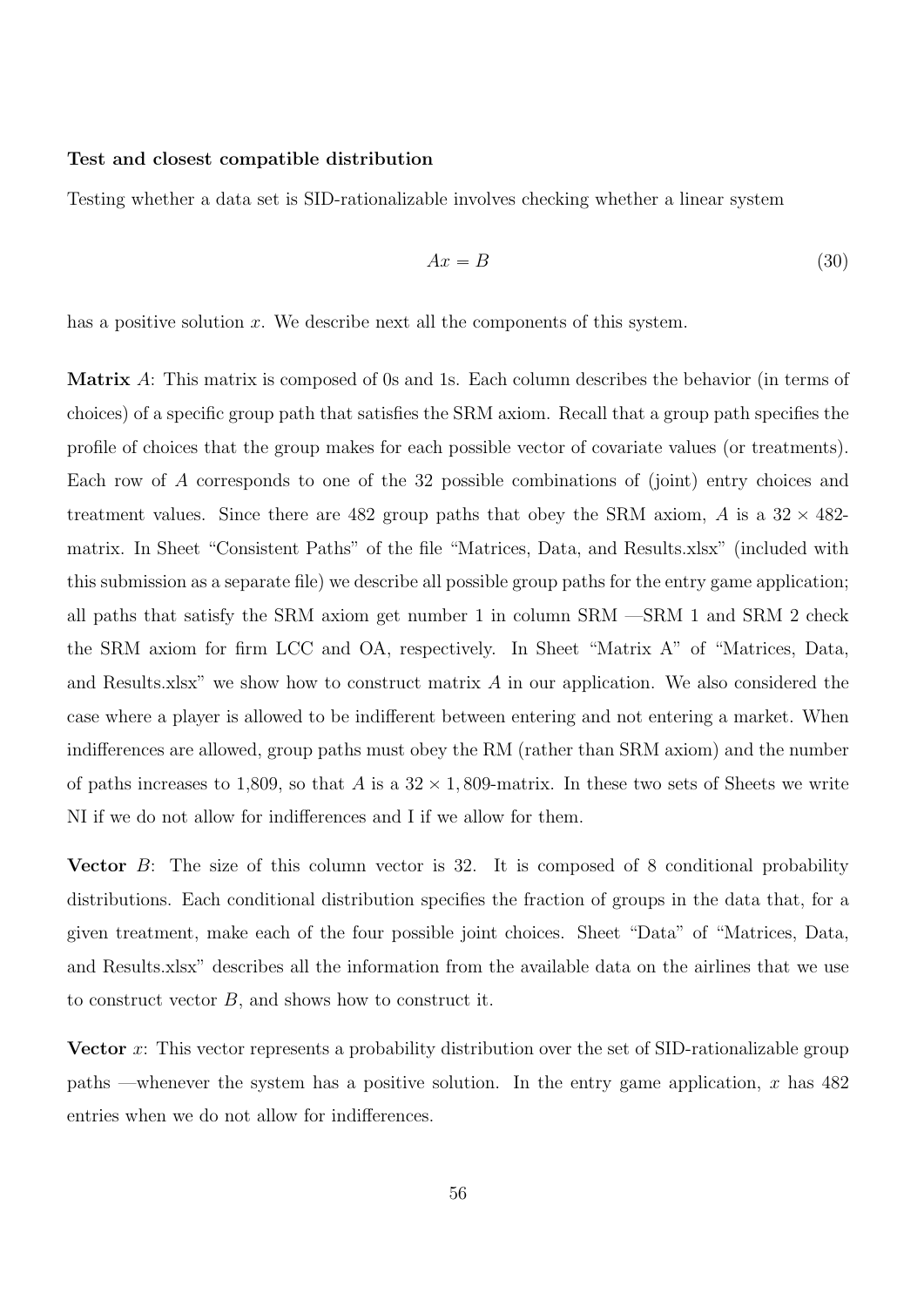We implement our test by using Matlab. Specifically, we use the built-in function

$$
x = \text{linprog}(lb,[], A, B, lb, [])
$$

to check whether system (30) has a positive solution in x. In this specification, inputs A and B are described as above and  $lb$  corresponds to a column vector of zeros with the size of vector  $x$ . When no solution exists, Matlab reports that the primal solution appears infeasible.

For those data vectors  $B$  that do not pass this test, we use built-in function "Isqnonneg" in Matlab to find a positive vector  $\hat{x}$ , with its components adding up to 1, that minimizes  $(B - Ax)^{'}(B - Ax)$ . We refer to  $A\hat{x}$  as the closest compatible distribution of choices. Sheet "Results" of "Matrices, Data, and Results.xlsx" describes the closest compatible vectors in columns "Closest" for the model that does not allow indifferences and allows them, respectively.

#### Small sample inference procedure

As Kitamura and Stoye (2016) explain, the null hypothesis is equivalent to

$$
\mathbf{H}: \ \min_{x \in \mathbb{R}_+^K} \left( B - Ax \right)' \left( B - Ax \right) = 0
$$

where  $K$  is the number of group paths. (In the entry game without allowing for indifference,  $K = 482$ .) A natural sample counterpart of the objective function in **H** is given by

$$
\left(\hat{B} - Ax\right)' \left(\hat{B} - Ax\right)
$$

where  $\hat{B}$  estimates B by sample choice frequencies. Normalizing the latter by sample size N, we get

$$
J_N = N \min_{x \in \mathbb{R}_+^K} \left( \hat{B} - Ax \right)' \left( \hat{B} - Ax \right).
$$

Let  $x^{**}$  be any solution to this problem. If  $Ax^{**} = B$ , so that the observed choices are compatible with our restrictions, then  $J_N = 0$  and the null hypothesis cannot be rejected.

Kitamura and Stoye (2016) propose the following bootstrap algorithm to test  $\mathbf{H}$ :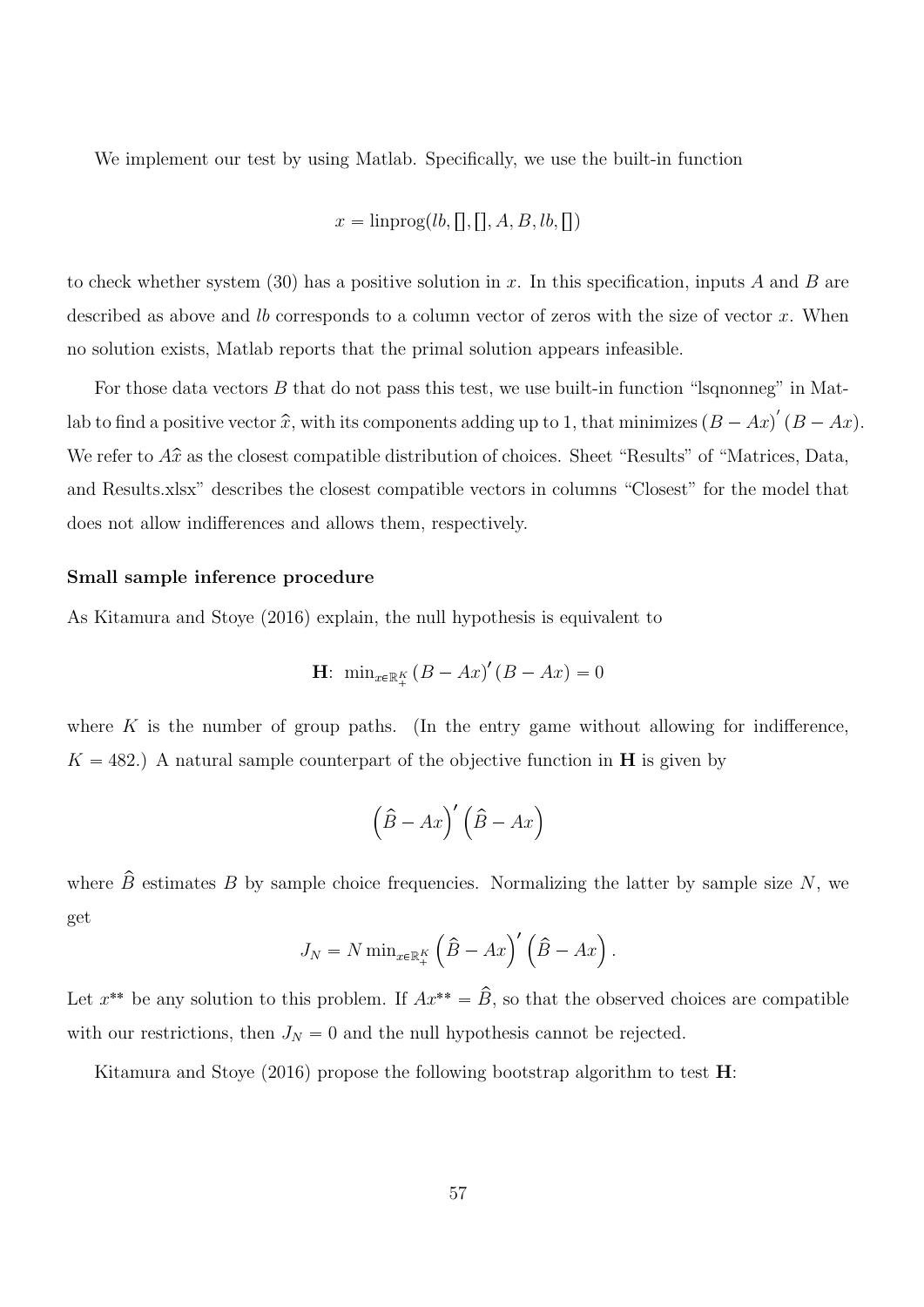(i) Obtain a vector  $x^*$  that solves

$$
J_N = N \min_{[x - \tau_N 1_K] \in \mathbb{R}_+^K} \left( \hat{B} - Ax \right)' \left( \hat{B} - Ax \right)
$$

and compute  $\hat{C}_{\tau_N} = Ax^*$ . Here,  $1_K$  is a vector of 1s of dimension K.

Broadly following the practice in Kitamura and Stoye (2016), we report results for  $\tau_N = 0$  and for  $\tau_N = 5.15 \times 10^{-7} = \sqrt{\ln(N)/N/65}$ , 536, where the denominator is the number of all possible paths (including those that violate the RM axiom) and  $N = 7882$  (the sample size). (The tuning parameter  $\tau_N$  plays the role of a similar tuning parameter in the moment selection approach; in Kitamura and Stoye (2016), it is required to satisfy two properties, namely,  $\tau_N \downarrow 0$  and  $\sqrt{N} \tau_N \uparrow \infty$ .

(ii) Calculate the boostrap estimators under the restriction

$$
\hat{B}^{(r)}_{\tau_N} = \hat{B}^{(r)} - \hat{B} + \hat{C}_{\tau_N} \quad r = 1, ..., R
$$

where  $\hat{C}_{\tau_N}$  derives from step (i) and  $\hat{B}^{(r)}$  is a re-sampled choice probability vector obtained via standard nonparametric boostrap. In addition, R is the number of boostrap replications. In our paper, we let  $R = 2000$ .

(iii) Calculate the boostrap test statistic by solving the following problem

$$
J_N^{(r)}(\tau_N) = N \min_{[x-\tau_N 1_K] \in \mathbb{R}_+^K} \left( \hat{B}_{\tau_N}^{(r)} - Ax \right)' \left( \hat{B}_{\tau_N}^{(r)} - Ax \right)
$$

for  $r = 1, ..., R$ .

(iv) Use the empirical distribution of  $J_N^{(r)}(\tau_N)$ ,  $r = 1, ..., R$ , to obtain the critical value of  $J_N$ .

We repeat this procedure four times: for the model that does not allow indifferences (NI) and the one that allows them (I) and we implement the test under two specifications of the  $\tau_N$ -parameter. For the airline application, we obtain the following p-values.

NI I  
\n
$$
\tau_N = 0
$$
 0.150 0.307  
\n $\tau_N = 5.15 \times 10^{-7}$  0.131 0.273